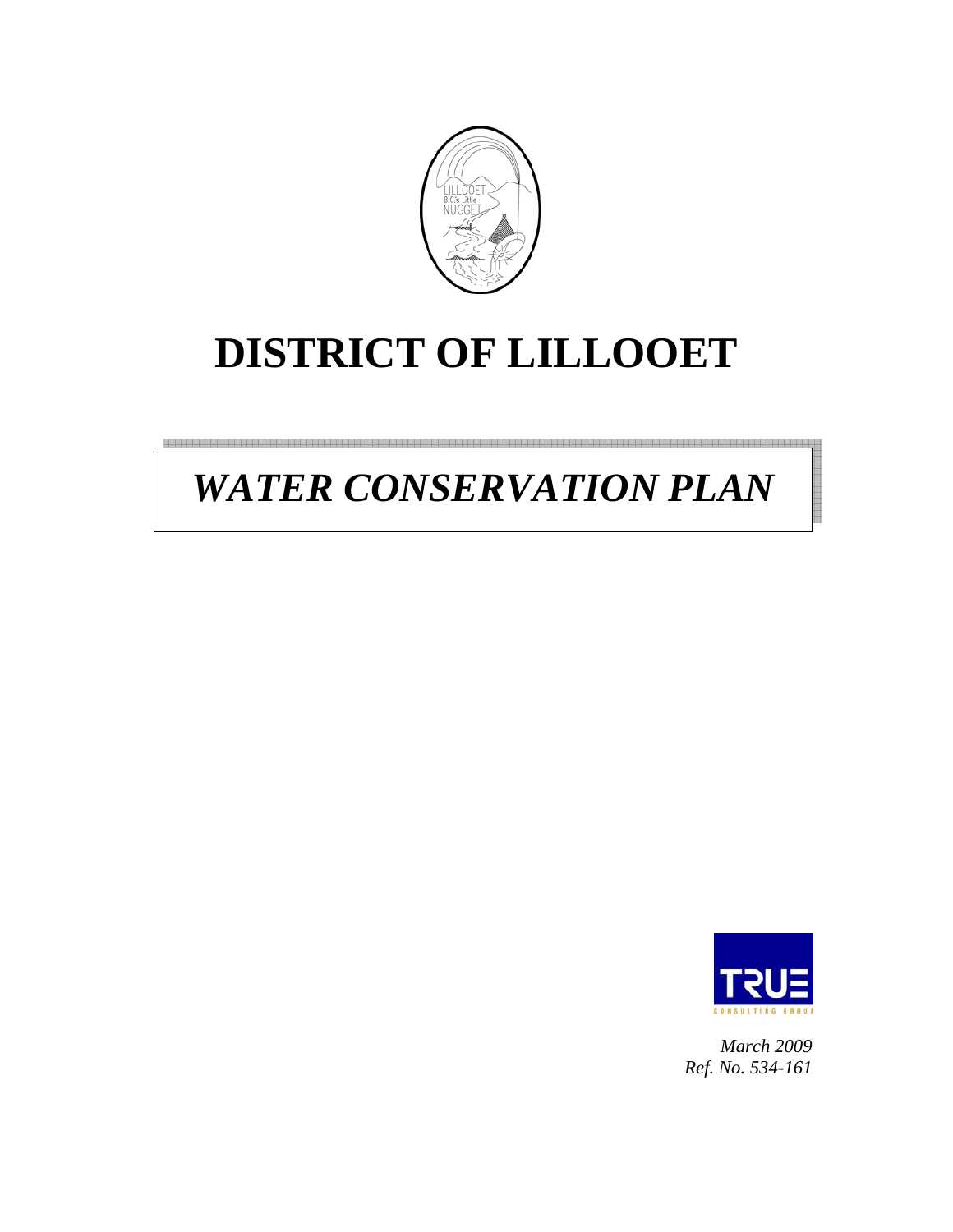#### **DISTRICT OF LILLOOET WATER CONSERVATION PLAN**

#### **TABLE OF CONTENTS**

|     |     | <b>Executive Summary</b>                                        | Page |  |  |  |  |
|-----|-----|-----------------------------------------------------------------|------|--|--|--|--|
|     |     |                                                                 |      |  |  |  |  |
| 1.0 |     |                                                                 |      |  |  |  |  |
| 2.0 |     |                                                                 |      |  |  |  |  |
|     | 2.1 |                                                                 |      |  |  |  |  |
|     | 2.2 |                                                                 |      |  |  |  |  |
| 3.0 |     |                                                                 |      |  |  |  |  |
|     | 3.1 |                                                                 |      |  |  |  |  |
|     | 3.2 |                                                                 |      |  |  |  |  |
|     |     | 3.2.1                                                           |      |  |  |  |  |
|     |     | 3.2.2                                                           |      |  |  |  |  |
|     |     | Comparison to Other Southern Interior Municipalities 8<br>3.2.3 |      |  |  |  |  |
|     | 3.3 |                                                                 |      |  |  |  |  |
|     | 3.4 |                                                                 |      |  |  |  |  |
| 4.0 |     |                                                                 |      |  |  |  |  |
|     | 4.1 |                                                                 |      |  |  |  |  |
|     | 4.2 |                                                                 |      |  |  |  |  |
| 5.0 |     |                                                                 |      |  |  |  |  |
|     | 5.1 |                                                                 |      |  |  |  |  |
|     | 5.2 |                                                                 |      |  |  |  |  |
|     |     | 5.2.1                                                           |      |  |  |  |  |
|     |     |                                                                 |      |  |  |  |  |
|     |     | 5.2.3                                                           |      |  |  |  |  |
|     | 5.3 |                                                                 |      |  |  |  |  |
|     |     | 5.3.1                                                           |      |  |  |  |  |
|     |     | 5.3.2                                                           |      |  |  |  |  |
|     |     | 5.3.3                                                           |      |  |  |  |  |
|     | 5.4 |                                                                 |      |  |  |  |  |
|     |     | 5.4.1                                                           |      |  |  |  |  |
|     |     | 5.4.2                                                           |      |  |  |  |  |
|     |     | 5.4.3                                                           |      |  |  |  |  |
|     |     |                                                                 |      |  |  |  |  |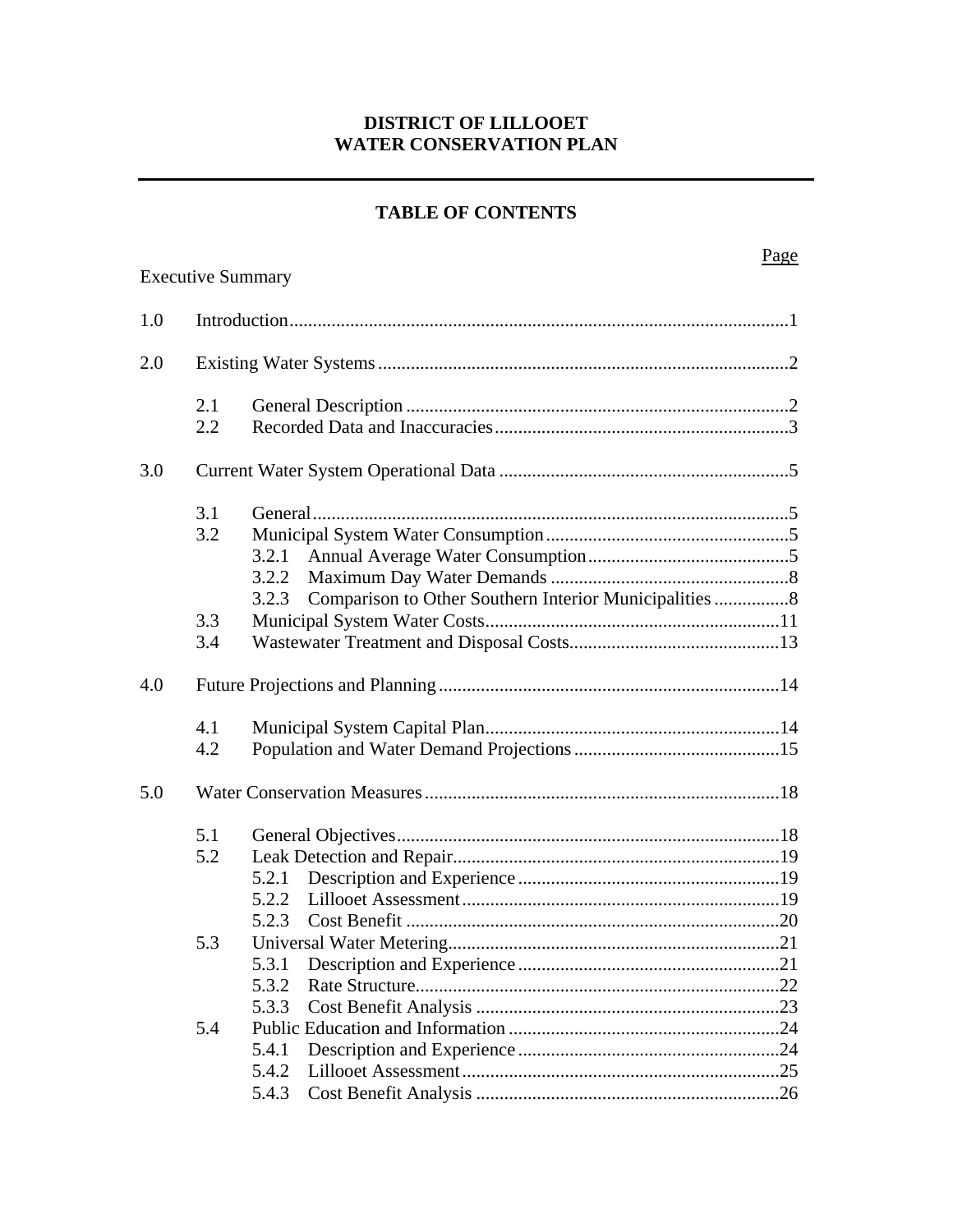#### DISTRICT OF LILLOOET **WATER CONSERVATION PLAN**

#### **TABLE OF CONTENTS** (continued)

| 5.5  |       |  |
|------|-------|--|
|      | 5.5.1 |  |
|      | 5.5.2 |  |
|      | 5.5.3 |  |
|      | 5.5.4 |  |
| 5.6  |       |  |
|      | 5.6.1 |  |
|      | 5.6.2 |  |
|      | 5.6.3 |  |
| 5.7  |       |  |
|      | 5.7.1 |  |
|      | 5.7.2 |  |
|      | 5.7.3 |  |
| 5.8  |       |  |
|      | 5.8.1 |  |
|      | 5.8.2 |  |
|      | 5.8.3 |  |
| 5.9  |       |  |
|      | 5.9.1 |  |
|      | 5.9.2 |  |
|      | 5.9.3 |  |
| 5.10 |       |  |
|      |       |  |
| 5.11 |       |  |
|      |       |  |
|      |       |  |
| 6.1  |       |  |
| 6.2  |       |  |
| 6.3  |       |  |
|      |       |  |

6.0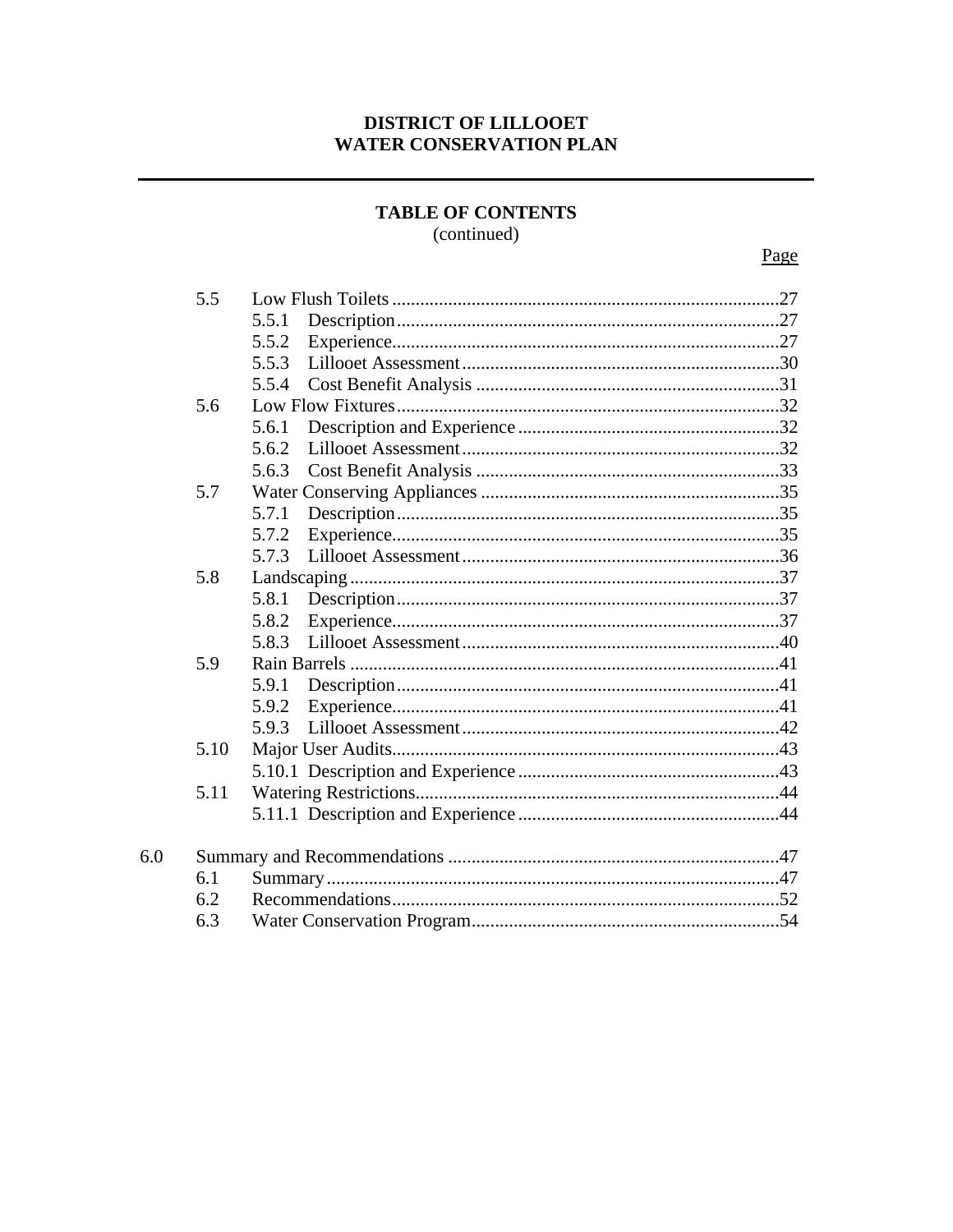#### **EXECUTIVE SUMMARY**

Water consumption in Lillooet is extremely high in comparison to other BC interior communities. Lawn and garden irrigation is the largest component of residential water use, comprising 50% to 75% of all water consumed. Irrigation amounts are typically climate and lot size dependent; a high percentage of large rural lots, a hot/dry climate, and free-draining soils all contribute to increase Lillooet's water consumption.

As a result of its current water consumption, the District will be faced with significant financial challenges in the future, associated with compliance with the IHA Drinking Water Objectives. To ensure the sustainability of its water system, and increase the probability of infrastructure grant funding assistance from senior levels of government, the District must be proactive in trying to reduce its water consumption.

Existing maximum day per capita demands in Lillooet are currently 4225 L/capita/day. Average day demands are 1920 L/capita/day. These demand values currently include all water uses within the District (residential, commercial, institutional). The District should set goals to reduce these maximum and average day demands to 3000 L/capita/day and 1000 L/capita/day, respectively. The primary forms of demand management that will be needed to achieve these goals include:

- $\triangleright$  leak detection and repair (potential 20% reduction)
- $\triangleright$  universal water metering and metered rate structure (estimated 20% average day and 10% maximum day reductions)
- $\blacktriangleright$  public education and information (estimated 2 5% reduction)

Additional demand management strategies should also be given consideration once a universal metering program is in place to form a well rounded water conservation program. The benefits of these additional strategies will be variable, and dependent on public participation rates. These complementary demand management strategies include:

- $\triangleright$  low flush toilets (maximum 2% demand reduction)
- $\triangleright$  low flow fixtures (maximum 0.5% reduction)
- $\triangleright$  water conserving appliances (maximum 1% reduction)
- $\triangleright$  landscaping incentives (uncertain results)
- $\triangleright$  rain barrels (maximum 1% reduction)
- $\triangleright$  watering restrictions (uncertain results)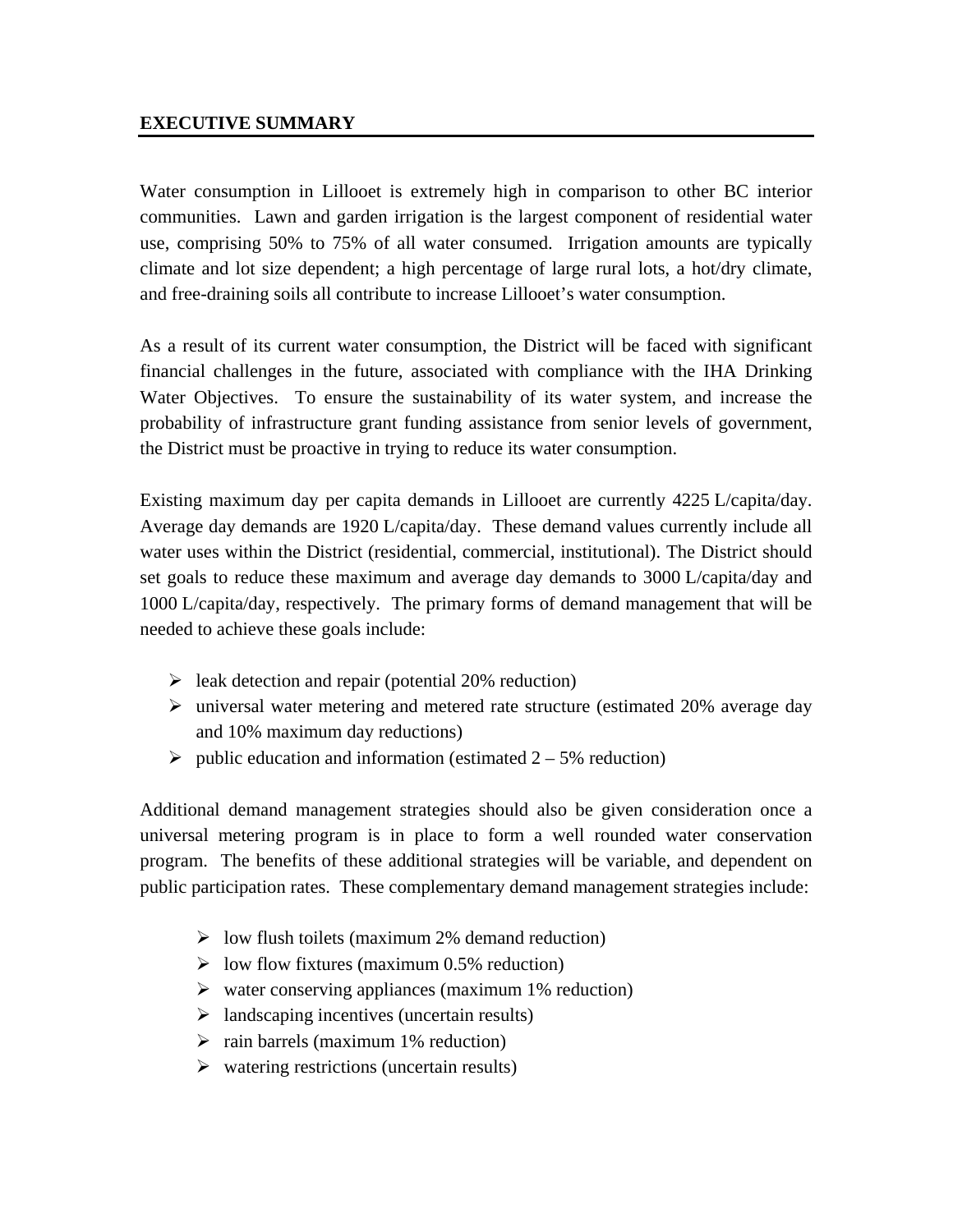Overall water conservation program costs will depend on the strategies implemented; the capital costs to implement a universal water metering and metered rate structure program are estimated at \$1,000,000. It is recommended that the District apply for funding from senior levels of government to assist with the implementation of such a program. In addition, the water conservation program is not a "one time" cost. Implementation will require perseverance on behalf of the District over a number of years in order to successfully reduce its water consumption.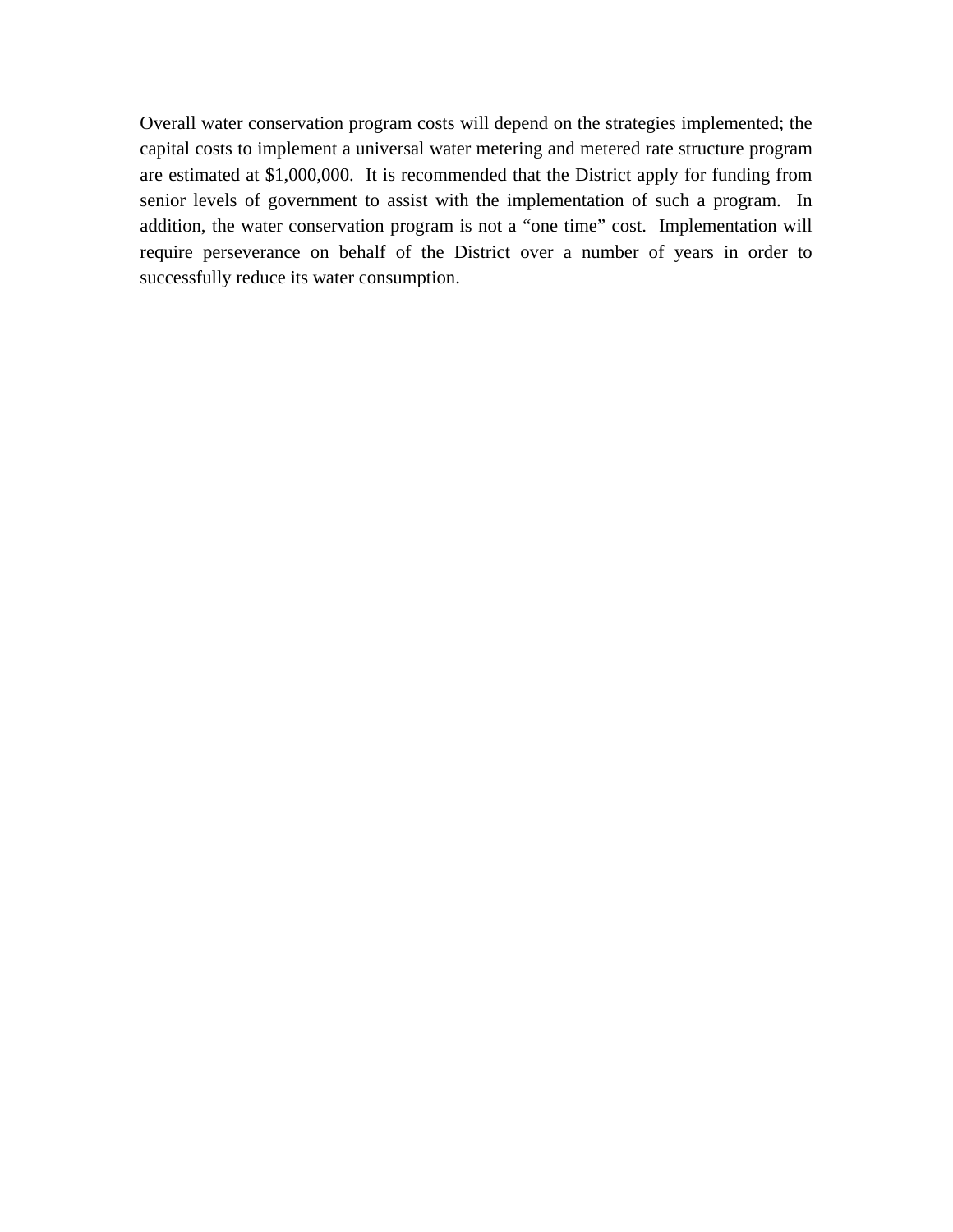TRUE Consulting prepared a draft version of the "Master Water Plan" for the District of Lillooet in April 2008. The most fundamental conclusions of the water plan are:

- $\triangleright$  Water demands on a per capita basis for the District are extremely high relative to other municipalities in the interior of BC, as well as Canadian averages.
- $\triangleright$  Significant improvements to water supply and treatment infrastructure will be required in order to meet Interior Health Authority (IHA) Drinking Water Objectives.
- $\triangleright$  Reduction in water usage will be less costly than construction of water treatment plant capacity.

The combination of those factors means that, unless changes are made, Lillooet will face significant financial challenges associated with future water treatment compliance. It is likely that future funding assistance for major water treatment works would be conditional upon implementation of water conservation strategies. Therefore in 2007 application was made for funding assistance through the BC Infrastructure Planning Grant Program to prepare a Water Conservation Plan.

The purpose of this document is to assess current water usage within Lillooet, and review various conservation strategies in relation to probable outcomes (in terms of both volume/usage and financial change). Adaption of this document and implementation of recommended strategies will benefit both water customers and taxpayers within the District.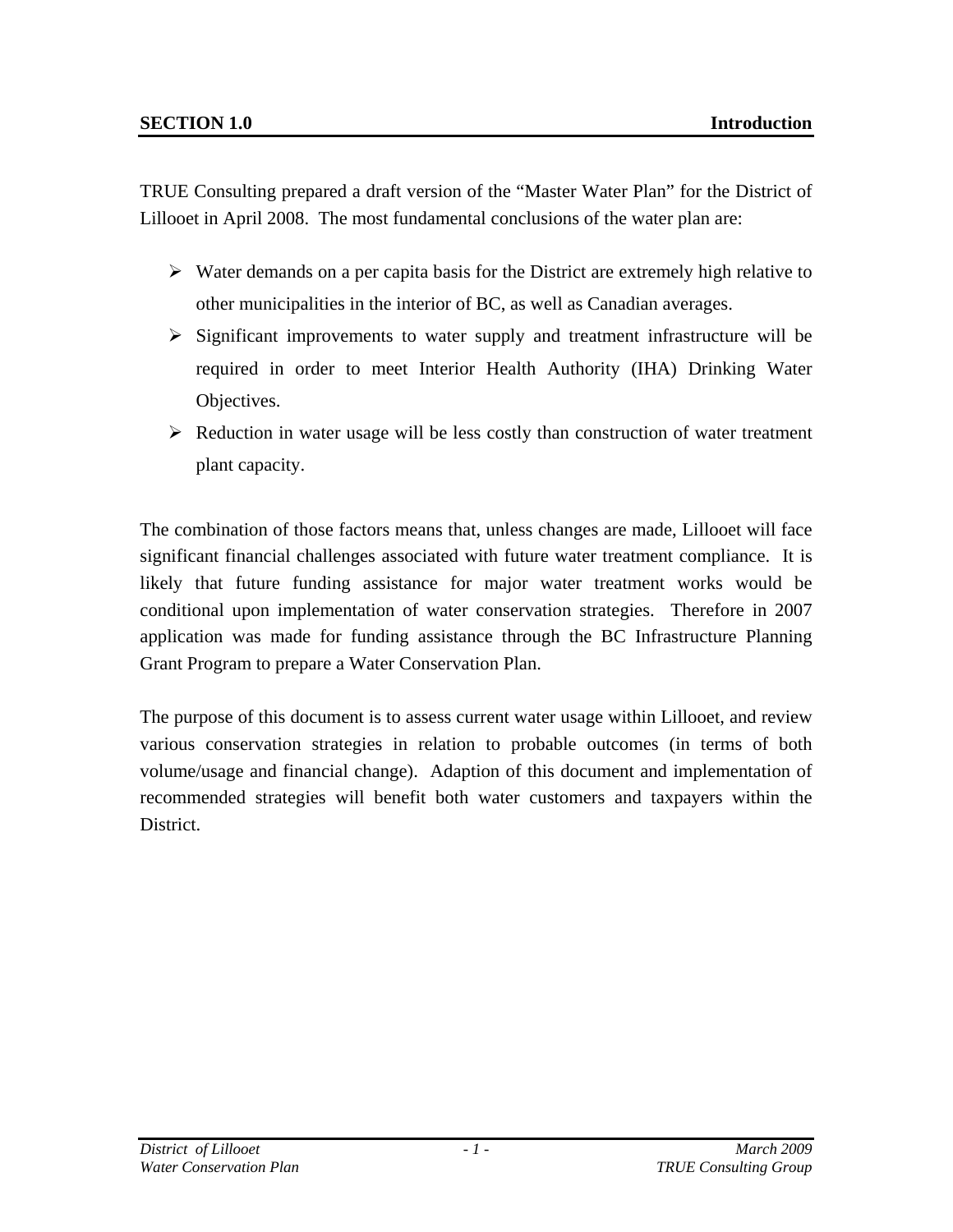#### **2.1 General Description**

The District of Lillooet owns and operates water systems that service three separate service areas, summarized as follows:

- ¾ Central Lillooet
	- Supplied by means of Town Creek, and three drilled wells at Conway Park (two wells) and the Rec Centre (one well). The Rec Centre also has a second drilled well which has not been completed, but is available for future capacity.
	- Balancing storage provided by 1.0M Igal concrete tank (FWL=329m). and 250,000 Igal wood stave tank (FWL=373m).
	- Services approximately 750 connections (85% residential, 15%) commercial).
- $\triangleright$  North Lillooet
	- Supplied by Dickey Creek.
	- Balancing storage provided by 310,000 Igal concrete tank (FWL=353m).
	- Services approximately 250 connections (primarily rural residential).
- $\triangleright$  East Lillooet
	- Supplied by means of two drilled wells, one servicing the industrial park and one for the airport. In addition, the District has recently acquired two additional wells for future use; these wells are located near Bridgride Forest Products.
	- Balancing storage does not exist. Pressures in this system are maintained by pressure tanks at the wellheads.
	- Services approximately 10 industrial and commercial connections, as well as the airport.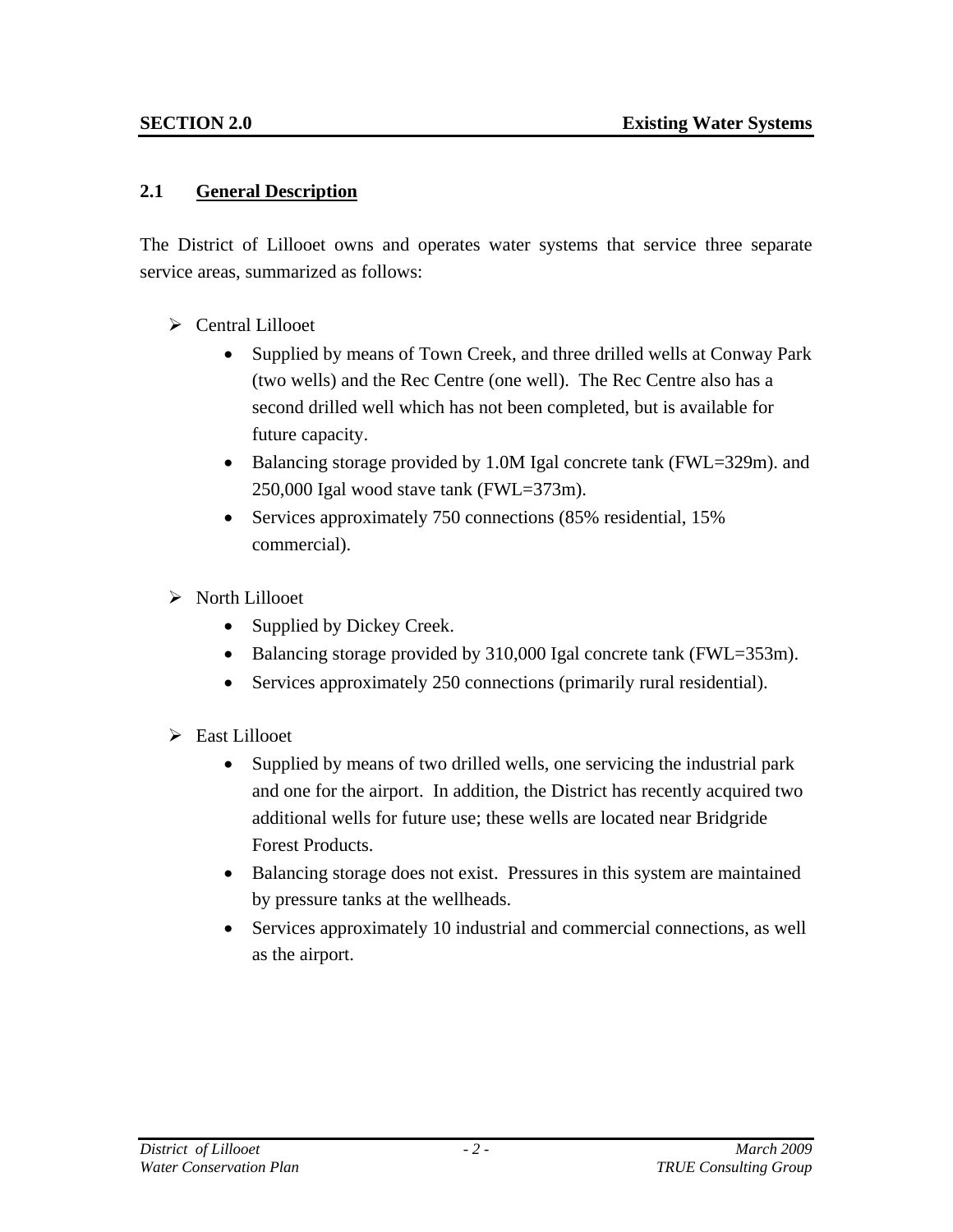Lillooet's water system infrastructure is depicted on Figure 2.1 As shown on this figure; the piped network that distributes water to these areas is comprised of:

- $\geq 1000$ m of 38mm and 50mm dia. watermain
- $\geq 5000$ m of 100mm dia. watermain
- $\geq 12,400$ m of 150mm dia. watermain
- $\geq 6000$ m of 200mm dia. watermain
- $\geq 2500$ m of 250mm dia. watermain
- $\geq 1000$ m of 300mm dia. watermain

# **2.2 Recorded Data and Inaccuracies**

The District's water demands have been recorded on a daily basis at all supply sources by public works for a number of years. This type of information is crucial for planning documents and, ultimately, design of upgrades.

The only known significant cause for inaccuracy in recorded water use data relates to Town Creek usage. This is a result of wood stave reservoir leakage. Flow is recorded before water enters the reservoir; therefore, recorded demand values for Town Creek are high, proportional to leakage. Actual leakage likely fluctuates throughout the seasons (and with reservoir age).

In the winter of 2006/2007, this reservoir was out of use temporarily due to collapse of the roof structure. During this period, leakage was measured and determined to be roughly  $180m<sup>3</sup>/day$  (40,000 Igal). Since we have no other recorded leakage values, 180m<sup>3</sup>/day (66 ML/year) will be subtracted from all Town Creek recorded flow.

Other potential sources of inaccuracy are the flow measuring devices themselves. The Dickey Creek and Rec Well sources utilize fairly modern magmeters, and are expected to be accurate within a percent of actual. The Conway Park wells utilize turbine style meters – over time, this style of meter will impart some level of inaccuracy as its mechanical components wear. The Town Creek source utilizes a dated paddle-style meter; this style of meter (and its age) likely result in the largest amount of recording error of all the District's flow measuring devices.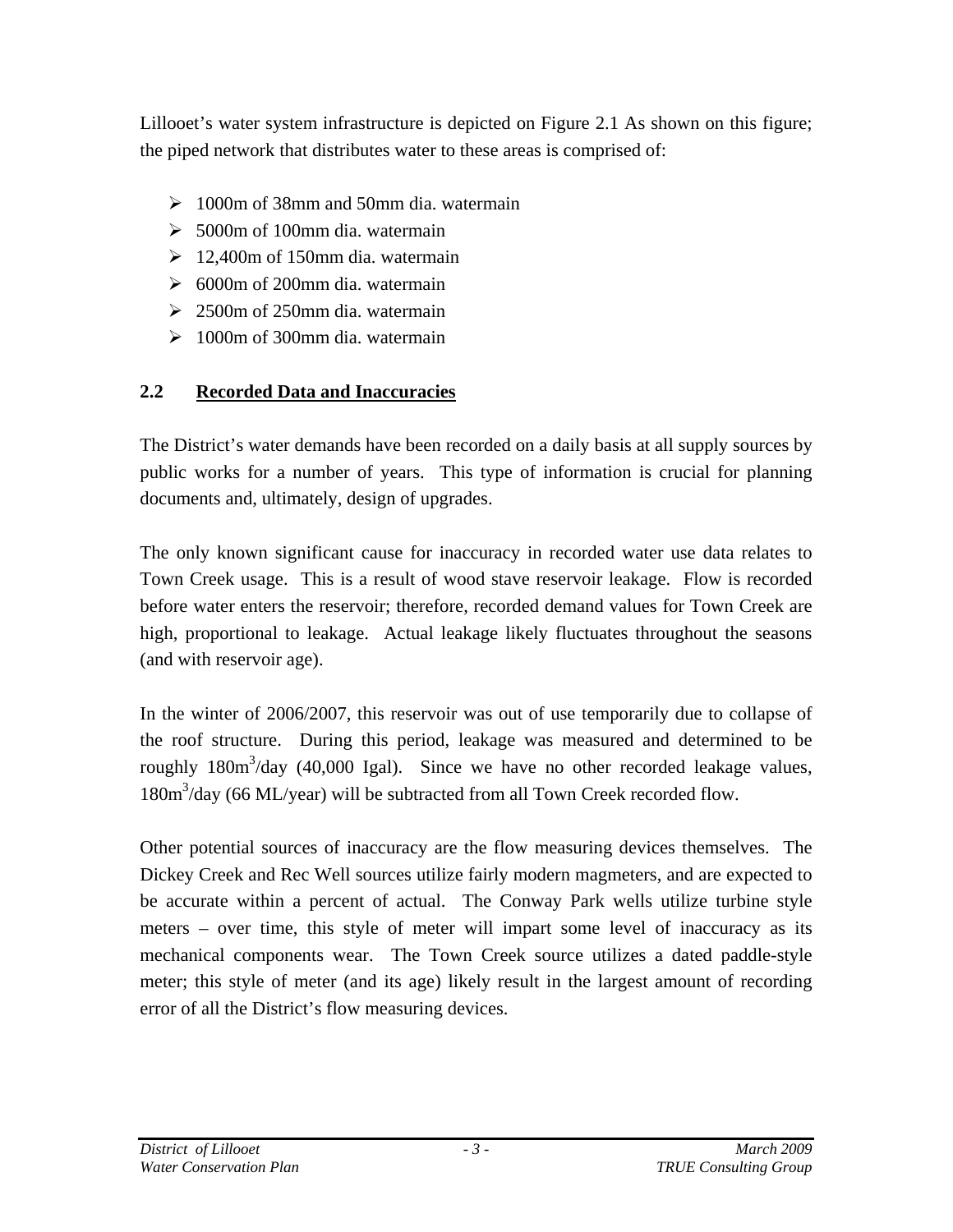ਦੁ

**Existing Water System Layout**



District of LillooetWater Conservation Plan



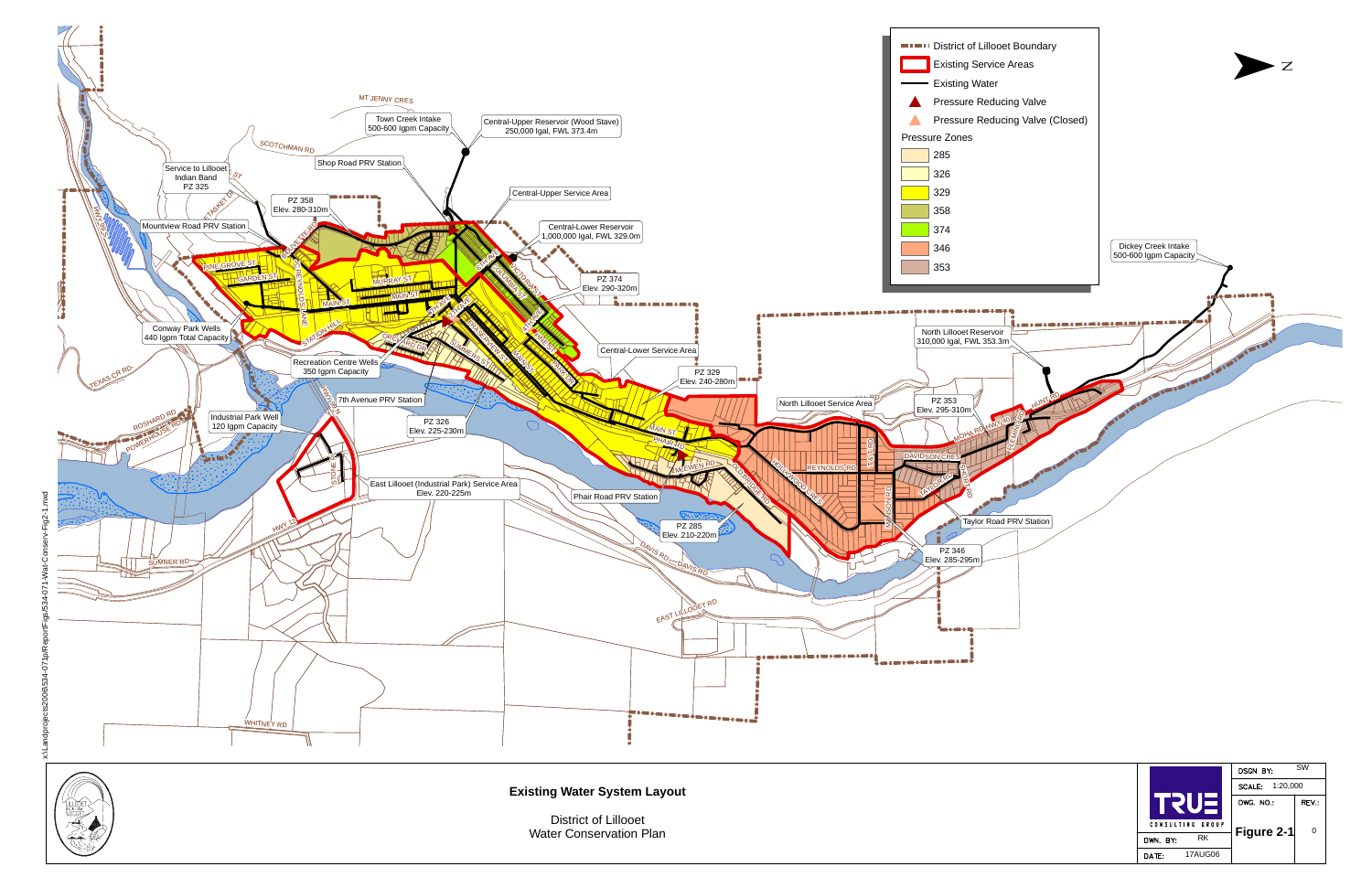#### **3.1 General**

Fundamental to estimating the benefits of a water conservation plan is defining the current situation from the perspective of both water consumption and costs.

Daily flow meter readings taken by District staff at each water source and the District's yearly water utility expense reports have been used, along with BC Stats population figures, to divide municipal water demands into per capita and unit cost figures. These per capita figures can then be used for consumption and cost reduction estimation, and comparison with other municipalities.

A strong and accurate understanding of the existing and future water demands is crucial in evaluating water conservation options and estimating corresponding reductions in demands, as well as estimating reductions in the cost to provide the water service.

#### **3.2 Municipal System Water Consumption**

#### 3.2.1 Annual Average Water Consumption

Water consumption data for the District's municipal water system has been reviewed and assessed for the period 2002 to 2008 to determine current annual average day and maximum day water usage on a per capita basis. The District's municipal water system supplies areas within the municipal boundaries as well as to the T'it'q'et Indian Band. The municipal water supply system can be broken down into three service areas (as shown in Figure 3.1):

- $\triangleright$  North Lillooet (supplied by Dickey Creek).
- ¾ Central Lillooet (supplied by Town Creek, and Conway Park and Rec Centre wells).
- $\triangleright$  East Lillooet (two service areas supplied by Industrial Park Well and the airport well).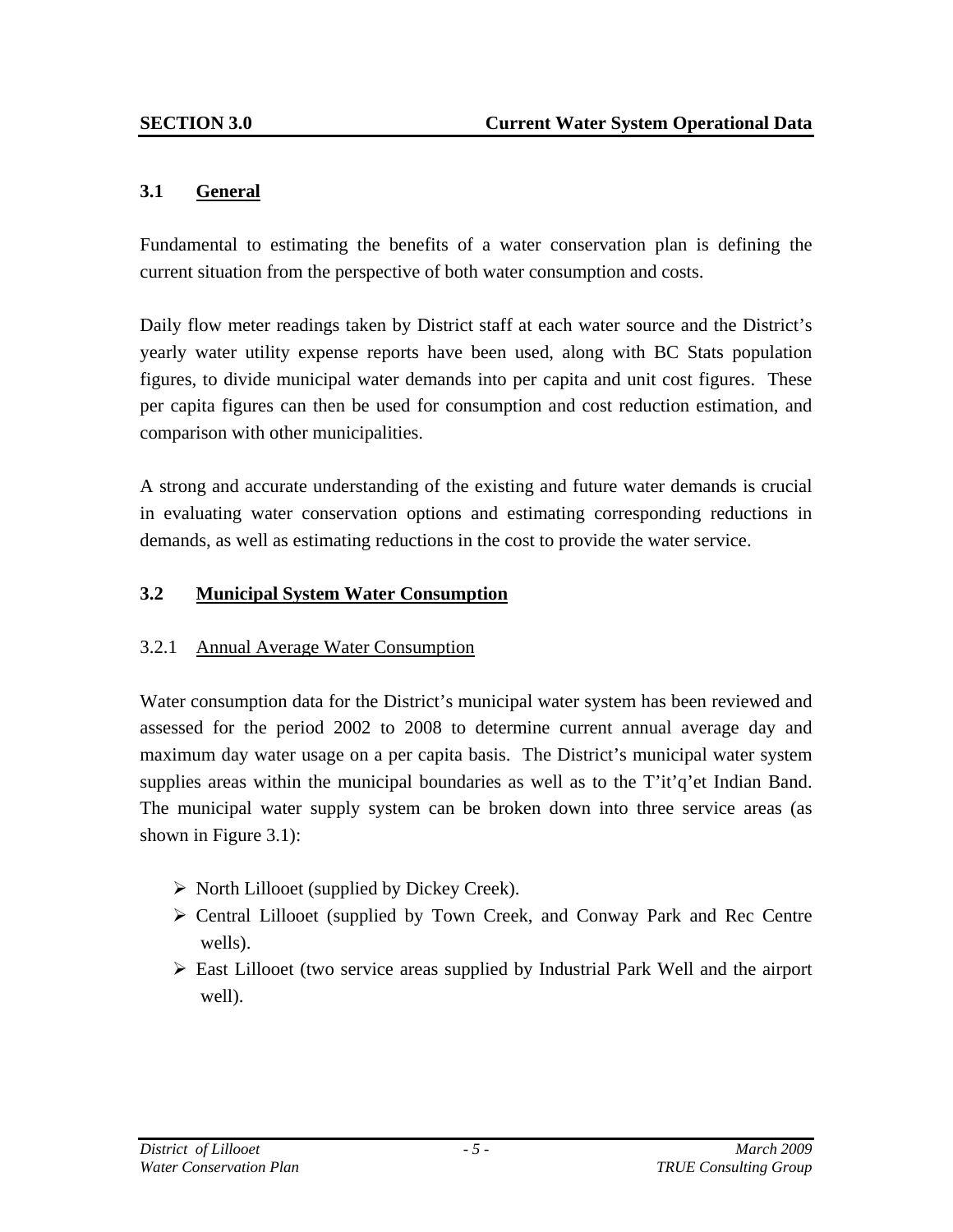Figure 3.1 depicts total annual water consumption data by source for the District's municipal system for the period 2002 to 2008.



The following observations can be made with regards to the data depicted in Figure 3.1.

- $\geq$  since 1998, total population has decreased by 25%, averaging 2.3% reduction per year.
- $\geq$  since 1998, average daily per capita demands have increased by 20%, averaging 1.9% increase per year.
- ¾ total annual water consumption trended "downwards" in conjunction with population, with the following exceptions:
	- a 10% increase in total water consumption in the 2003 2004 period.
	- a 15% increase in total water consumption in the 2006 2007 period.

The apparent 20% increase in average per capita water demand over the past 10 years is unusual. Possible explanations for this "phenomenon" include:

 $\triangleright$  climate change. An increase in daily temperatures, and/or a reduction in precipitation through the irrigation season would likely result in increased irrigation usage – and therefore increased water demands. We reviewed climate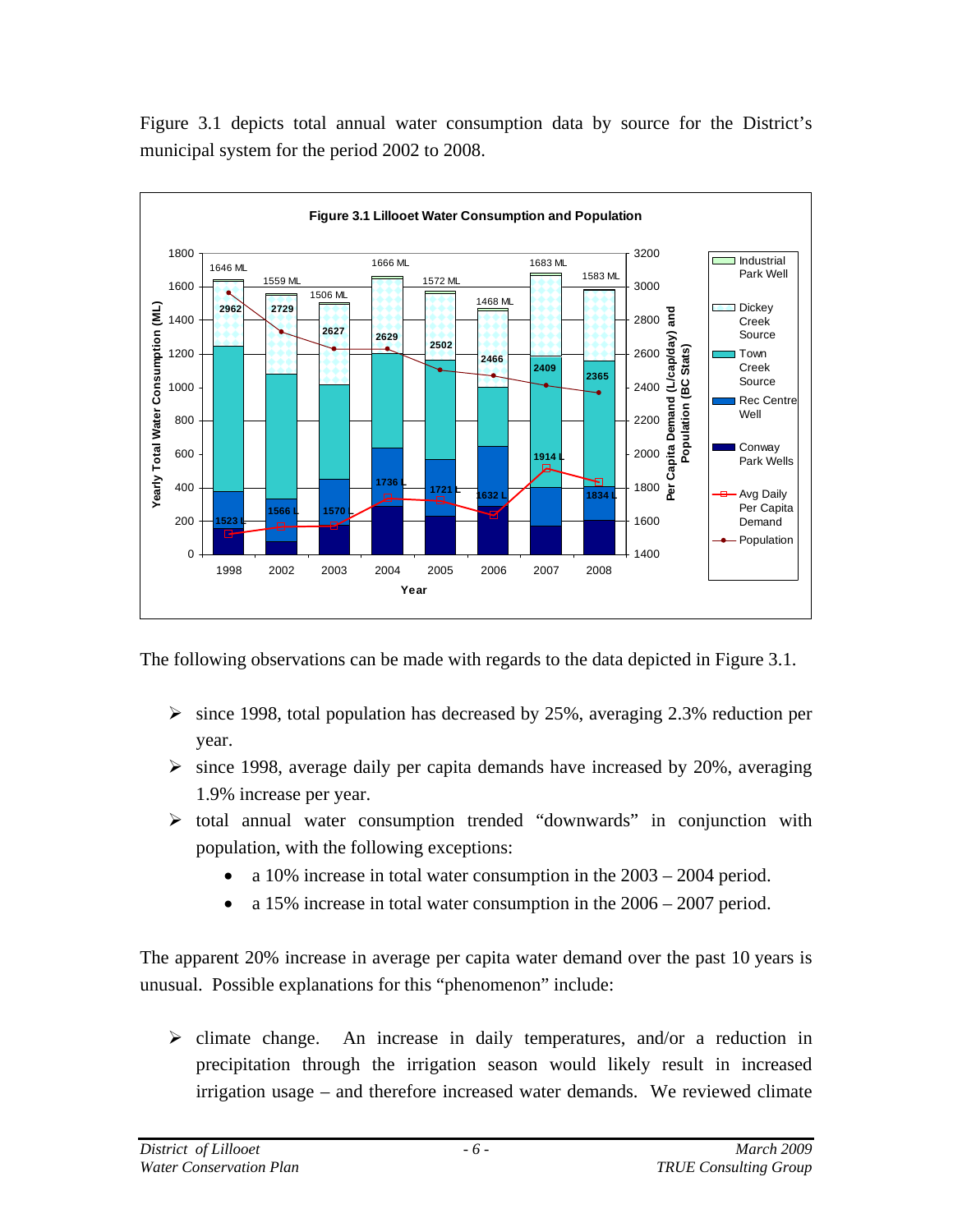data for the Lillooet area for this period (see Figure 3.2); no significant change in temperature or precipitation was noticed. As such, the effects of climate change on Lillooet's water demands are likely minimal.

- $\triangleright$  an increase in water system leakage; i.e. buried pipes leaking to coarse grained soils, and not surfacing where the leak could be detected and repaired.
- $\triangleright$  general increase in water usage on a household basis. This could potentially be a result in a decreasing population, with the percentage of population decrease leaving smaller dwellings with smaller outdoor irrigation usage. Similarly, the population decrease could be tied to the younger generation moving out of their parents' home, and moving away from Lillooet. As a result of a decrease in these population demographics, the District would be left with a smaller number of citizens living in larger dwellings with continued large irrigation demands, and corresponding larger per capita water consumption numbers.
- $\triangleright$  inaccuracies in the flow measuring equipment, as mentioned in Section 2.2.

*Based on the sudden "jumps" in consumption seen in the 2003 – 2004 and 2006 – 2007 periods, it is most likely that the 20% increase in per capita demands seen in Figure 3.1 is a result of water system leakage.* 

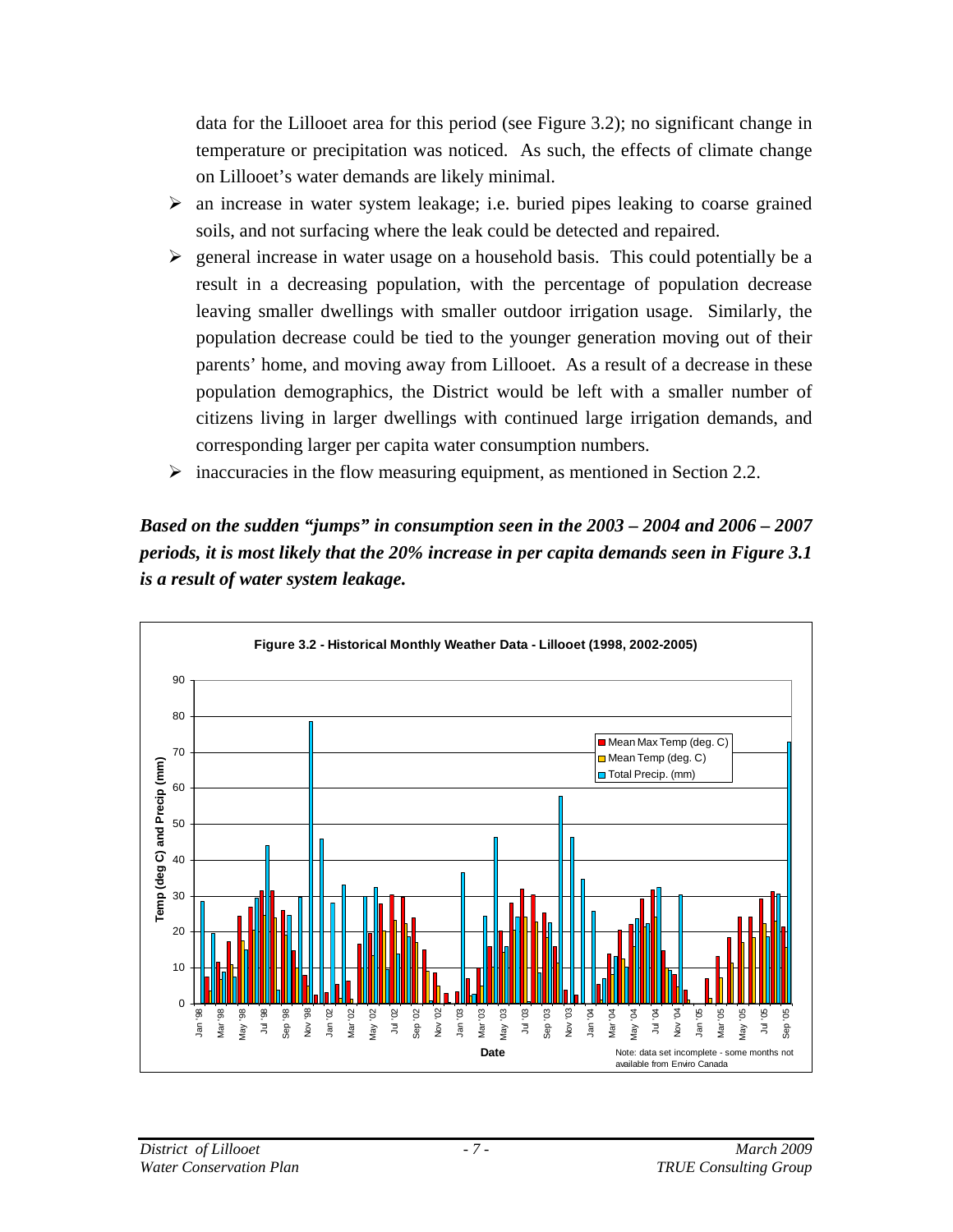Accurate and complete water consumption data is essential for the design of water supply system improvements and assessments of benefits achieved by water consumption programs. Calculation of domestic water consumption from historical supply data is complicated by unknown and possibly significant leakage from an aging reservoir and distribution system. The District is in the process of replacing the Town Creek reservoir and flow meter which will help improve the accuracy of any future water system assessments.

For the purposes of the current review, the current average day demand is calculated based on the 2007 – 2008 data, as follows:

- Total recorded flow  $(Jan.1/07 Dec. 31/08) = 719,383,000$  Igal
- Average Daily Demand (ADD) =  $719,383,000/2/365 = 985,456$  Igal

```
 Say 1,000,000 Igal/day (4.5 ML/day)
```
# 3.2.2 Maximum Day Water Demands

The maximum day water demand is the most important demand criteria for the purposes of assessing the adequacy of supply capacity and determining when additional source capacity has to be constructed.

To reduce the effect of daily anomalies such as differences in time of day when flows are recorded, maximum day demands are calculated based on the maximum demands week (five consecutive days) in recent years, as follows:

| $\triangleright$ Total flow, maximum week 2005 (August 6-10) =<br>• Maximum Day Demand 2005 (MDD) = $10,860,000/5 =$                | 10,860,000 Igal<br>2,172,000 Igal                                    |
|-------------------------------------------------------------------------------------------------------------------------------------|----------------------------------------------------------------------|
| $\triangleright$ Total flow, maximum week 2008 (August 14-18) =<br>• Maximum Day Demand 2008 (MDD) = $10,860,000/5 =$<br><b>Say</b> | 10,802,600 Igal<br>2,160,520 Igal<br>2,200,000 Igal/day (10.0ML/day) |

## 3.2.3 Comparison to Other Southern Interior Municipalities

Comparison of derived annual average and maximum day water consumption values for Lillooet may include some level of inaccuracy. Factors which complicate comparison include: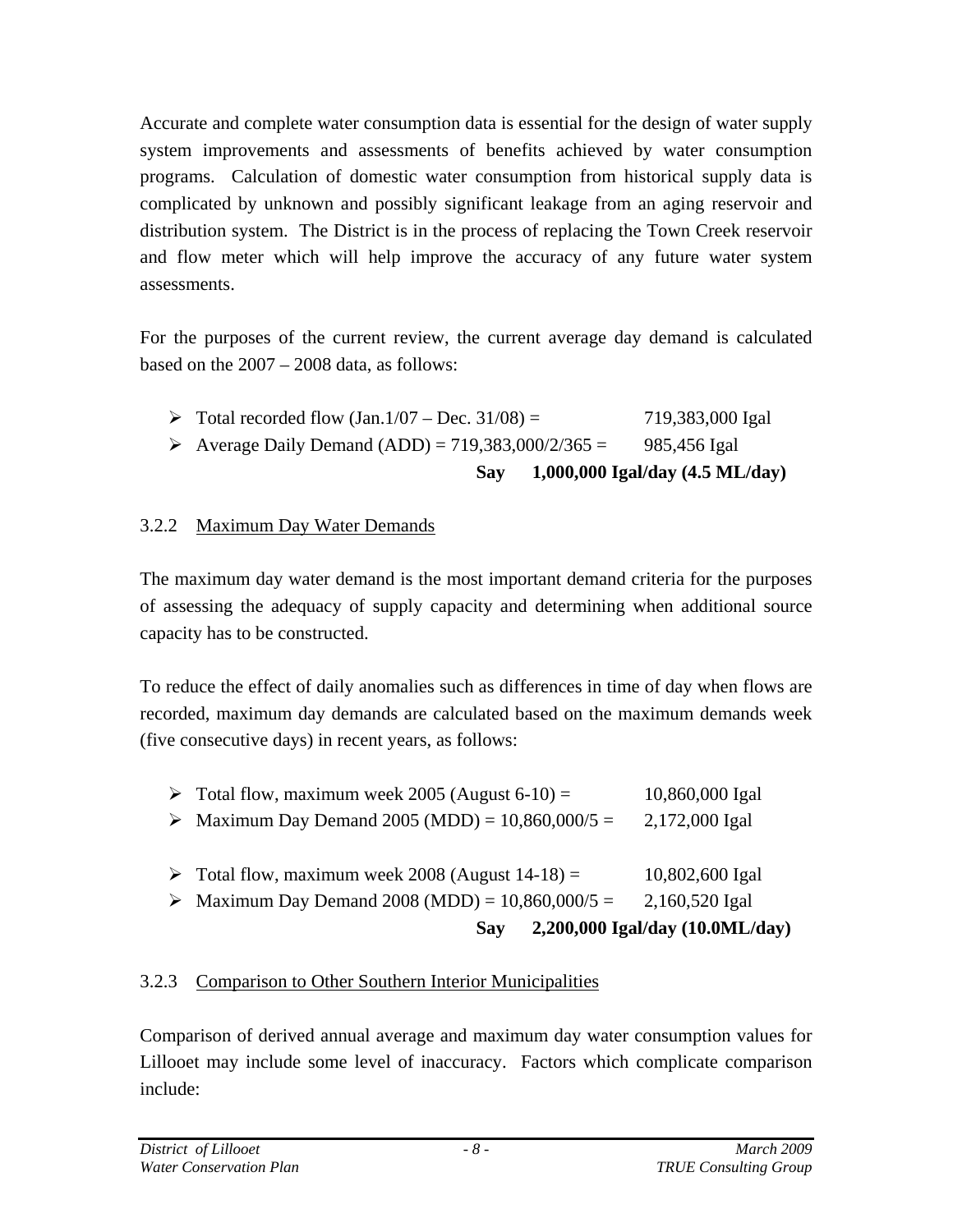- $\geq$  lawn and garden irrigation is the largest component of residential water use in the BC Interior area, comprising 50% to 75% of all water consumed. Lawn and garden irrigation amounts are climate and lot size dependent therefore strict comparison between municipalities is difficult. Single family lot sizes in North Lillooet are significantly larger than typical urban density averages, resulting in increased "per capita" usage.
- $\triangleright$  where universal metering is provided, non residential uses, i.e. industrial, commercial, and institutional uses can be separated and residential usage rates accurately calculated. Water consumption on a per capita basis calculated for Lillooet includes all non residential land uses.

Average Day Demands (ADD) and Maximum Day Demands (MDD) as calculated in the previous sections are:

- $\triangleright$  ADD = 1,000,000 Igpd (4.5 ML/day)
- $\triangleright$  MDD = 2,200,000 Igpd (10.0 ML/day)

Water usage on a per capita basis is then derived as follows:

- Existing District Population (BC Stats,  $2008$ ) = 2365
- Per capita ADD =  $1,000,000 \div 2365 = 420$  Igpd (1920 litres/day)
- Per capita MDD = 2,200,000  $\div$  2365 = 930 Igpd (4225 litres/day)

| <b>Table 3.1:</b> | <b>Average Annual and Maximum Day Water Demands Comparisons</b> |
|-------------------|-----------------------------------------------------------------|
|-------------------|-----------------------------------------------------------------|

| <i>Municipality</i>          | <b>Average Daily Water</b><br>Consumption $(L/capita)$ | Maximum Day Water<br>Demand $(L/capita)$ |
|------------------------------|--------------------------------------------------------|------------------------------------------|
| Lillooet (non metered) $(2)$ | 1920                                                   | 4225                                     |
| Oliver (non metered) $(1)$   | 1400                                                   | 4300                                     |
| Osoyoos (non metered) $(1)$  | 1380                                                   | 3900                                     |
| Penticton (metered)          | 670                                                    | 2500                                     |
| Vernon (metered)             | 600                                                    | 1300                                     |
| Princeton (non metered) (2)  | 1900                                                   | 3300                                     |
| Kamloops (non metered)       | 800                                                    | 1700                                     |
| Pemberton (non metered)      | 740                                                    | 1780                                     |
| Salmon Arm (non metered)     | 900                                                    | 2000                                     |
| Sicamous (non metered)       | 750                                                    | 2000                                     |
| Summerland (non metered) (3) | 800                                                    | 3000                                     |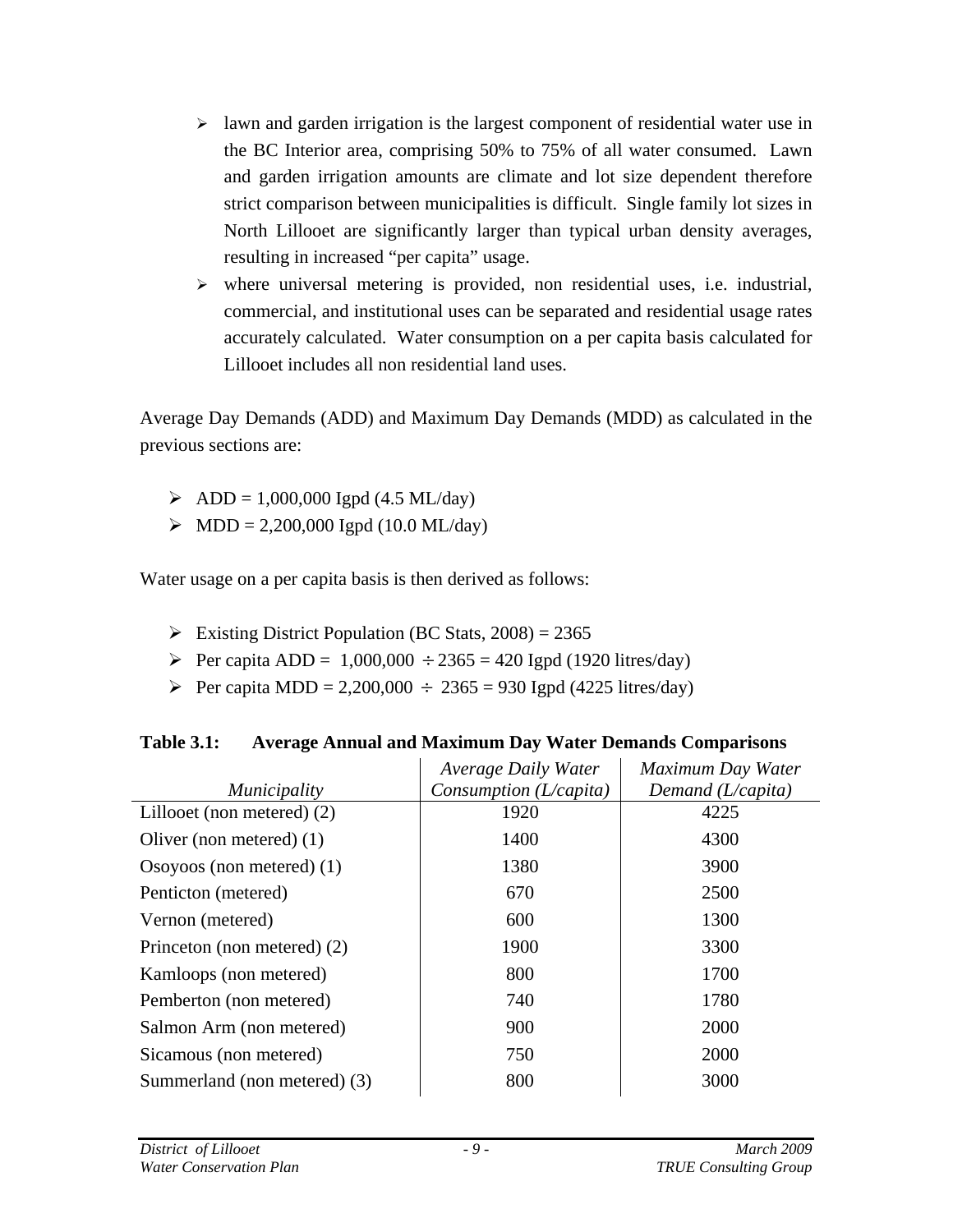- Notes: (1) includes commercial irrigation.
	- (2) high demands likely caused in part by undetected system leakage into coarse grained free draining soils.
	- (3) Summerland values are Design Criteria used in the Water Master Plan (2002). We understand that Summerland's large commercial services are metered (irrigation usage).
- General Note: Many of the municipalities marked as "non metered" have water metering programs and metered water rates in place but have not yet achieved universal metering across their whole system.

Comparative data for annual average and maximum day water demands are presented in Table 3.1 and depicted on Figure 3.3. Average annual water consumption on a per capita basis for Lillooet and Princeton are comparable at about 1900L/capita per day and significantly greater than all other municipalities listed in Table 3.2. Maximum day water consumption within the service area of the District's municipal water system is 4225L/capita per day.

*Water consumption in Lillooet is significantly higher than most other municipalities in the BC interior, including Oliver and Osoyoos who both have significant commercial irrigation demands during the summer season, while Lillooet does not.* 

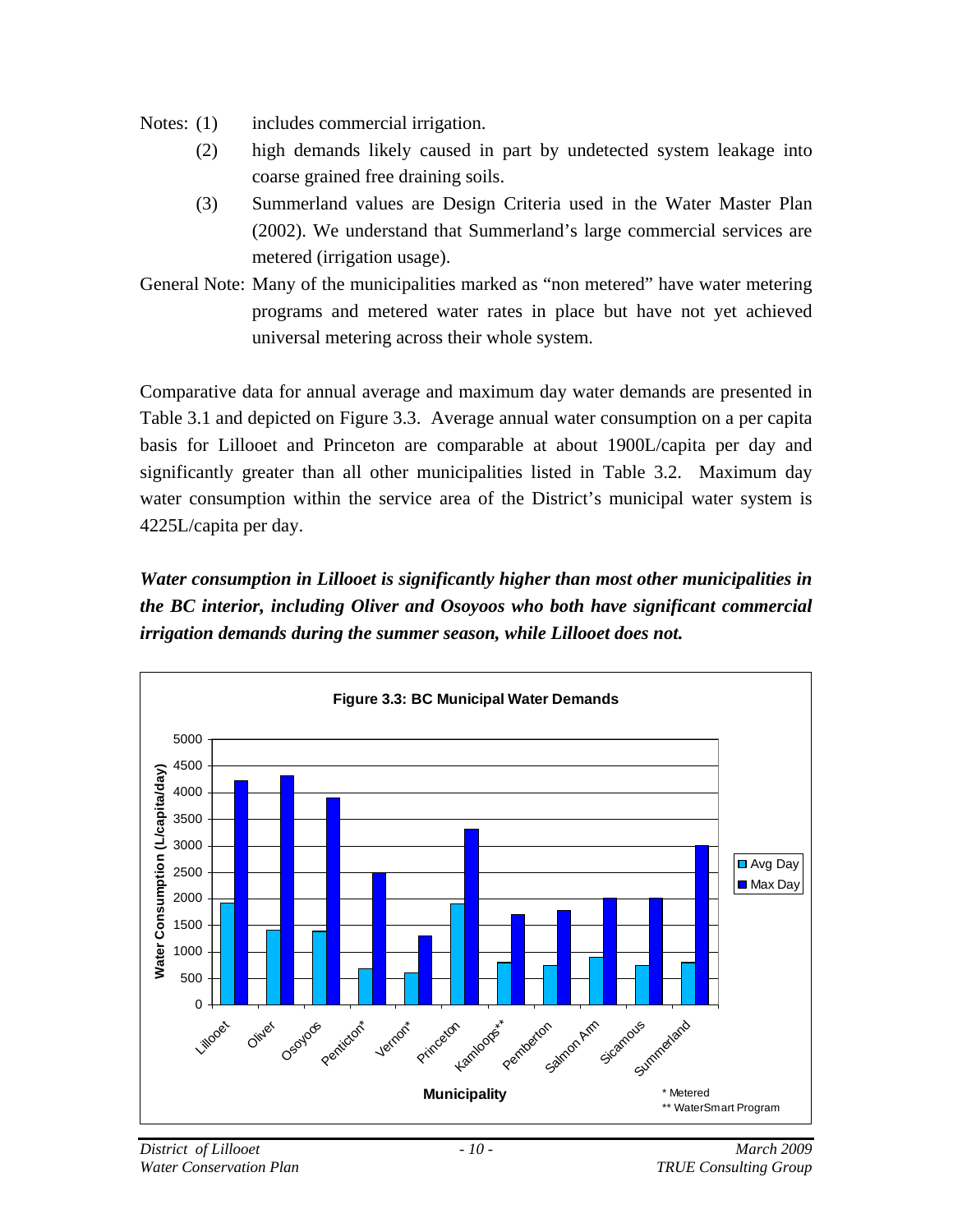The comparisons presented in Table 3.1 and Figure 3.3 would appear to suggest that there are significant opportunities in Lillooet to reduce water usage through a water conservation program. It is also worth noting the fact that the two municipalities with the lowest average water demands both have metering programs in place.

## **3.3 Municipal System Water Costs**

Operating costs for the District's municipal system were broken down into two categories:

- $\triangleright$  Fixed costs costs (such as administration costs) that are independent of the amount of water supplied.
- $\triangleright$  Variable (volume based) costs costs which are dependent upon the amount of water supplied.

Variable costs were then further broken down into three sub-categories

- $\triangleright$  Supply includes costs associated with pumping (or collecting) and storing water.
- $\triangleright$  Treatment includes cost associated with water treatment such as chlorine costs and associated labour.
- $\triangleright$  Distribution includes costs associated with operating and maintaining the municipal distribution network.

On the basis of the above total municipal system operating costs excluding debt retirement for the period 2002 to 2008 are summarized in Table 3.3.

| <b>Water Budget</b>       | 2002         | 2003         | 2004         | 2005         | 2006         | 2007         | 2008         |
|---------------------------|--------------|--------------|--------------|--------------|--------------|--------------|--------------|
| Supply                    | \$39,074.00  | \$57,029.22  | \$112,683.27 | \$70,305.14  | \$68,773.92  | \$53,119.28  | \$58,755.57  |
| Treatment                 | \$6,068.00   | \$5,697.29   | \$4,762.39   | \$8,712.59   | \$13,465.62  | \$16,075.90  | \$18,148.68  |
| <b>Distribution</b>       | \$74,880.00  | \$18,316.68  | \$26,831.80  | \$40,050.40  | \$48,088.01  | \$27,674.02  | \$28,787.74  |
|                           |              |              |              |              |              |              |              |
| <b>Total Variable</b>     | \$120.022.00 | \$81,043.19  | \$144,277.46 | \$119,068.13 | \$130,327.55 | \$96,869.20  | \$105,691.99 |
|                           |              |              |              |              |              |              |              |
| Total Fixed (admin, etc.) | \$71,203.00  | \$79,377.84  | \$57,011.27  | \$70,780.42  | \$89,099.44  | \$101,302.21 | \$109,158.52 |
|                           |              |              |              |              |              |              |              |
| Total                     | \$191,225.00 | \$160,421.03 | \$201,288.73 | \$189,848.55 | \$219,426.99 | \$198,171.41 | \$214,850.51 |
| % Fixed                   | 37.2%        | 49.5%        | 28.3%        | 37.3%        | 40.6%        | 51.1%        | 50.8%        |

**Table 3.3: Summary of Municipal Water System Operating Costs** 

Unit costs for each category are calculated by dividing the annual costs for each operating cost category by the total water consumption for that year. Unit costs for the District's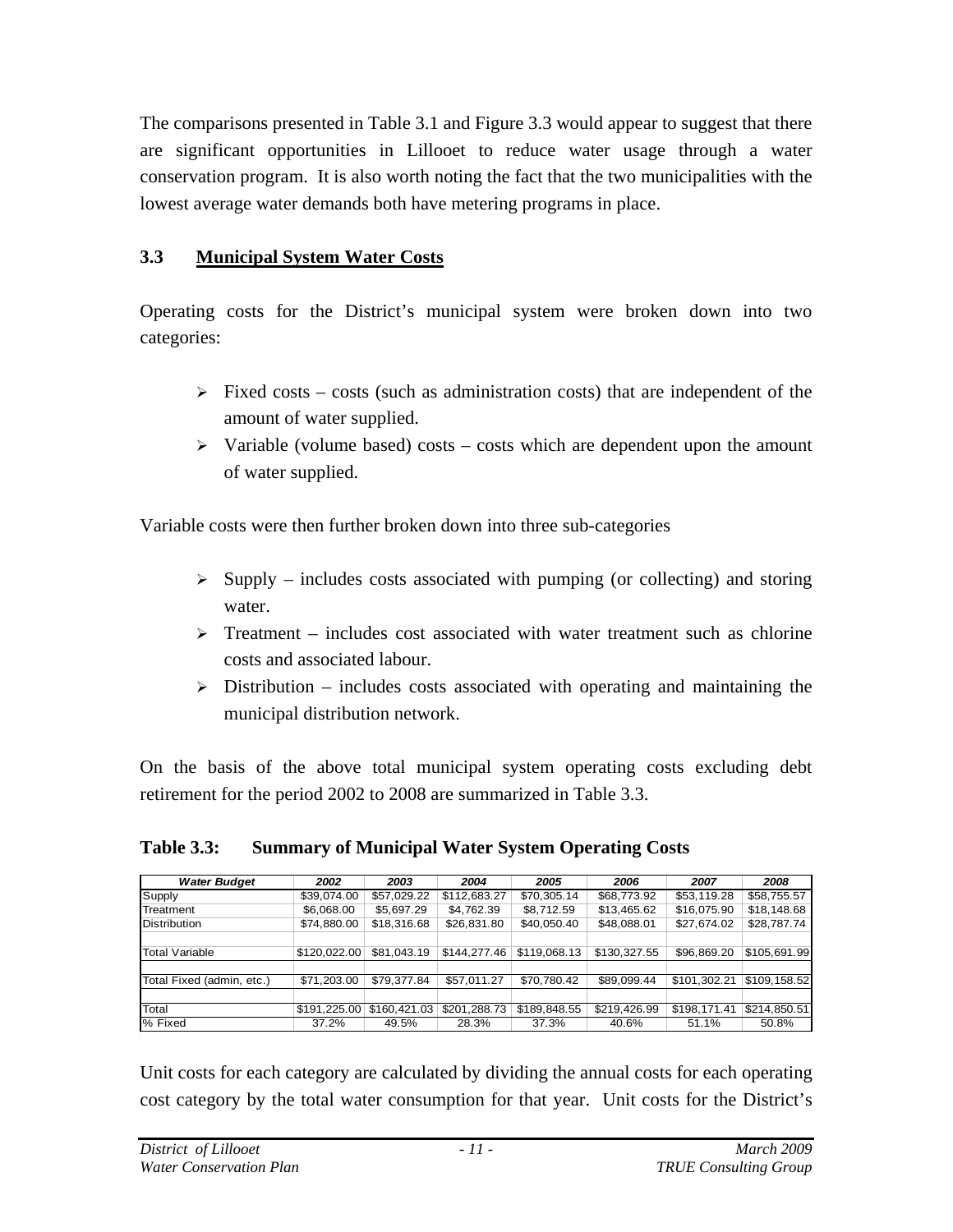municipal water system are presented in Table 3.4. It is important to note that water conservation will result in savings to the District of variable (volume related) operating costs only.

Tables 3.3 and 3.4 also provide percentages of the total that represent fixed operating costs.

| Cost per m3               | 2002    | 2003    | 2004    | 2005    | 2006    | 2007    | 2008    |
|---------------------------|---------|---------|---------|---------|---------|---------|---------|
| Supply                    | \$0.025 | \$0.038 | \$0.068 | \$0.045 | \$0.047 | \$0.032 | \$0.037 |
| Treatment                 | \$0.004 | \$0.004 | \$0.003 | \$0.006 | \$0.009 | \$0.010 | \$0.011 |
| <b>Distribution</b>       | \$0.048 | \$0.012 | \$0.016 | \$0.025 | \$0.033 | \$0.016 | \$0.018 |
|                           |         |         |         |         |         |         |         |
| <b>Total Variable</b>     | \$0.077 | \$0.054 | \$0.087 | \$0.076 | \$0.089 | \$0.058 | \$0.067 |
|                           |         |         |         |         |         |         |         |
| Total Fixed (admin, etc.) | \$0.046 | \$0.053 | \$0.034 | \$0.045 | \$0.061 | \$0.060 | \$0.069 |
|                           |         |         |         |         |         |         |         |
| Total                     | \$0.123 | \$0.107 | \$0.121 | \$0.121 | \$0.149 | \$0.118 | \$0.136 |
| % Fixed                   | 37.2%   | 49.5%   | 28.3%   | 37.3%   | 40.6%   | 51.1%   | 50.8%   |

**Table 3.4: Municipal Water System Unit Costs** 

The following should be noted from Tables 3.3 and 3.4:

- $\triangleright$  beginning in fall 2007, the District hired a full-time Public Works Director whose salary is partially included in the water system costs. This explains the marked increase in fixed costs which went from representing approximately 40% of total operational costs to about 50% in 2007 and 2008.
- $\geq$  in 2007 and 2008 on an overall basis, the cost to provide one (1) cubic meter of water from the municipal water system averaged \$0.127 per cubic meter of which about 50% or \$0.063 per cubic meter represents variable or volume dependent costs.
- $\geq$  during the 2002 to 2008 period, the variable (volume dependent) costs to provide water have averaged \$0.07 per cubic meter.
- $\ge$  the 2002 2008 average cost to supply and treat water was approximately \$75,000 per year, or \$0.05 per cubic meter. The Master Water Plan provides estimates for future supply and treatment costs based on IHA 43210 compliance of \$200,000 per year (with 10% less water being consumed), which equates to \$0.13 per cubic meter.

Cost information presented in Table 3.4 forms the basis for assessing water conservation strategies on a cost benefit basis. *Also, based on the above, we expect the variable cost to supply and treat water in the future to be at least double existing costs.*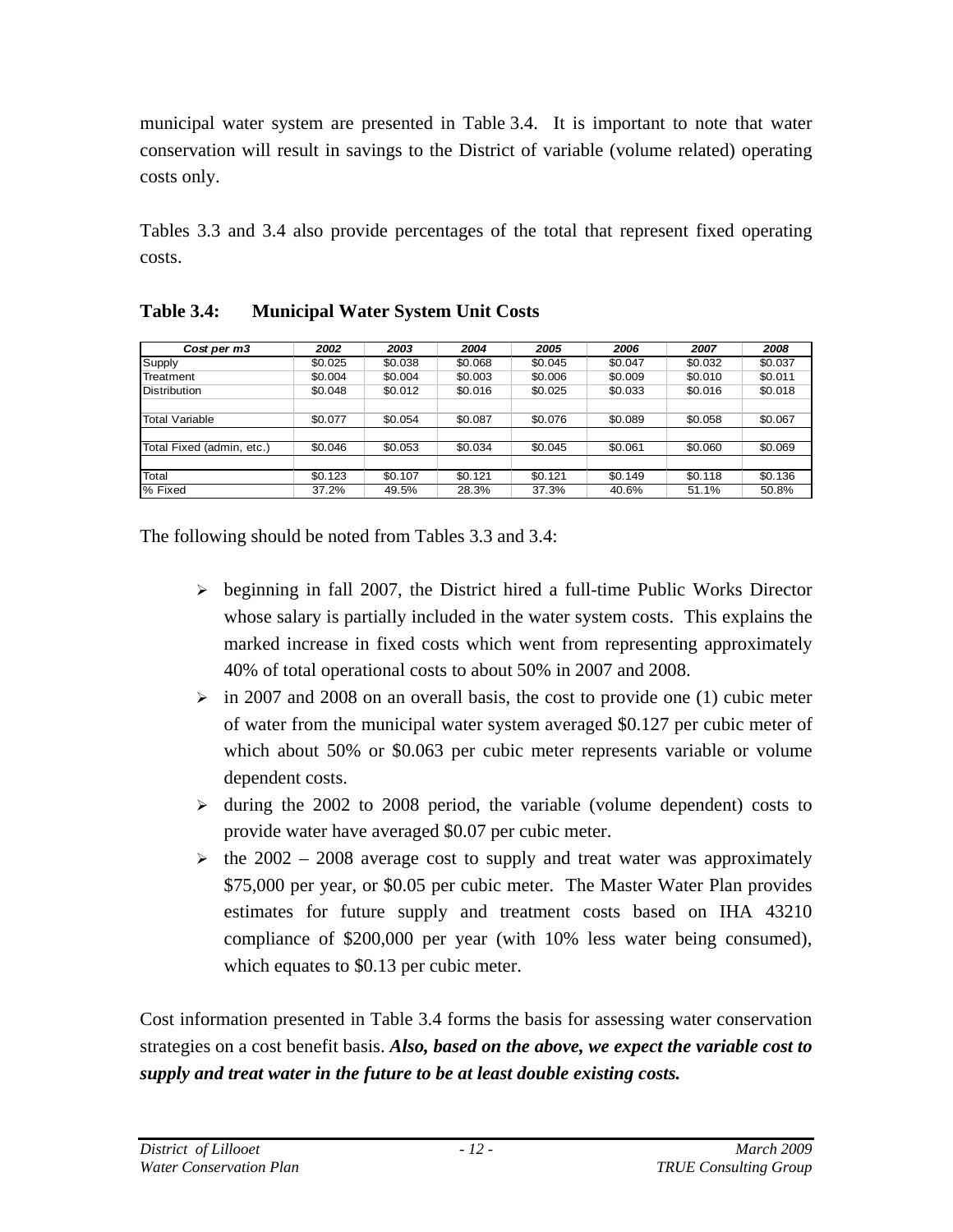## **3.4 Wastewater Treatment and Disposal Costs**

Several water conservation strategies, i.e. low flush toilet replacement incentives and water efficient appliance rebates, represent the potential of reducing both domestic water consumed and wastewater quantities generated. To enable a cost benefit analysis of these strategies, cost savings associated with reduced wastewater generation have to be considered.

Using sanitary sewer flow and operating budget data provided by the District, unit costs for wastewater collection and treatment have been calculated. As with water supply costs, wastewater treatment and disposal costs have been separated into variable and fixed costs by the total sewage volume treated at the sewage treatment plant.

The District's sewage treatment plant was constructed in 2004 and the only available flow data is from 2007 so this is the only year that unit costs were derived, as shown in Table 3.5. The total wastewater volume treated in 2007 was  $347,441 \text{ m}^3$ .

**Table 3.5: Wastewater Treatment and Disposal Costs (2007)**

|                | Fixed       | Variable     | <b>Total</b> | $%$ Fixed |
|----------------|-------------|--------------|--------------|-----------|
|                | Costs       | Costs        | Costs        | Costs     |
| Annual Cost    | \$22,662.97 | \$120,090.61 | \$142,753.58 | 15.9%     |
| Cost per $m^3$ | \$0.065     | \$0.346      | \$0.411      |           |

The costs to treat wastewater for the single year (2007) in Lillooet appear reasonable; other interior BC communities which operate secondary treatment facilities generally fall in the range of \$0.30 to \$0.60 per cubic meter treated.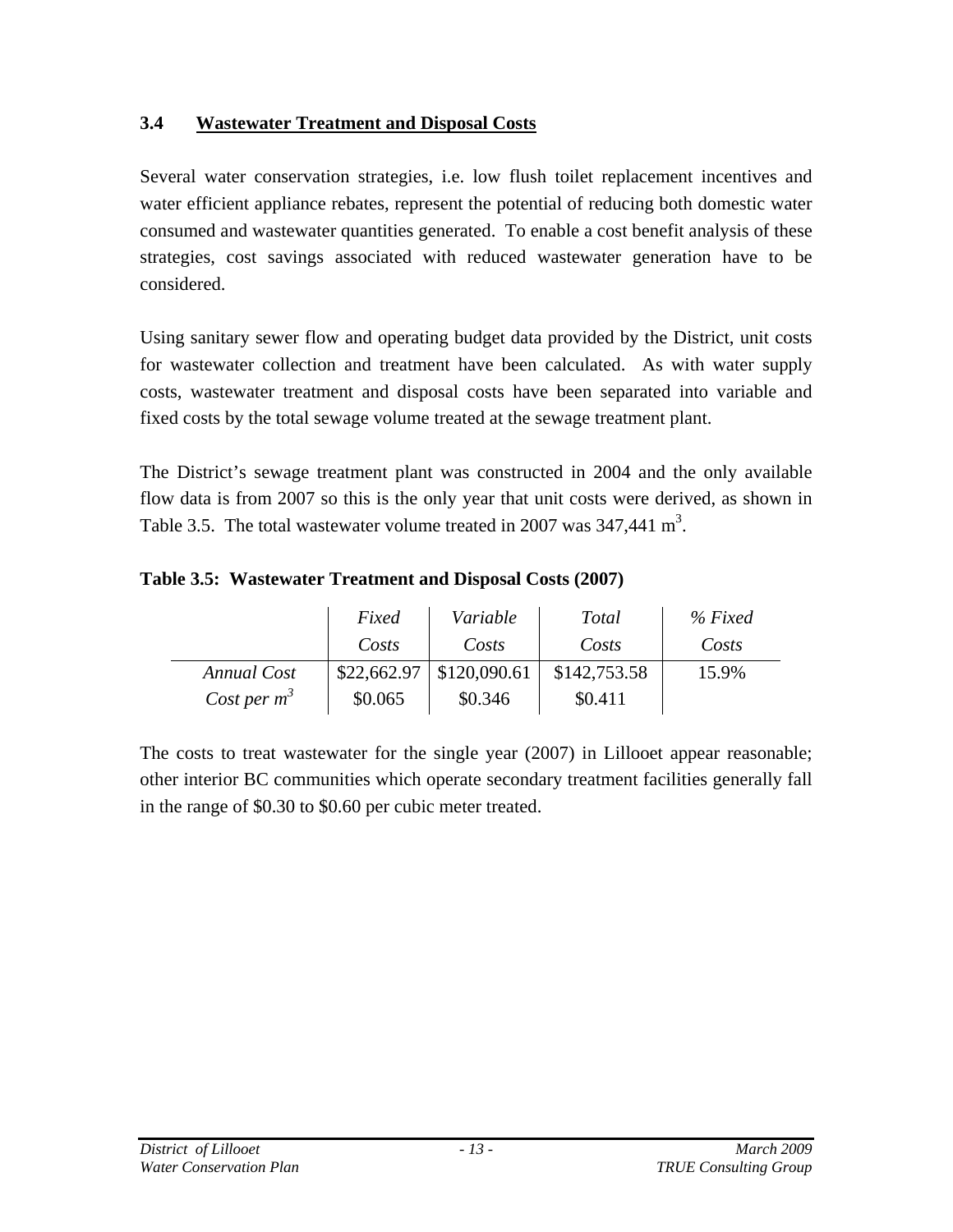#### **4.1 Municipal System Capital Plan**

The District of Lillooet does not have a formal five year water capital plan. Generally, the District is working towards implementation of the "short term" recommendations in the Master Water Plan, including:

|   | $\triangleright$ replace the failing wood stave tank (Town Creek reservoir)                         |
|---|-----------------------------------------------------------------------------------------------------|
|   | Cost Estimate = $$675,000$                                                                          |
| ➤ | construct a booster pumping station and supply watermain on Victoria Street to                      |
|   | the central-upper service area                                                                      |
|   | Cost Estimate = $$525,000$                                                                          |
| ➤ | construct the North Lillooet interconnect including Main Street watermain                           |
|   | upgrade and Hollywood Cres. booster pumping station                                                 |
|   | $Cost Estimate = $570,000$                                                                          |
|   | $\triangleright$ install chlorination equipment on all municipal wells (Conway Park and Rec         |
|   | Centre)                                                                                             |
|   | Cost Estimate = $$10,000$                                                                           |
|   | $\triangleright$ compile additional well quality and creek quantity data to allow accurate decision |
|   | making for future sourcing options                                                                  |
|   | Cost Estimate = $$25,000$                                                                           |
| ➤ | complete a District-wide water conservation strategy                                                |
|   | Cost Estimate = $$13,000$                                                                           |
| ➤ | implementation of water conservation strategy                                                       |
|   | $Cost Estimate = to be determined$                                                                  |
|   |                                                                                                     |

Lillooet, like the majority of small and mid sized municipalities in the Province, will be faced with significant capital costs for treatment works to comply with the Interior Health 43210 drinking water quality objectives. Lillooet, also like the majority of other small and midsize municipalities, is likely to make application for grants under infrastructure assistance programs of senior governments to assist with the construction of treatment works necessary for 43210 compliance. Beyond the capital waterworks listed above, the District compliance with the IHA objectives is likely to be obtained through:

- $\triangleright$  constructing a filtration plant for one creek source
- $\triangleright$  conversion of the second creek source to an emergency/back-up supply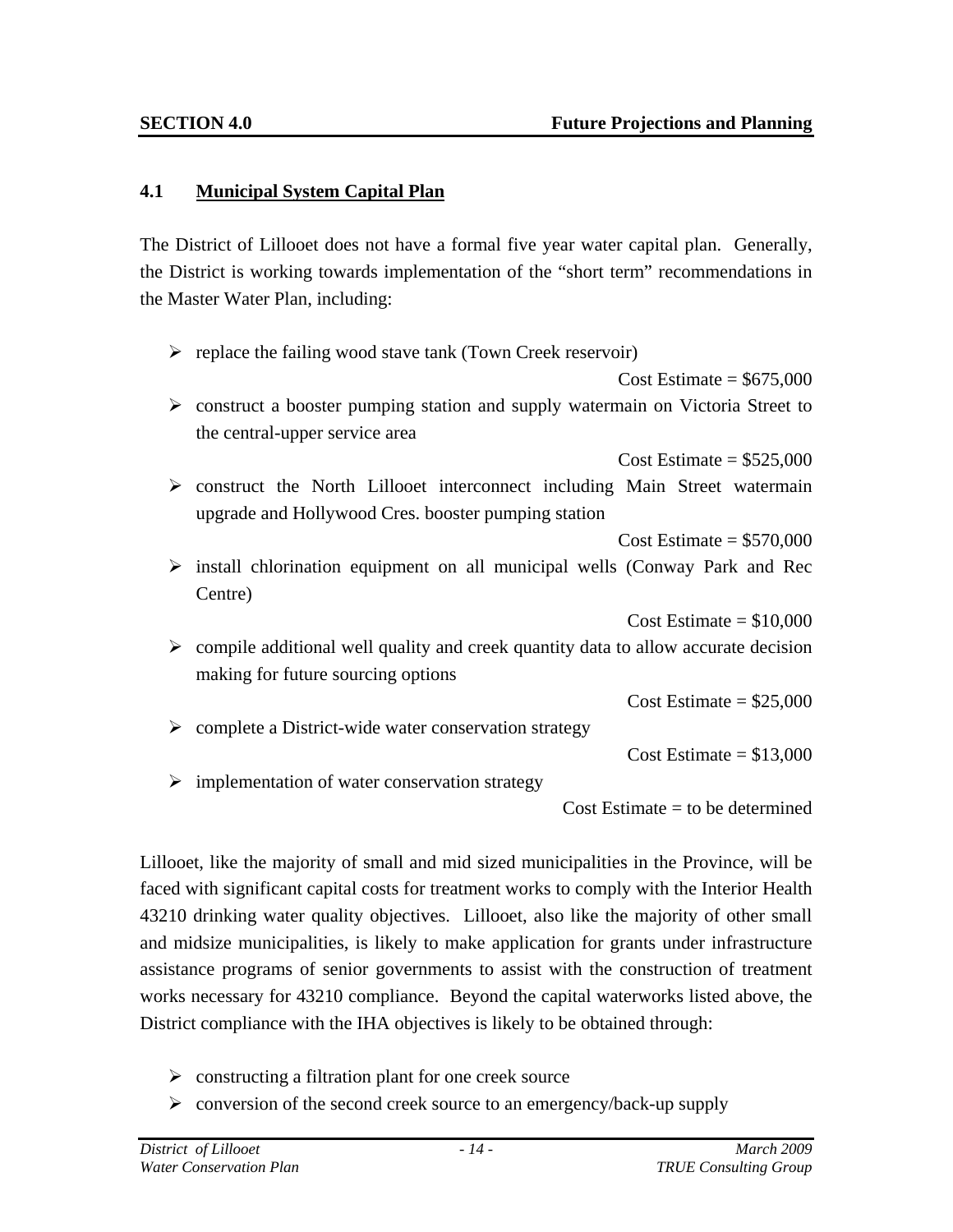- $\triangleright$  completing Rec Well #2
- $\triangleright$  conversion of the Conway Park wells to an emergency/back-up supply
- $\triangleright$  constructing a dedicated watermain from the Rec Wells to allow "blending"

Cost Estimate =  $$5,500,000$ 

# **4.2 Population and Water Demand Projections**

The District of Lillooet is currently adopting an Official Community Plan update; this OCP describes both incentive and deterrent factors related to population growth in the community.

Incentive factors include:

- ¾ a young growing First Nations population
- $\triangleright$  expanding regional tourism focus with the 2010 Olympics
- $\triangleright$  an aging provincial population for affordable housing in small towns
- $\triangleright$  continued availability of affordable housing
- $\triangleright$  a spectacular, scenic local setting

Factors presented as deterring growth include:

- $\triangleright$  general trend toward smaller household sizes
- $\triangleright$  an aging of the overall population
- ¾ provincial policies to centralize regional government jobs and services
- $\triangleright$  diminishing job market in the resources sectors, particularly forestry

All factors considered the OCP anticipates future growth in Lillooet to average between 0.9 and 1.4%. Figure 4.1 below was taken from the Draft OCP, and illustrates that the population of the District has declined from 2886 in 1996 to 2324 in 2006 (based on Statistics Canada census data). Population projections anticipate a population of between 2542 (0.9% growth rate) and 2671 (1.4% growth rate) by year 2016. Extending the population projections to year 2027 (20 year projection) results in a District population in the range of 2800 to 3050. From a water supply planning perspective, a 20 year demand projection would likely be conservatively based on a population increase of about 600.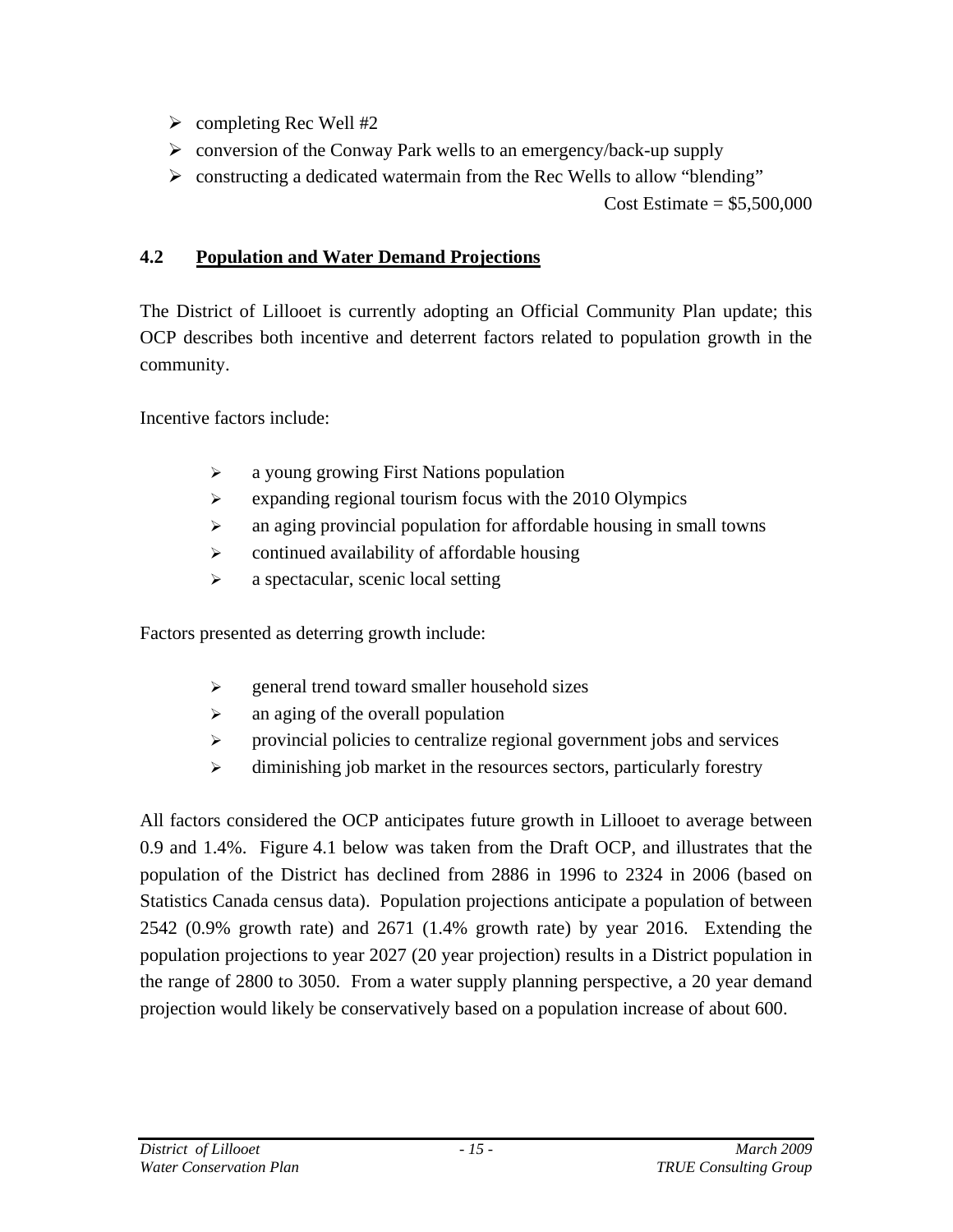

**Figure 4.1: Lillooet Population Projections** 

Average and maximum day water demand projections for Lillooet are then presented in Figure 4.2. In year 2027 the maximum day water demand is projected to be 12.5 ML/day. In the same period, the average day demand could increase to 5.7 ML/day. These estimates assume the current per capita water demands remain unchanged.



**Figure 4.2: Lillooet Water Demand (Consumption) Projections**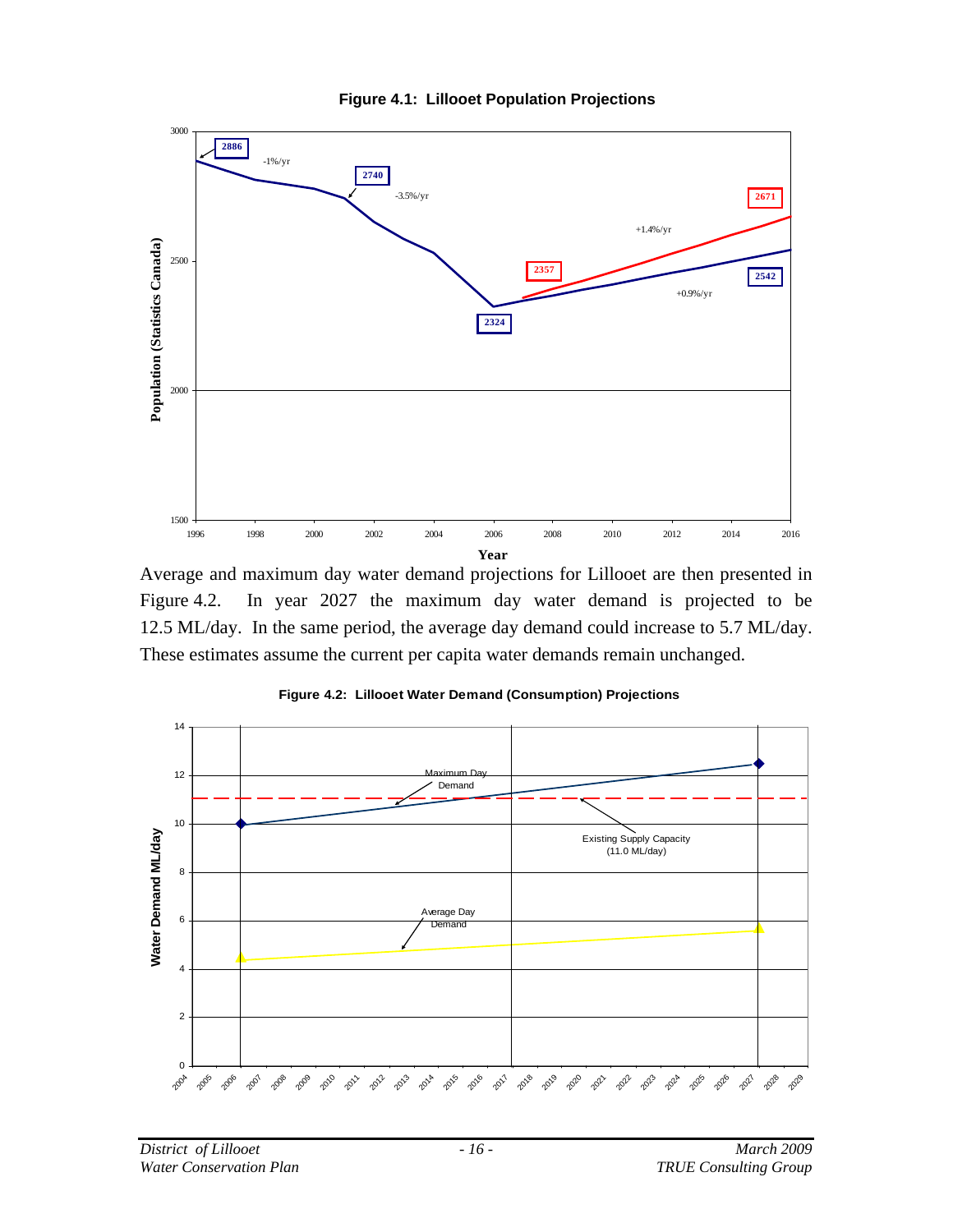As derived in Section 3.2.3, per capita average day and maximum day water demands are currently 1920 L/capita and 4225 L/capita respectively. Also, as described in Section 3.2.3 these per capita average and maximum day demands are high in comparison to other municipalities in the southern interior area of the province. There is some uncertainty as to whether the current average and maximum day per capita demands of the District of Lillooet are sustainable recognizing:

- $\triangleright$  Compliance with IHA for 43210 treatment objectives is likely to require treatment of either groundwater sources (arsenic removal) or surface water sources (filtration), or potentially both of the above.
- ¾ The District's water source capacity (all sources combined) is about 11 ML/day. If demands increase as shown in Figure 4.2, the District will require new source capacity with treatment by the year 2015. As determined in the Master Water Plan, the costs to treat Lillooet's existing water sources will be in the range of 60% to 210% more costly than the costs to implement a demand management strategy such as universal water metering.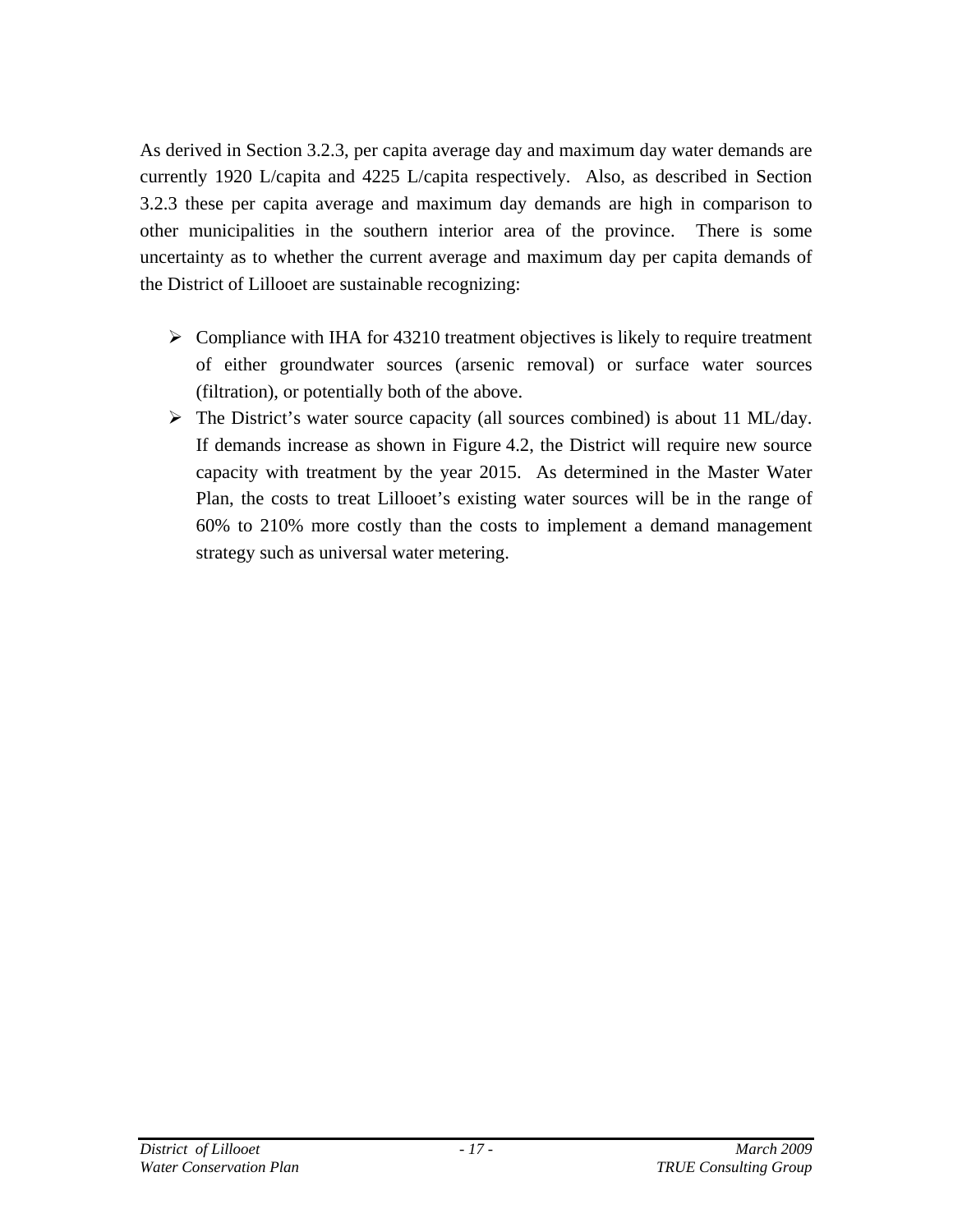#### **5.1 General Objectives**

The sections following describe water conservation measures that have been assessed and implemented by other local governments, in Canada and the United States. Where information is available, experience of local governments in British Columbia is described.

The following demand management strategies are described in this section:

- $\triangleright$  leak detection and repair
- $\triangleright$  universal water metering and metered rate structure
- $\triangleright$  public education and information
- $\triangleright$  low flush toilets
- $\triangleright$  low flow fixtures
- $\triangleright$  water conserving appliances
- $\triangleright$  landscaping incentives
- $\triangleright$  rain barrels
- $\triangleright$  major user audits

These measures represent the potential to reduce water use. Of particular importance to the District of Lillooet are water conservation measures which represent the potential of significant reductions in the District's maximum day water demand. Any reduction in maximum day water demand will mean that future treatment systems required to meet IHA 43210 objectives can be sized smaller, thus reducing capital and operating costs.

The District of Lillooet should aim to reduce its maximum day demand to 3000 L/capita/day (a 30% reduction overall), and average day demand to 1000 L/capita/day (a 50% reduction overall). These may appear to be lofty goals; however, as described in the following sections, with the right combination of demand management strategies, we believe they are achievable.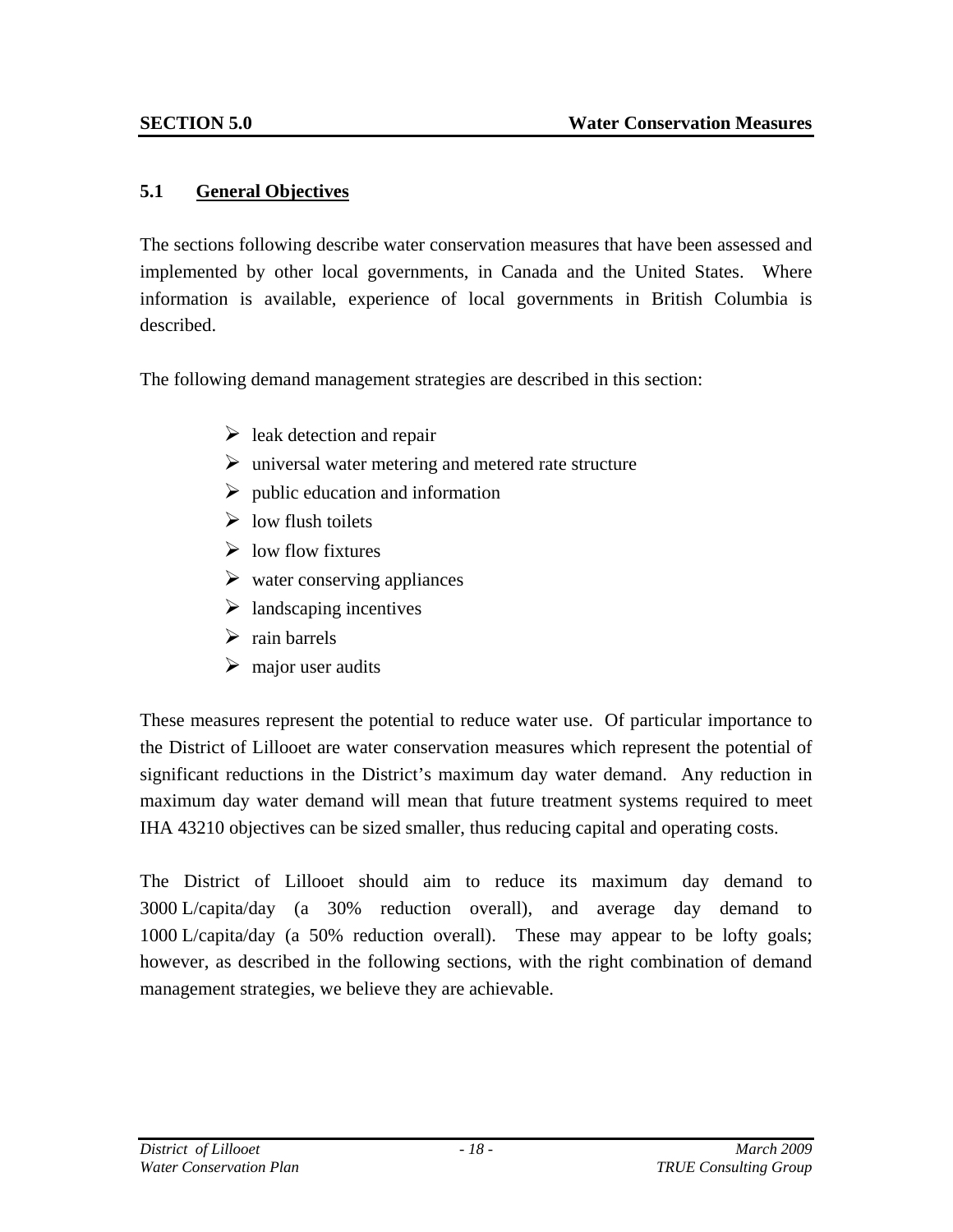## **5.2 Leak Detection and Repair**

#### 5.2.1 Description and Experience

Leak detection and repair is the only water conservation strategy which requires no input from the general public. This strategy has been implemented by municipalities through the province with varying degrees of success. Factors which affect the overall results of the strategy include:

- $\triangleright$  size of leaks. Typically, larger leaks are more easily detected than small leaks.
- $\triangleright$  location of leaks. It is expected that numerous leaks would be discovered on private property (i.e. leaking service pipes). Generally, the ability of municipalities to implement leak repair on private property is limited.
- $\triangleright$  watermain material. Watermain leak detection is undertaken by means of electronic acoustical listening equipment. This equipment's ability to "hear" leaks is improved with "stiffer" pipe materials, such as ductile iron and steel.
- $\triangleright$  financial commitment to repairs. Locating leakage is only a portion of the strategy. Once located, repairing leaks can be costly – repairs could include a combination of:
	- isolated watermain repair of individual leak locations (i.e. band clamp repairs, or replacement of a few meters of watermain).
	- Wholesale watermain replacements of failed sections of watermain (i.e. installation of new watermain to replace a "city block" of leaking watermain).

Isolated repairs would typically be expected at joint and bend location where watermain in not properly restrained, or where "pinhole" leaks have developed in older steel and asbestos-cement watermain. Wholesale repair could be expected on severely corroded and failing watermain, most likely older, smaller diameter galvanized iron piping.

#### 5.2.2 Lillooet Assessment

As shown in Section 3, it is estimated that up to 20% of current demands are attributable to system leakage. In terms of actual water volumes, this is calculated as:

| Existing ADD | $= 1,000,000$ Igal (4.5 ML)                 |
|--------------|---------------------------------------------|
| ADD Leakage  | $= 20\% \text{ of } 1,000,000 \text{ Igal}$ |
|              | $= 200,000$ Igal (0.9 ML)                   |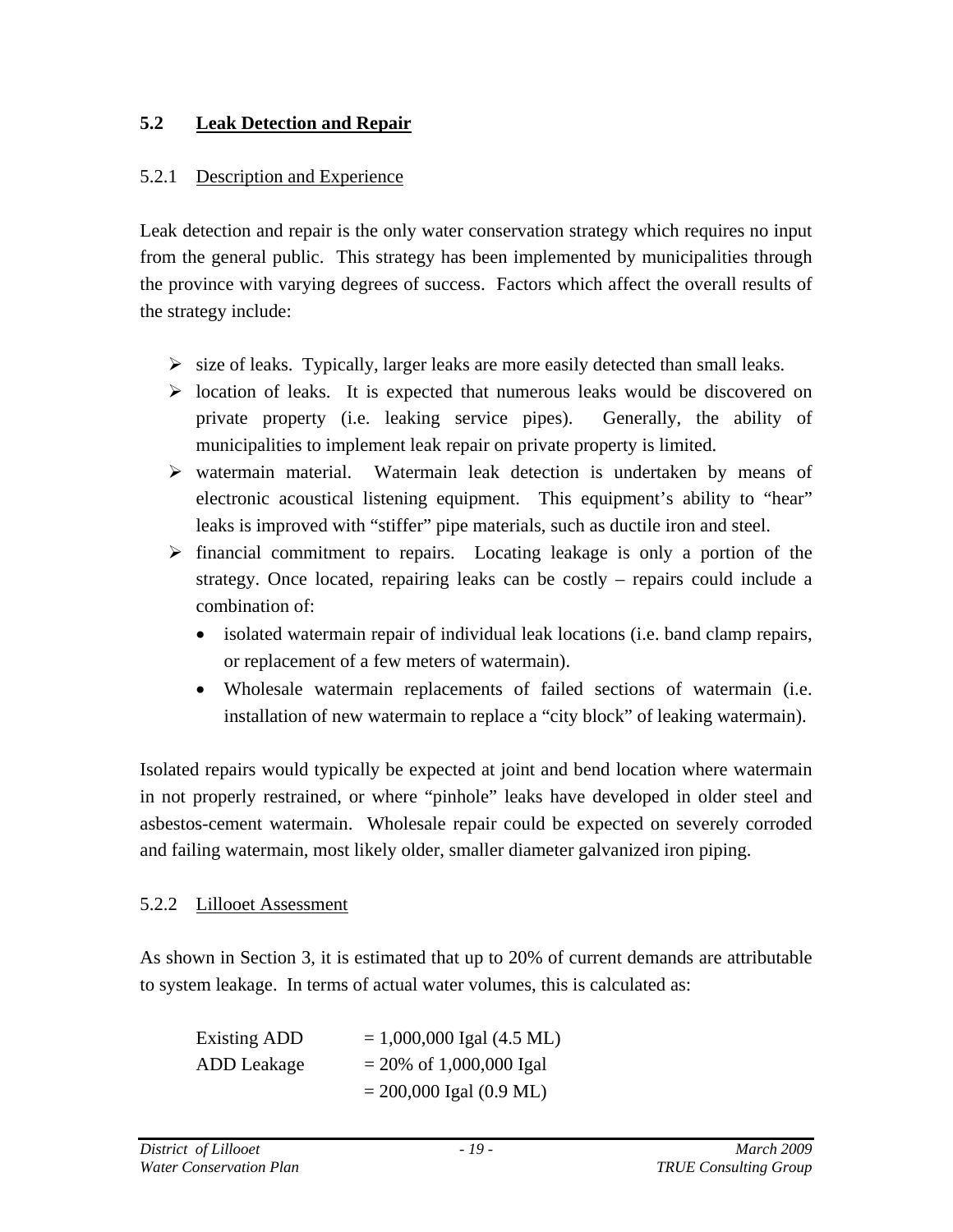This estimated leakage is assumed to be constant; maximum day demand leakage is expected to be 200,000 Igal (0.9 ML) as well.

All other water conservation strategies and anticipated reduction values are then made from the "non-leakage" demands, as follows:

Non Leakage  $ADD = 1,000,000 - 200,000$  Igal  $= 800,000$  Igal (3.6 ML) Non Leakage MDD  $= 2,200,000 - 200,000$  Igal  $= 2,000,000$  Igal (9.1 ML)

Probable leakage locations include:

- $\geq$  galvanized iron watermains and services
- $\triangleright$  older sections of the water system (downtown core)
- $\triangleright$  asbestos cement and steel watermains (Central Lillooet)
- $\triangleright$  poorly constructed sections of watermain (i.e. bad "joints", inadequate thrust restraint on fittings)
- $\triangleright$  areas of Town containing corrosive soils and/or where former land use may impact current watermain conditions, such as former woodchip storage areas, whose soils are inherently more acidic/corrosive in nature.

# 5.2.3 Cost Benefit

The cost benefit assessment of leak detection and repair must be considered against both the existing and potential future costs to supply and treat water, as described in Section 3.3. Potential benefit by means of reduction in supply costs are calculated as follows:

ADD Leakage  $= 200,000$  Igal  $(0.9$  ML) Annual savings (existing)  $= $0.07 \times 900 \times 365 = $22,995$  $(fature, 43210 treatment) = $0.13 \times 900 \times 365 = $42,705$ 

We recently contacted one of the primary leak detection companies in Western Canada (Hetek Solutions Inc.). Hetek quoted completion of a leak detection program for the entire District water system at approximately \$15,000. We have also discussed leak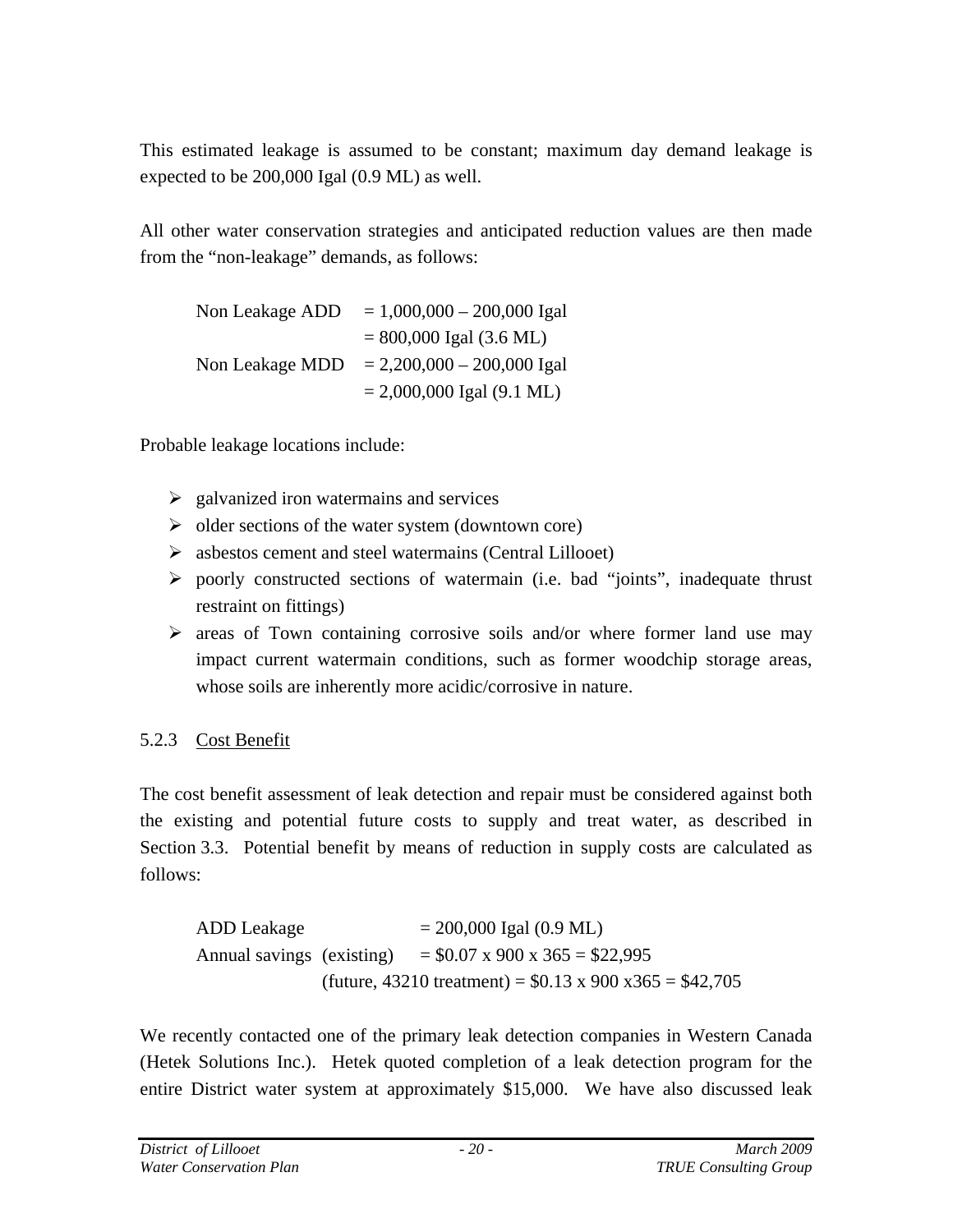detection with Neptune Technology Group (water meter supplier). Neptune supplies a leak detection system that can be purchased for use by the District in perpetuity. The system contains sounding devices installed on existing watermain valves, which correlate with surrounding water meters to determine leakage areas. The benefit of such a system is mobility; the District could move it around Town as needed, thereby running its own leak detection program.

Therefore, after initial capital costs of the leak detection program (allow \$25,000), the District could budget \$20,000 per year for leak repair, in anticipation of realizing equivalent savings through supply reduction.

# **5.3 Universal Water Metering**

# 5.3.1 Description and Experience

The experience in British Columbia is that a universal water metering program to replace a flat rate water usage and rate structure will result in significant water use reduction both on an annual average and maximum day demand basis. A water metering program must however be combined with an appropriate volume based rate structure to take full advantage of the opportunities available through a metering program. Some examples:

- $\triangleright$  per capita water usage in the City of Vernon during the period 1993 to 1998 (after metering) was 19 percent lower than the period 1985 to 1991 (before metering).
- $\triangleright$  since the introduction of universal metering and volume based rates between 1996 and 1998, residential average day water usage in the City of Kelowna has reduced by more than 20 percent compared to consumption prior to metering.
- $\triangleright$  the maximum day demand in the City of Vernon has decreased from about 2000 Lpcd in 1975 to about 1200 Lpcd in 1999. This decrease likely reflects the combined effects of densification of new development and water metering.
- ¾ a "Summary Report on Residential Watermetering" prepared by Kerr Wood Leidal Gore and Storie Inc. in 1996 for the Greater Vancouver Regional District estimates that universal metering complimented by a user pay pricing system, reinforced by public education, can be expected to result in a 20% reduction in total annual residential water use. Even greater peak day demand reductions would be expected to occur.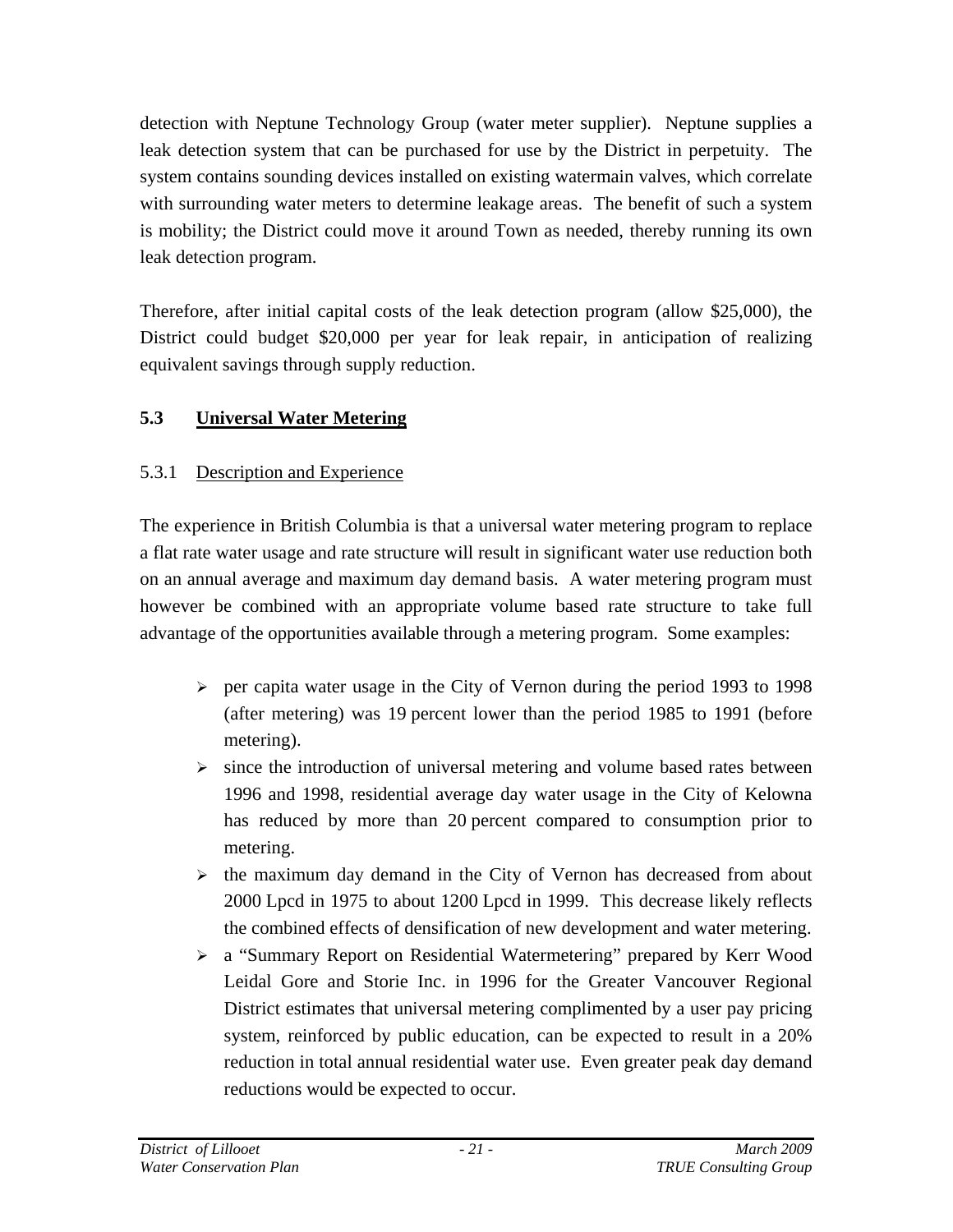On the basis of the above, it is conservatively assumed that universal metering will achieve a 20% reduction in the District's average day demand and a 10% reduction in the District's maximum day water demand. As noted in the previous section, these estimated reduction values would be applied to the "non leakage" portion of the current demands.

#### 5.3.2 Rate Structure

Coupled with the universal metering program, the District of Lillooet should implement a water rate structure which provides further encouragement to conserve water. Table 5.1 provides a summary of metered rate structure for other central interior municipalities. All comparisons provided in Table 5.1 are for a 20mm dia. residential water service.

#### **Table 5.1: Residential Metered Water Rates for Southern Interior Municipalities**

|                            | <b>Basic Charge</b> | Consumptive Charge             | <i>Increasing</i> |
|----------------------------|---------------------|--------------------------------|-------------------|
| Municipality<br>(per year) |                     | $(\text{per cu.m.})$           | <b>Block</b>      |
| Salmon Arm (2004)          | \$90.00             | \$0.38 for up to $180m^3$ /mon | Yes<br>(1)        |
| Vernon $(2005)$            | \$207.00            | \$0.70                         | N <sub>0</sub>    |
| Kelowna (2006)             | \$72.00             | \$0.25 for up to $30m^3$ /mon  | Yes<br>(2)        |
| Summerland (2006)          | \$288.00<br>(3)     | \$0.40                         | N <sub>0</sub>    |
| Penticton (2006)           | \$128.40            | \$0.32                         | N <sub>0</sub>    |
| Kamloops (2006)            | \$244.00            | \$0.51                         | N <sub>o</sub>    |
| Sicamous (2006)            | \$144.00            | \$0.332                        | N <sub>o</sub>    |
| Oliver $(2005)$            | \$121.25            | \$0.112                        | N <sub>0</sub>    |
| Lillooet (2008)            | \$204.00            |                                | N <sub>o</sub>    |

- (1) Salmon Arm consumptive change increases an average of 10% for each additional 180m<sup>3</sup>/mon consumption.
- (2) Kelowna consumptive rates:  $$0.25/m^3$  up to  $30m^3$ /mon,  $$0.33/m^3$  for next 50m<sup>3</sup>/mon, \$0.36/m<sup>3</sup> for next 45m<sup>3</sup>/mon and \$0.50/m<sup>3</sup> for consumption in excess of  $125m^3$ /mon.
- (3) Summerland metered rate for 20mm dia. commercial service. All Summerland residential on flat rate basis. Base rate includes first  $20m^3$  of consumption.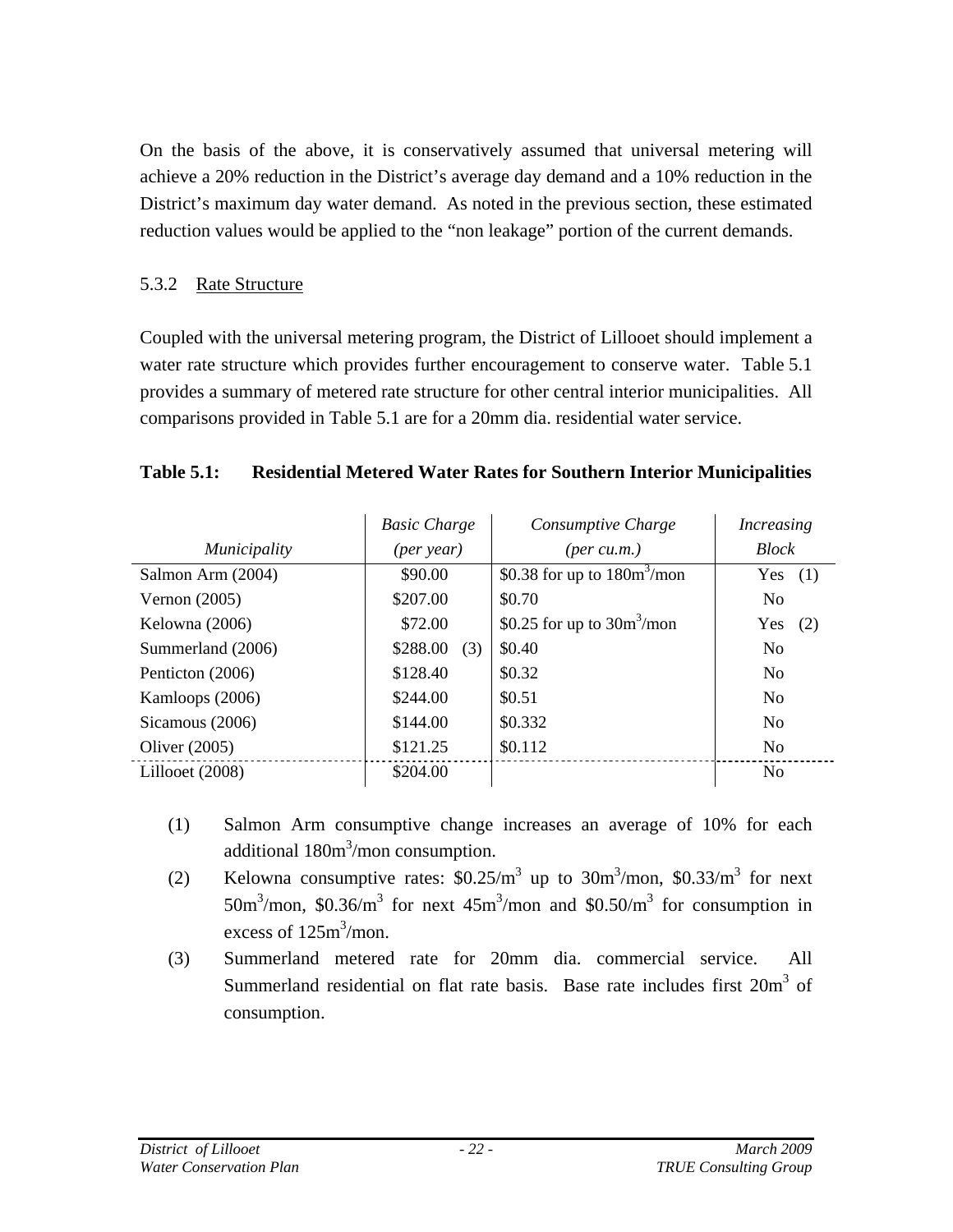From Table 5.1:

- $\triangleright$  base rates (excluding those that include a consumption allowance) generally fall between \$130.00 to \$250.00 per year and consumptive charges vary between \$0.30 and \$0.70 per cubic meter.
- $\ge$  all of the municipalities with water metering and metered water rates have average day demands less than half that of Lillooet (see Table 3.2).
- $\triangleright$  the noted exception to the above is the Town of Oliver whose average day demands of 1400L/capita are significantly higher than all the other municipalities examined. The Town of Oliver also has the lowest basic charge and consumptive charge rate which suggests that a metered rate structure closer to the average is more effective.

The District of Lillooet should implement a metered water rate structure comparable to the other municipalities in Table 5.1 as part of any universal metering project.

# 5.3.3 Cost Benefit Analysis

Universal water metering is anticipated to result in a 20% reduction of the District's annual municipal system water consumption. In the first several years following implementation, reductions may be significantly higher than 20%; however there is a 'rebound' effect as water customers adjust to the metered cost of water. The direct benefit of a 20% reduction in overall consumption is reduced system operating costs, principally electrical energy, pump maintenance, etc. The cost savings can be estimated based on an average variable cost per cubic meter of \$0.070 derived from the costs summarized in Table 3.4. The potential cost savings are also reviewed in the context of future IHA 43210 compliance, at an estimated cost per cubic meter of \$0.13 (per Table 3.4 summary).

Anticipated operating cost savings to be realized by universal metering are:

- $\triangleright$  Existing Average Day Consumption = 4.5 ML/day
- $\triangleright$  Total "non-leakage" Consumption = 3.6 ML/day x 365 x 1000 =  $1,314,000 \text{ m}^3/\text{yr}$
- $\triangleright$  Estimated Water Conserved @ 20% = 262,800 m<sup>3</sup>/yr
- Annual Cost Savings, existing =  $262,800 \text{ m}^3/\text{y} \times \$0.070/\text{m}^3$  = \$18,400/year future  $(43210$  treatment) =

262,800 m<sup>3</sup>/y x  $$0.13/m^3 = $34,160/year$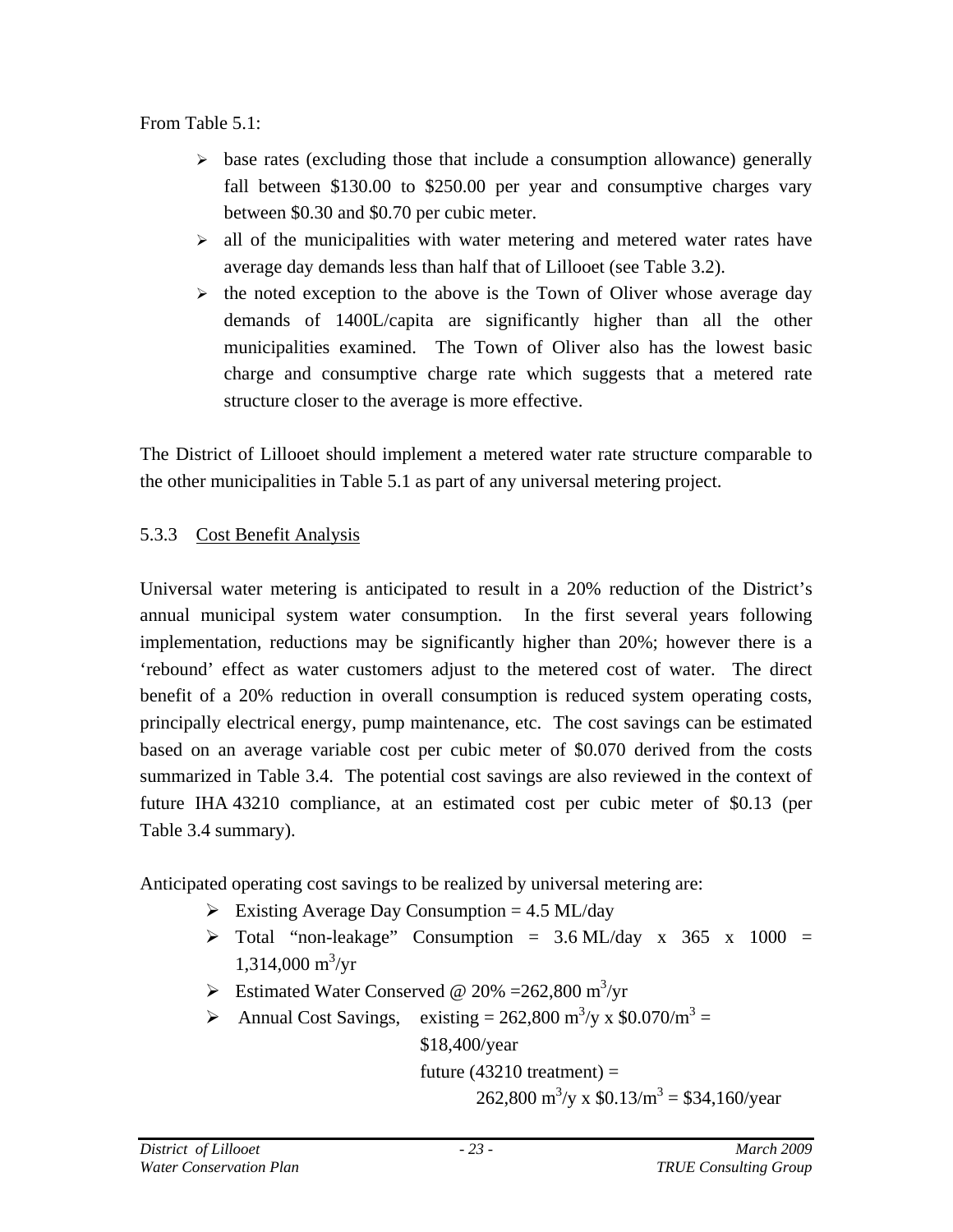It is recommended that the District proceed with applications for grants from senior governments should the decision be made to implement a universal water metering program. With and without grants the annual costs of the universal metering program are derived as follows (costs to implement universal metering were reviewed in the District's Master Water Plan):

|                                    | No Grants   | Canada-BC Infrastructure |
|------------------------------------|-------------|--------------------------|
| Estimated Cost (2008)              | \$970,000   | \$970,000                |
| Grant                              | \$0         | \$646,667                |
| Net Cost to District               | \$970,000   | \$323,333                |
| Annual Cost + $(6\%$ for 20 years) | \$82,114.35 | \$27,371.42              |

Direct annual cost savings (\$18,400 per year) to be realized by universal metering would cover about 67% of the amortization costs (\$27,400 per year) if the District were successful in obtaining a 2/3 project grant under the Canada-BC Infrastructure program, based on current costs to provide water. Using future cost estimates (43210 treatment compliance); the direct savings to be realized by metering (\$34,200 per year) are 25% greater than the amortization costs under the grant scenario (\$27,400 per year).

Without grant funding, the costs to implement the universal metering program will outweigh the annual supply and treatment cost savings. *However, as noted previously, even without the grant funding, universal metering is less costly than the future capital costs of 43210 compliance.*

## **5.4 Public Education and Information**

## 5.4.1 Description and Experience

Public education and information is an essential element of a water conservation plan. An ongoing well conceived public education program has the objective of providing information on costs, the importance and benefits of conservation measures, and descriptive information on specific conservation strategies. Public information programs may include announcements, workshops, school curriculums, websites, bill stuffers, and seminars. Public information initiatives appear to be most effective when combined with the implementation of other water conservation strategies, the most common being universal metering.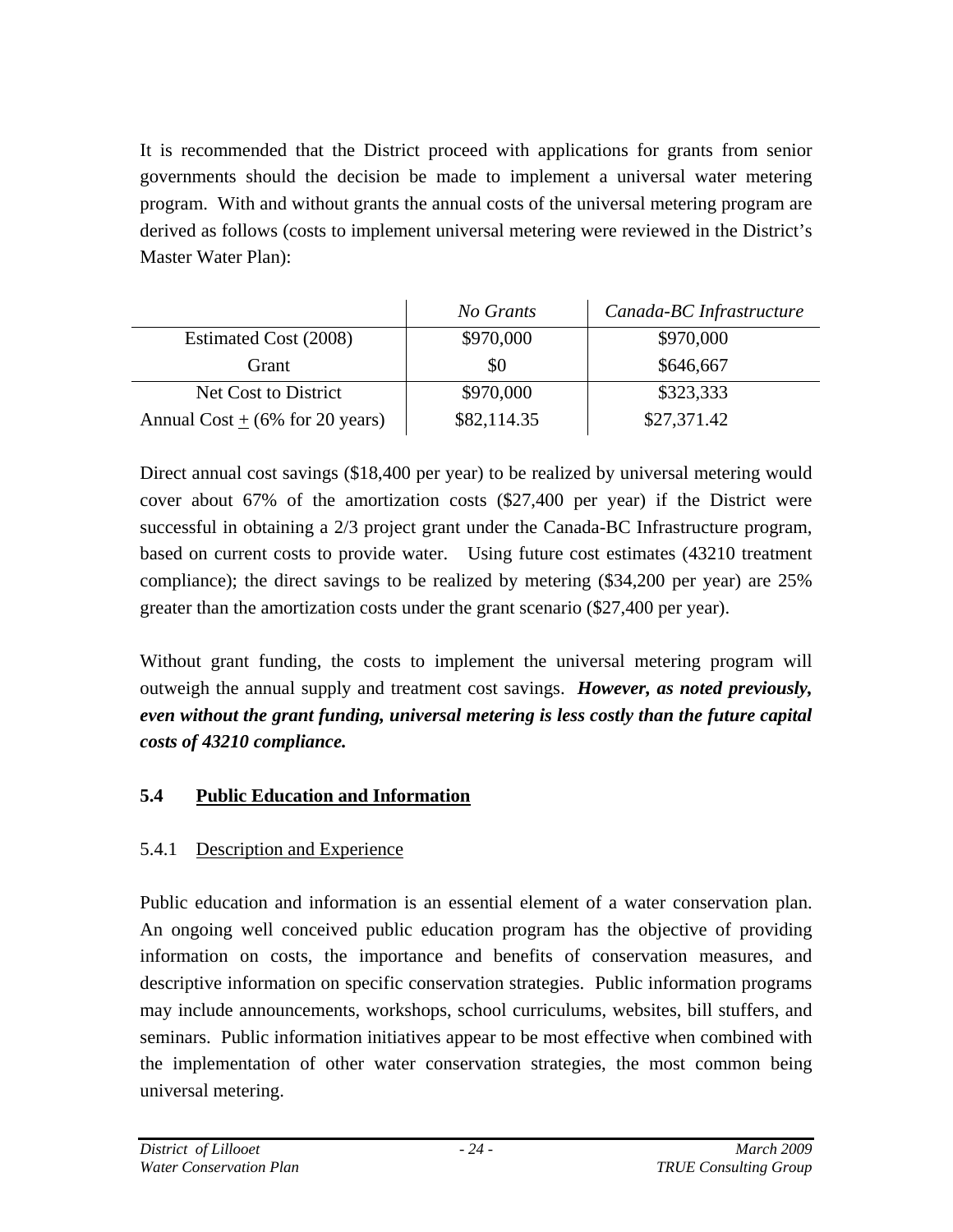The City of Kamloops in the early 1990's implemented a water smart program focusing only on public education and implementable water conservation strategies including low flow shower heads, low volume toilets, appropriate lawn and garden irrigation practices, watering restrictions, xeriscaping, irrigation application rate measuring 'cups', etc. The Kamloops Water Smart program has continued on annual basis and now includes significant enforcement of irrigation restriction regulations. The City of Kamloops estimates that annual average per capita water consumption has been reduced by about 20% by its Water Smart Initiatives. The City of Kamloops has not implemented universal water metering but is proceeding with pilot studies with the objective of at least implementing a voluntary metering program through usage rate incentives.

The Cities of Kelowna and Vernon undertook major public information and education programs concurrently with the implementation of universal water metering. In both cases annual average water consumption reductions of more than 20% were achieved. The City of Kelowna's Water Smart program continues to aggressively pursue water conservation objectives and more recently includes compost applications to lawns to retain moisture and reduce irrigation requirements, experimentation with drought tolerant grasses and free water use audits focusing on the highest volume users.

#### 5.4.2 Lillooet Assessment

Consistent with the recommendations for small water systems outlined in the USEPA Water Conservation Plan Guidelines, it is suggested that the District of Lillooet implement a public information program concurrently with the universal metering program. Customers that are informed and involved are more likely to support the water system conservation planning goals.

In general terms, the public information program should include the following (as listed in the USEPA Guidelines):

## ¾ *Understandable Water Bill*

Customers should be able to read and understand their water bills. An understandable water bill should identify volume of usage, rates and charges, and other relevant information.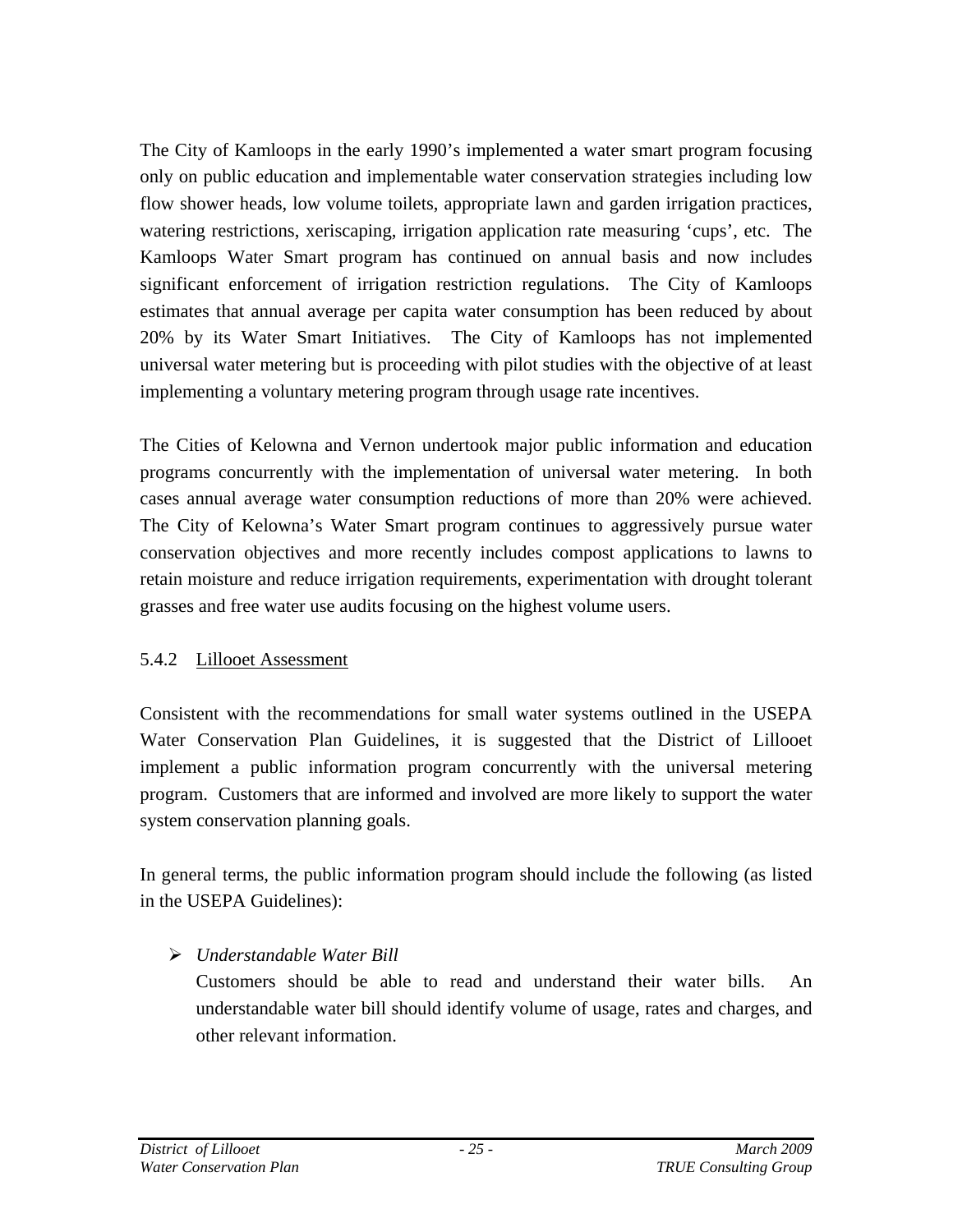#### ¾ *Information Available*

Water system purveyors should be prepared to provide information pamphlets to customer on request. Public information and education are important components of every water conservation plan. Consumers are often willing to participate in sound water management practices if provided with accurate information. Furthermore, providing information and educating the public may be the key to getting public support for a utility's water conservation efforts. An information and education program should explain to water users all of the costs involved in supplying drinking water and demonstrate how water conservation practices will provide water users with long term savings.

¾ *Informative Water Bill* 

An informative water bill goes beyond the basic information used to calculate the bill based on usage and rates. Comparison to previous bills and tips on water conservation can help consumer make informed choice about water use.

¾ *Water Bill Inserts*

Purveyors can include inserts in their customer's water bills that can provide information on water use and costs. Inserts also can be used to disseminate tips for home water conservation.

# 5.4.3 Cost Benefit Analysis

As a stand alone water conservation strategy, consumption reductions to be achieved by a public education and information program are difficult to accurately estimate but the USEPA Water Conservation Plan Guideline suggests that a 2 to 5 percent reduction in water usage could be expected.

Potential annual cost savings to be realized from implementation of this strategy are calculated as follows.

- $\triangleright$  Total existing "non leakage" consumption = 1,314,000 m<sup>3</sup>/year
- S Estimated water conserved @ 2% = 26,280 m<sup>3</sup>/year
- Annual cost savings, existing =  $26,280$  m<sup>3</sup>/yr x \$0.07 = \$1840/yr future  $(43210$  treatment) =  $26,280 \text{ m}^3/\text{yr} \times $0.13 = $3415/\text{yr}$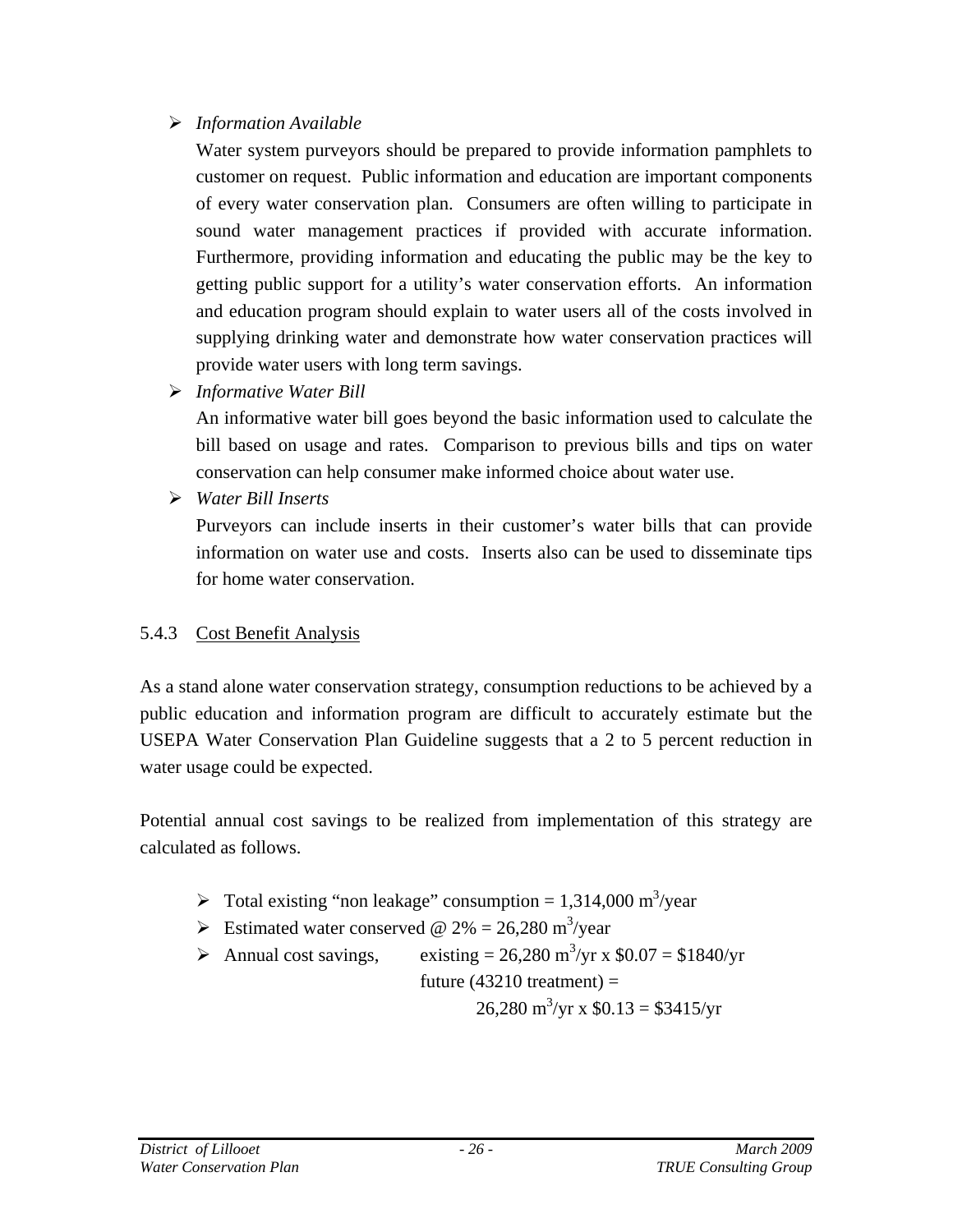Therefore, as a minimum, the District should be spending in the order of \$2000 to \$3500 per year on public education. At these costs, the public education and information program can be expected to easily "break even" with respect to water savings.

## **5.5 Low-Flush Toilets**

#### 5.5.1 Description

On average, toilets account for 30% of residential indoor water consumption. By mandating or promoting low-flush or dual-flush toilets, local governments can significantly reduce residential water use. Ultra-low consumption toilets have a flush cycle of 6L in contrast to 13L "water saver" toilets and older 20+ L models. Dual-flush toilets have short-flush (three litres) and long-flush (six litres) options.

## 5.5.2 Experience

The BC *Water Conservation Plumbing Regulation* was amended in September 2005 to include local governments that wished to require the installation of low-flush (6 litre) toilets within their jurisdictions. The Building Policy Branch (of BC Housing) is currently surveying participating local governments regarding the Regulation's effectiveness. Local governments that are not presently included in the Regulation will also have an opportunity to participate in the survey.

In areas that are not mandated to require low-flush toilets, the Regulation requires that newly installed toilets have a flush cycle of no greater than 13.25 litres. New installations are defined as toilets installed in buildings under construction, as well as new toilets that are replacing old toilets. The regulation does not require the replacement of existing functioning toilets.

The Regulation requirement for low consumption toilets currently applies to the following local governments:

- ¾ All electoral areas of the Cowichan Valley Regional District;
- ¾ All electoral areas of the Regional District of Nanaimo;
- ¾ Electoral areas C and D of the North Okanagan Regional District;
- $\triangleright$  Municipality of Bowen Island;
- $\triangleright$  City of Enderby;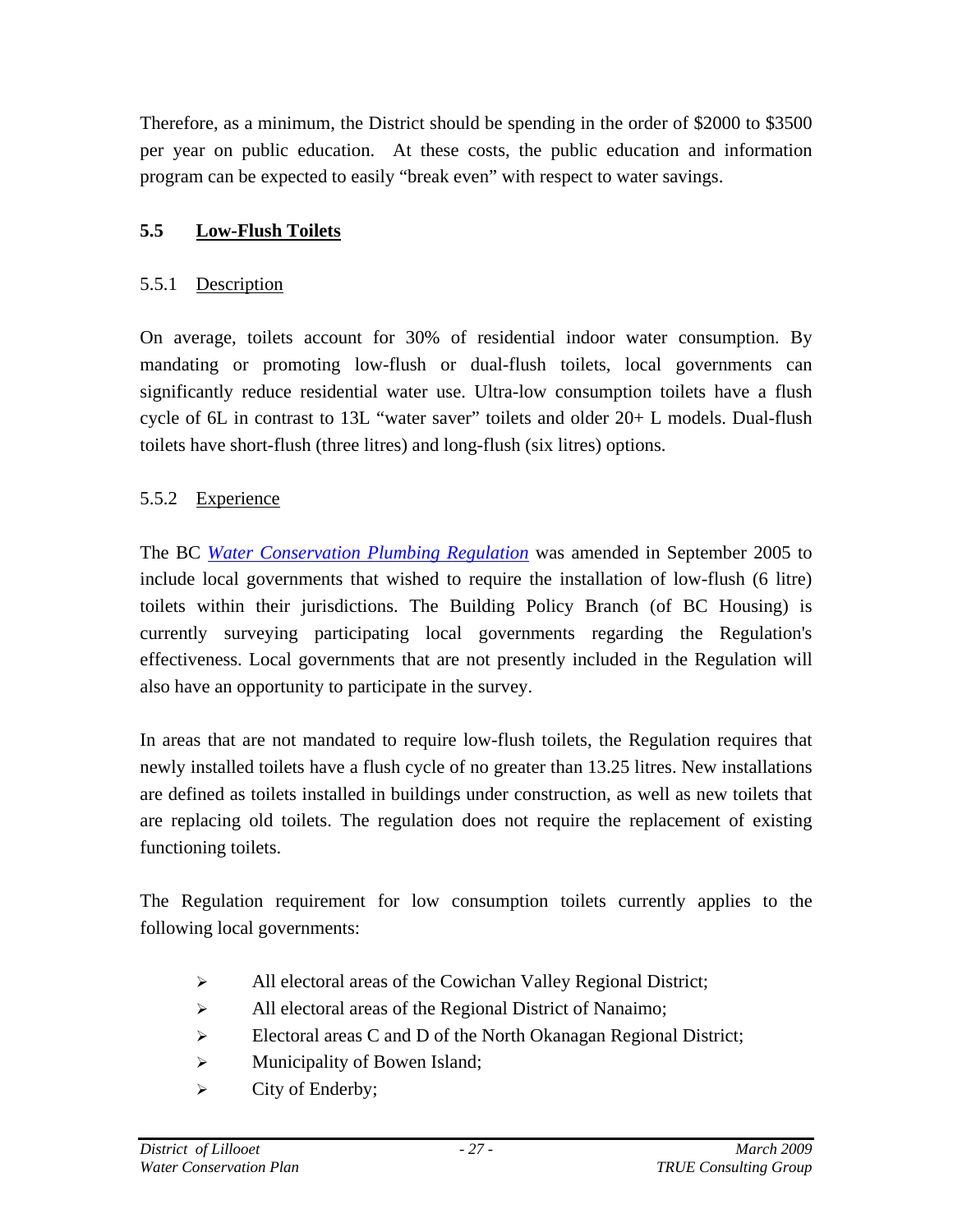- $\triangleright$  City of Kamloops;
- $\triangleright$  City of Vernon;
- ¾ District of Campbell River;
- $\triangleright$  District of Coldstream;
- ¾ District of North Cowichan;
- ¾ Greater Vancouver Water District (excluding those areas not subject to regulations established pursuant to the *Local Government Act*);
- ¾ Town of Gibsons;
- ¾ Township of Spallumcheen;
- ¾ Village of Cumberland;
- $\triangleright$  Village of Lumby;
- $\triangleright$  Village of Sayward;
- ¾ Village of Telkwa;
- ¾ Capital Regional District, including areas, such as the Gulf Islands, that are not supplied by CRD water.

The following table describes some of the low-flush toilet incentive programs implemented by municipalities and regional districts across BC: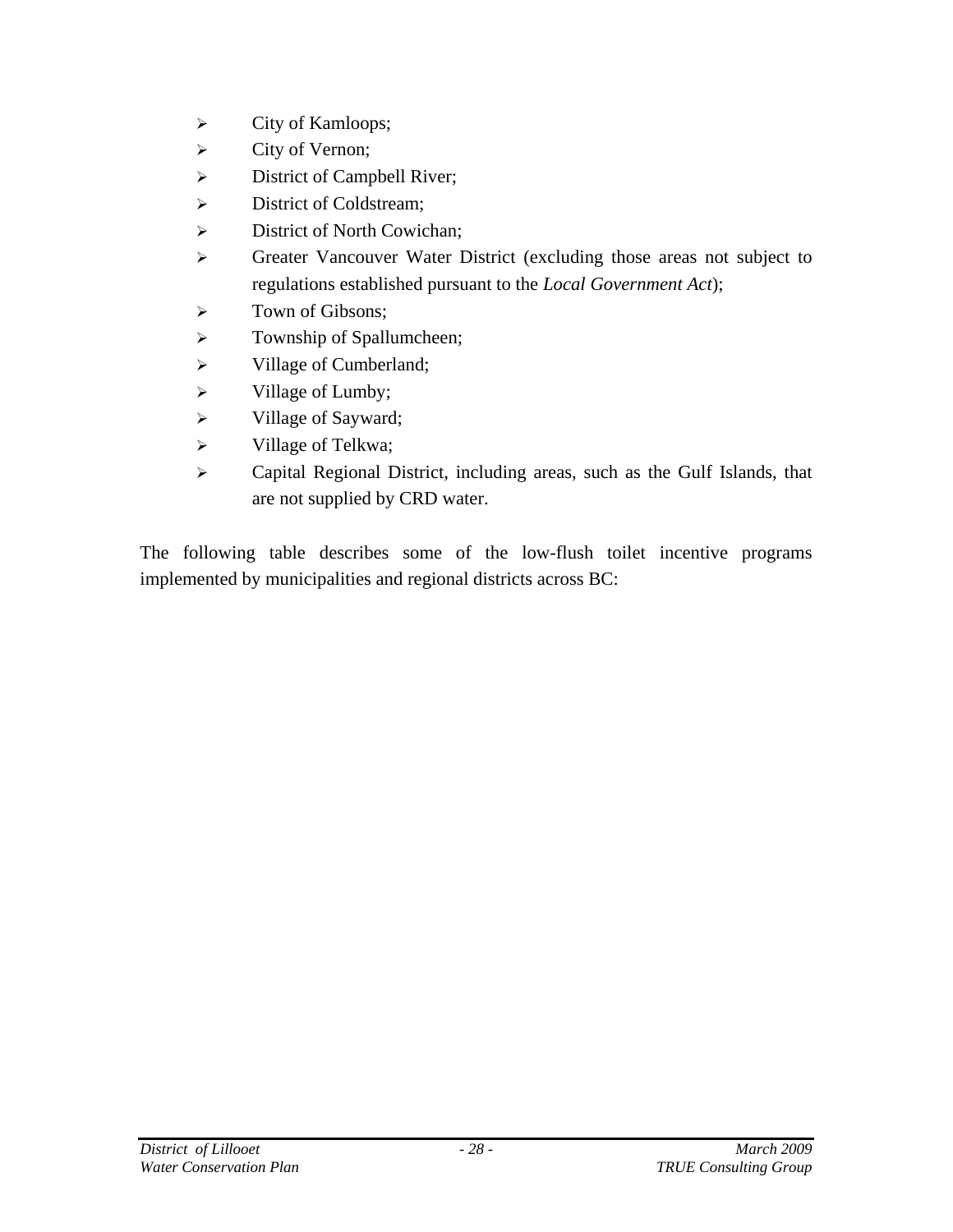| <b>Municipality/Regional</b>               | <b>Incentive Program</b>                                                                                                                                                                                                                                                                                                                                                  | # of Program                                                                                                                                                                                                      |
|--------------------------------------------|---------------------------------------------------------------------------------------------------------------------------------------------------------------------------------------------------------------------------------------------------------------------------------------------------------------------------------------------------------------------------|-------------------------------------------------------------------------------------------------------------------------------------------------------------------------------------------------------------------|
| <b>District</b>                            |                                                                                                                                                                                                                                                                                                                                                                           | <b>Participants</b>                                                                                                                                                                                               |
| Penticton                                  | \$50 rebate (utility credit)<br>$\bullet$<br>for installation of a new 6L<br>or dual flush toilet                                                                                                                                                                                                                                                                         | had ceiling of 200;<br>$\bullet$<br>this was reached<br>between March and<br>Nov., 2006<br>demand for rebates<br>outstripped<br>available funds<br>3.3 million L of<br>water saved due to<br>200 replaced toilets |
| Coquitlam                                  | \$100 rebate for each toilet<br>$\bullet$<br>replaced with ultra low flow<br>model (max. 2 toilets per<br>residence) after July 29,<br>2004<br>applies only to flat-rate<br>$\bullet$<br>water utility customers (not<br>metered customers)                                                                                                                               | 455 since late 2004                                                                                                                                                                                               |
| <b>Sunshine Coast Regional</b><br>District | <b>Bathroom Fixture</b><br>$\bullet$<br>Replacement Program<br>allows residents to swap up<br>to two 13+L toilets for new<br>dual flush toilet at no<br>charge (also includes low<br>flow shower head and low<br>flow faucet aerator), or:<br>\$200 rebate option for<br>$\bullet$<br>replacement of 13+L toilets<br>with 6L models (free toilet<br>drop-off at landfill) |                                                                                                                                                                                                                   |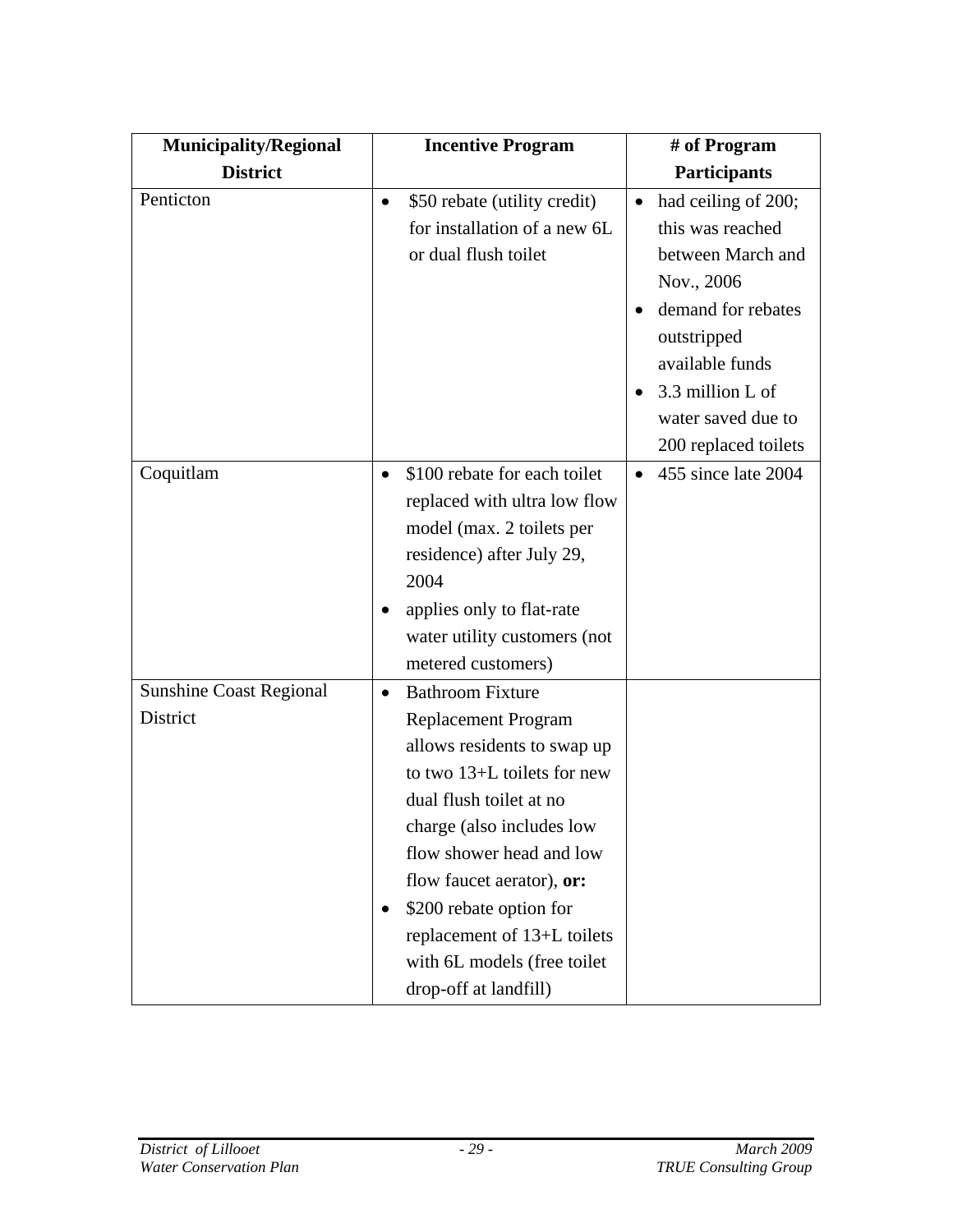| <b>Municipality/Regional</b>     |           | <b>Incentive Program</b>     |           | # of Program        |
|----------------------------------|-----------|------------------------------|-----------|---------------------|
| <b>District</b>                  |           |                              |           | <b>Participants</b> |
| Richmond                         | $\bullet$ | Offers a water saving toilet | $\bullet$ | 55% (477            |
|                                  |           | device (reduces water use    |           | households) of      |
|                                  |           | by up to $35\%$ ) and a low  |           | those who           |
|                                  |           | flow shower head to anyone   |           | volunteered for     |
|                                  |           | who volunteers for a water   |           | water metering      |
|                                  |           | meter                        |           | (based on survey    |
|                                  |           | both items are free, with    |           | responses)          |
|                                  |           | free installation            |           |                     |
| District of North Cowichan       | $\bullet$ | requires low flush toilets   |           |                     |
|                                  |           | and urinals in local         |           |                     |
|                                  |           | <b>Building Bylaw</b>        |           |                     |
|                                  |           | \$75 rebate for replacement  |           |                     |
|                                  |           | of $13+L$ toilet with        |           |                     |
|                                  |           | approved low flow model      |           |                     |
|                                  |           | (max. 2 rebates per          |           |                     |
|                                  |           | residence)                   |           |                     |
| <b>Capital Regional District</b> | $\bullet$ | \$75 rebate per bathroom     | $\bullet$ | $12,652$ (roughly   |
|                                  |           | installing water efficient   |           | 11,000 since 2001)  |
|                                  |           | toilets and showerheads      |           |                     |
|                                  |           | (max. 2 rebates per          |           |                     |
|                                  |           | residence; old toilets must  |           |                     |
|                                  |           | be recycled                  |           |                     |

## 5.5.3 Lillooet Assessment

Several municipalities in British Columbia have successful low flush toilet rebate programs with rebates ranging between \$50 and \$100 for each 6 L (usually two unit maximum) being installed on a retrofit basis of 13 L plus toilets. The response rates of these programs on an overall community basis are difficult to determine based on the data provided.

Until such time as the District of Lillooet completes the planned universal metering program and establishes a metered water rate comparable to other local governments in the area, there is no financial incentive for a homeowner in Lillooet to consider toilet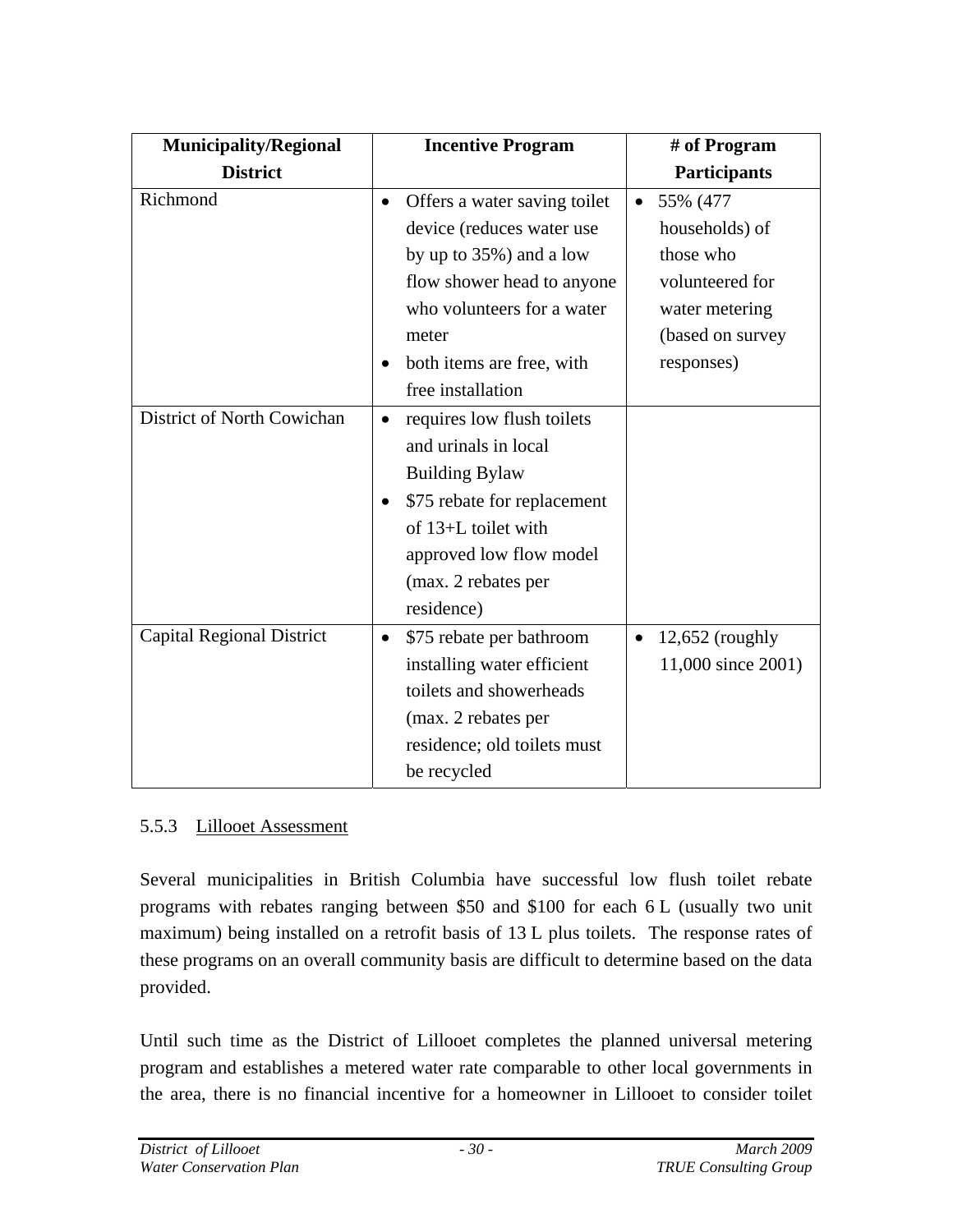replacement with low flush units. A similar statement can be made with respect to the current flat rate sewer rate structure. A toilet retrofit incentive program therefore does not warrant implementation by the District until such time as the universal metering and rate structure program has been implemented.

## 5.5.4 Cost Benefit Analysis

A cost benefit assessment of an ultra low flush toilet (6 L or less) incentive program has been undertaken from both the perspective of the District and a property owner. Literature suggests that conversion from 13 L flush toilets to 6 L or less toilets represents water savings of about 40 L per capita per day. Assuming a household population of 2.3, the average water savings per household would be about 100 L per day or 36.5  $m<sup>3</sup>$  per year. This equates to a District-wide water demand reduction of approximately 2%.

A 36.5 $\text{m}^3$ /year water savings in the average household in Lillooet would represent the following cost savings to the District of Lillooet.

|                                        | > reduced water supply cost = $36.5 \text{m}^3 \text{ } \textcircled{ }$ \$0.070 (existing) = | \$2.56  |
|----------------------------------------|-----------------------------------------------------------------------------------------------|---------|
|                                        | $\omega$ \$0.13 (future treatment) =                                                          | \$4.75  |
|                                        | $\triangleright$ reduced sewer system operating cost = 36.5m <sup>3</sup> @ \$0.346 =         | \$12.63 |
| $\triangleright$ Total Annual Savings, | $existsing =$                                                                                 | \$15.19 |
|                                        | future $(43210$ treatment) =                                                                  | \$17.38 |

The above calculated savings to the District of \$15.19 per year are for sewer and water system operating costs and do not include any provisions for deferred or reduced capital expenditures. If the District were to offer a \$50 per toilet retrofit incentive and the typical home had two toilets (i.e. \$100 incentive to reduce water consumption by  $36.5 <sup>m3</sup>$ ), the District's payback period would be about 6.5 years. Based on the potential future savings (IHA 43210 compliance), with District's payback period would be 5.75 years.

From the perspective of the typical homeowner in the District of Lillooet, interest in taking advantage of a toilet retrofit incentive program will be directly proportional to potential water utility bill cost savings. The cost benefit analysis from a homeowner's perspective is: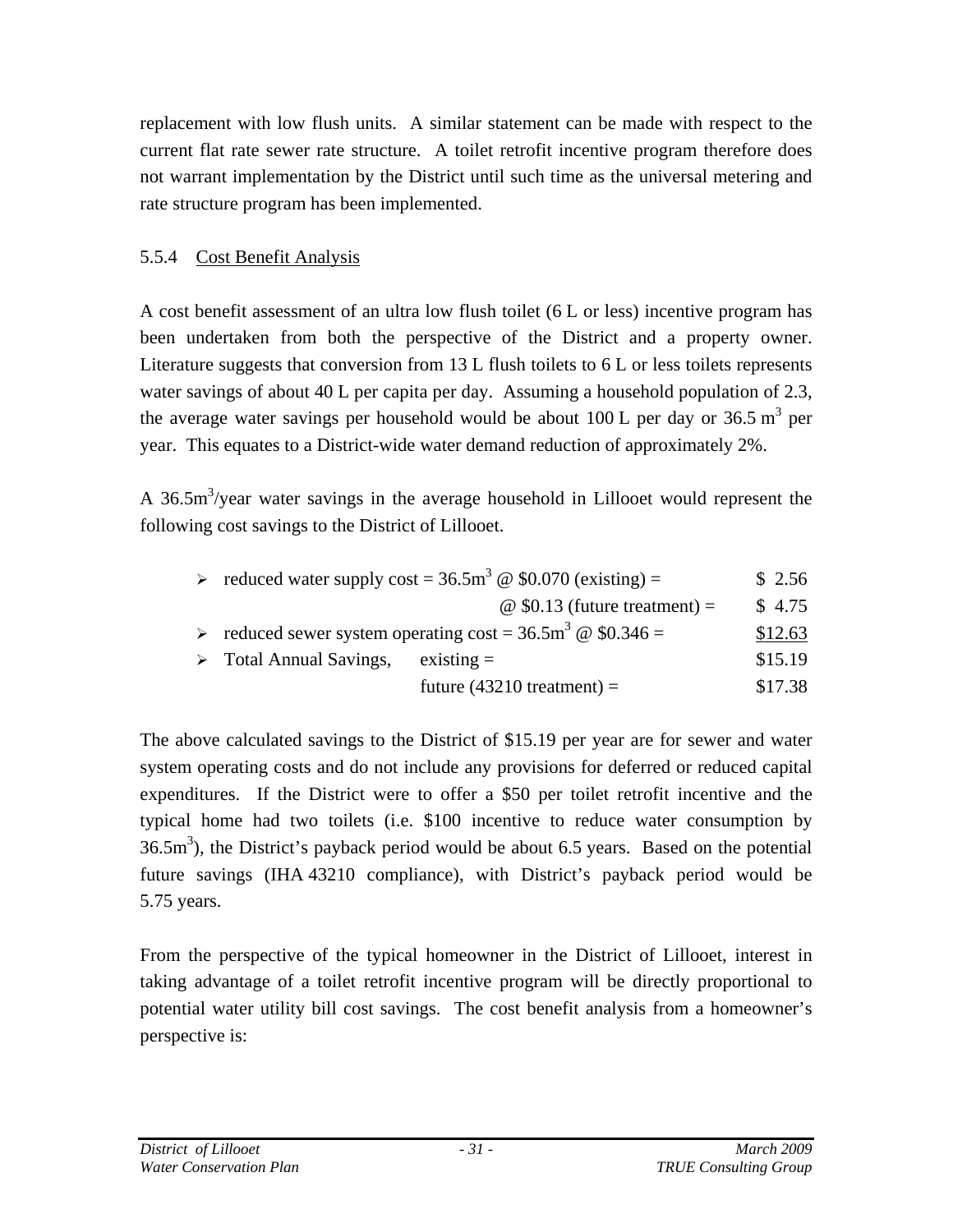| Cost for Ultra Low Flush Toilet – assume $$150 x 2 units =$     | \$300.00           |
|-----------------------------------------------------------------|--------------------|
| (less) District Rebate – assume 2 ea. $@$ \$50                  | \$100.00           |
| Net Cost to Homeowner                                           | \$200.00           |
| Annual Water Bill Savings @ $$0.30/m^3$ x 36.5 m <sup>3</sup> = | \$11.00            |
| Payback Period                                                  | $\approx$ 18 years |

From the above, significant participation by the public in a low flush toilet rebate program would likely not be achieved unless:

 $\triangleright$  metered water rates were substantially more than \$0.30 per cubic meter, and/or

- $\triangleright$  District offered rebates of up to \$100 per unit, and/or
- $\triangleright$  District implemented a system of metered sewer rate charges to replace current flat rate structure.

## **5.6 Low Flow Fixtures**

#### 5.6.1 Description and Experience

Toilets and clothes washers represent the top two indoor water using appliances. Showers and faucets are the next largest, comprising approximately 35% (combined) of the total indoor water consumed.

Typical showerheads and faucets flow at around 19 Lpm (5 USgpm); low flow fixtures (2.25 to 2.5 USgpm) represent simple technologies to reduce flow and thereby conserve water.

As shown in Section 5.5, it is common for municipalities to introduce low flow fixture as a portion of an incentive/rebate program involving low flush toilets.

## 5.6.2 Lillooet Assessment

As was the case for low flush toilets, low flow fixtures do not warrant implementation until such time as a universal metering and rate structure program are in place. At that time, there will be financial incentive for homeowners to consider installing these water conservation devices.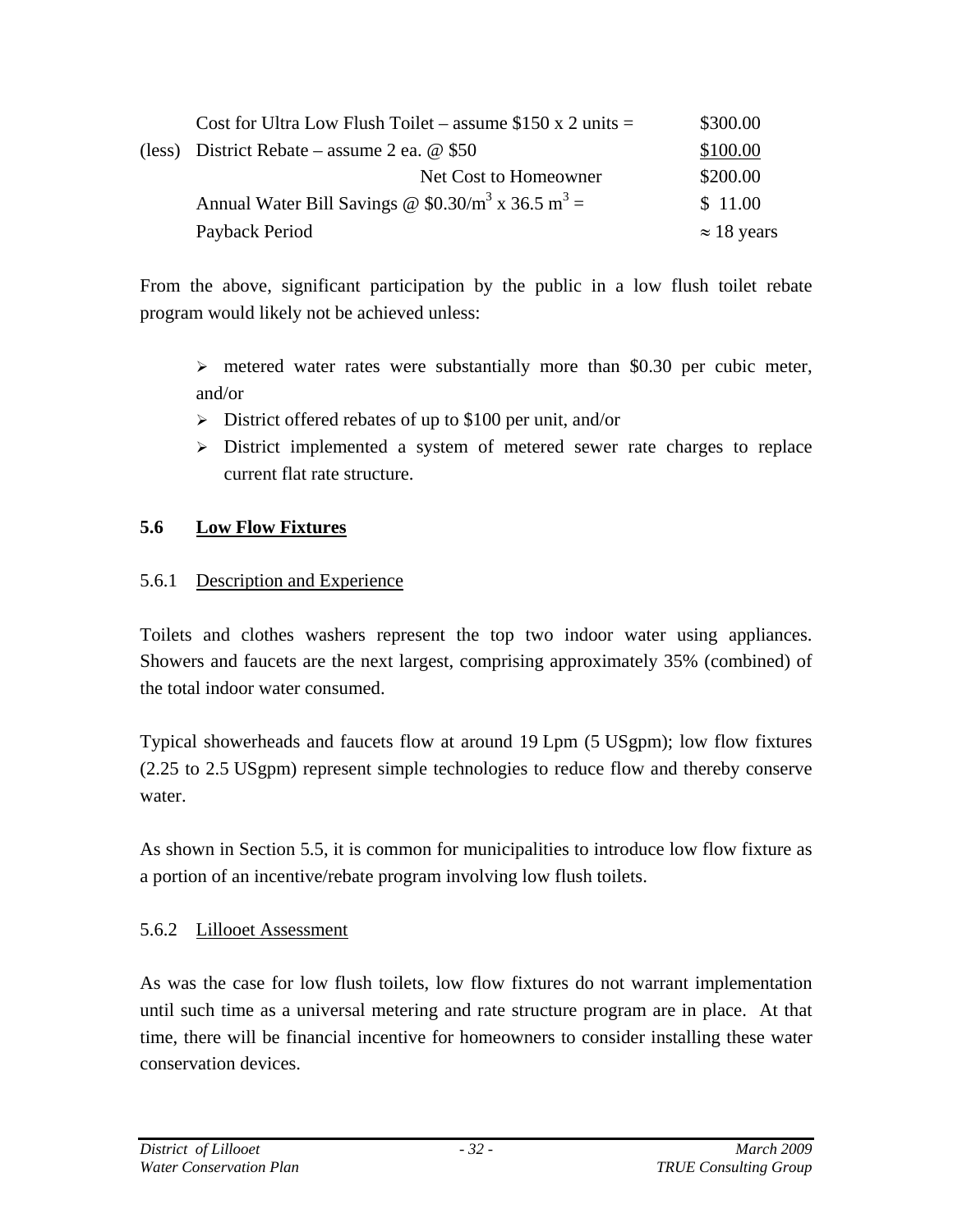Similar to the low flush toilets, a cost benefit analysis can be undertaken from both the perspective of the District and a property owner. Potential water use reduction resulting from these devices is estimated based on some of the USEPA benchmarking data, as follows:

- $\triangleright$  Showerhead assume 1 shower per home
	- Household population  $= 2.3$
	- Low flow showerhead water reduction  $= 8.33$  L/capita/day
	- Total annual reduction per household = 8.33 x 2.3 x 365  $\div$  1000 =  $7.0 \text{ m}^3/\text{yr}$
- $\triangleright$  Faucet aerators assume 2 per home (1 bathroom, 1 kitchen)
	- Household population  $= 2.3$
	- Water reduction  $= 1.14$  L/capita/day
	- Total annual reduction per household = 1.143 x 2.3 x 365  $\div$  1000 =  $1.0 \text{ m}^3/\text{yr}$

Based on the water reductions shown above, implementation of these strategies would represent the following cost savings to the District of Lillooet:

#### $\triangleright$  Showerhead

|  |  |  | reduced water supply cost = 7.0 m <sup>3</sup> /yr $\omega$ \$0.07 (existing) = | \$0.49 |
|--|--|--|---------------------------------------------------------------------------------|--------|
|--|--|--|---------------------------------------------------------------------------------|--------|

- $\textcircled{ }$  \$0.13 (future treatment) = \$0.91
- reduced sewer system operating  $\cos t = 7.0 \text{ m}^3/\text{yr}$  @ \$0.346 = \$2.42
- Total Annual Savings, existing = \$2.91
	- future  $(43210$  treatment) = \$3.33

#### $\triangleright$  Faucet Aerators

• reduced water supply  $\cos t = 1.0 \text{ m}^3/\text{yr}$  @ \$0.07 (existing) = \$0.07

```
\omega $0.13 (future treatment) = $0.13
```
- reduced sewer system operating cost =  $1.0 \text{ m}^3/\text{yr}$  @ \$0.346 = \$0.35
- Total Annual Savings, existing  $=$  \$0.42
	- future  $(43210$  treatment) =  $$0.48$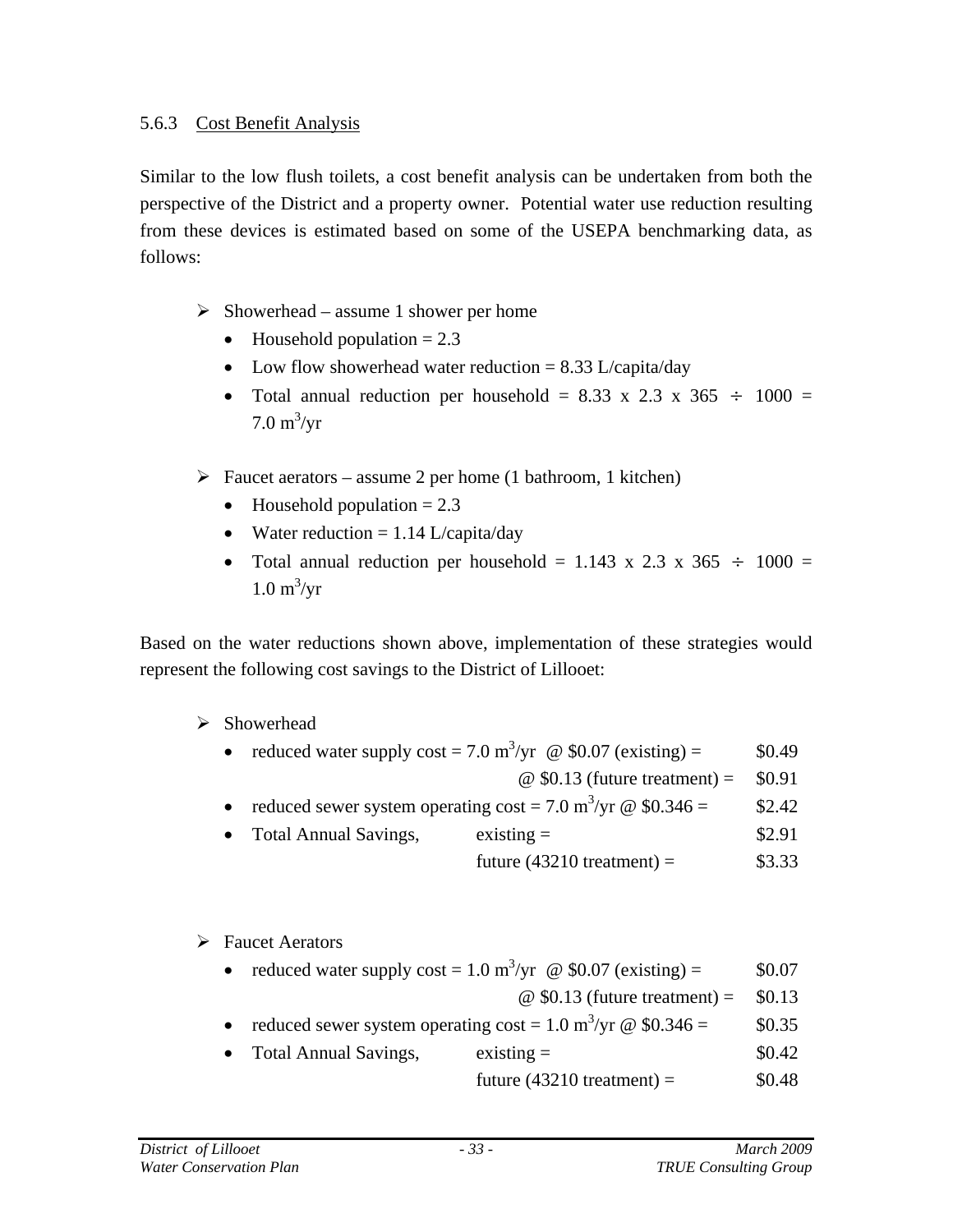Low flow showerheads are estimated to cost \$60 each. Assuming the District offers a \$30 rebate, the District's payback period would be about 10 years.

Faucet aerators cost approximately \$20 each. However, to achieve the 1.0  $m^3$ /yr flow reduction shown above, two would have to be installed in each home (bathroom and kitchen sinks). Assuming the District sells these devices at a 50% incentive rate (i.e. \$10 per aerator), the District's payback period will be approximately 48 years.

From the perspective of the property owner, interest in the low flow fixture program will be directly proportional to potential water bill savings. The cost benefit from a homeowner's perspective (with a future metered water rate of  $$0.30/m^3$$ ) is then calculated as follows:

|  | $Showerhead-cost$                                                                                    |                                                                | \$60               |
|--|------------------------------------------------------------------------------------------------------|----------------------------------------------------------------|--------------------|
|  | $(\text{less})$                                                                                      | District rebate                                                | \$30               |
|  |                                                                                                      | Net cost to homeowner                                          | \$30               |
|  |                                                                                                      | Annual water bill savings @ $$0.3/m^3 \times $7.0 m^3 = $2.10$ |                    |
|  | Payback period                                                                                       |                                                                | $\approx$ 14 years |
|  | Faucet aerators – assume \$20 x 2 units = \$40<br>District rebate<br>(less)<br>Net cost to homeowner |                                                                |                    |
|  |                                                                                                      |                                                                | \$20               |
|  |                                                                                                      |                                                                | \$20               |
|  |                                                                                                      | Annual water bill savings @ $$0.3/m^3 \times $1.0 m^3 = $0.30$ |                    |
|  | Payback period                                                                                       | $\approx 66$ years                                             |                    |

From the above, significant participation by the public in a low flow fixtures program would not likely be achieved unless: metered water rates were substantially higher than  $$0.3/m<sup>3</sup>$ , or the District increased the rebate/incentive amount, or the District implemented a meter sewer rate.

It is worth noting that full implementation (100% compliance) of the low fixtures program would result in a net annual water use reduction of approximately 0.5%.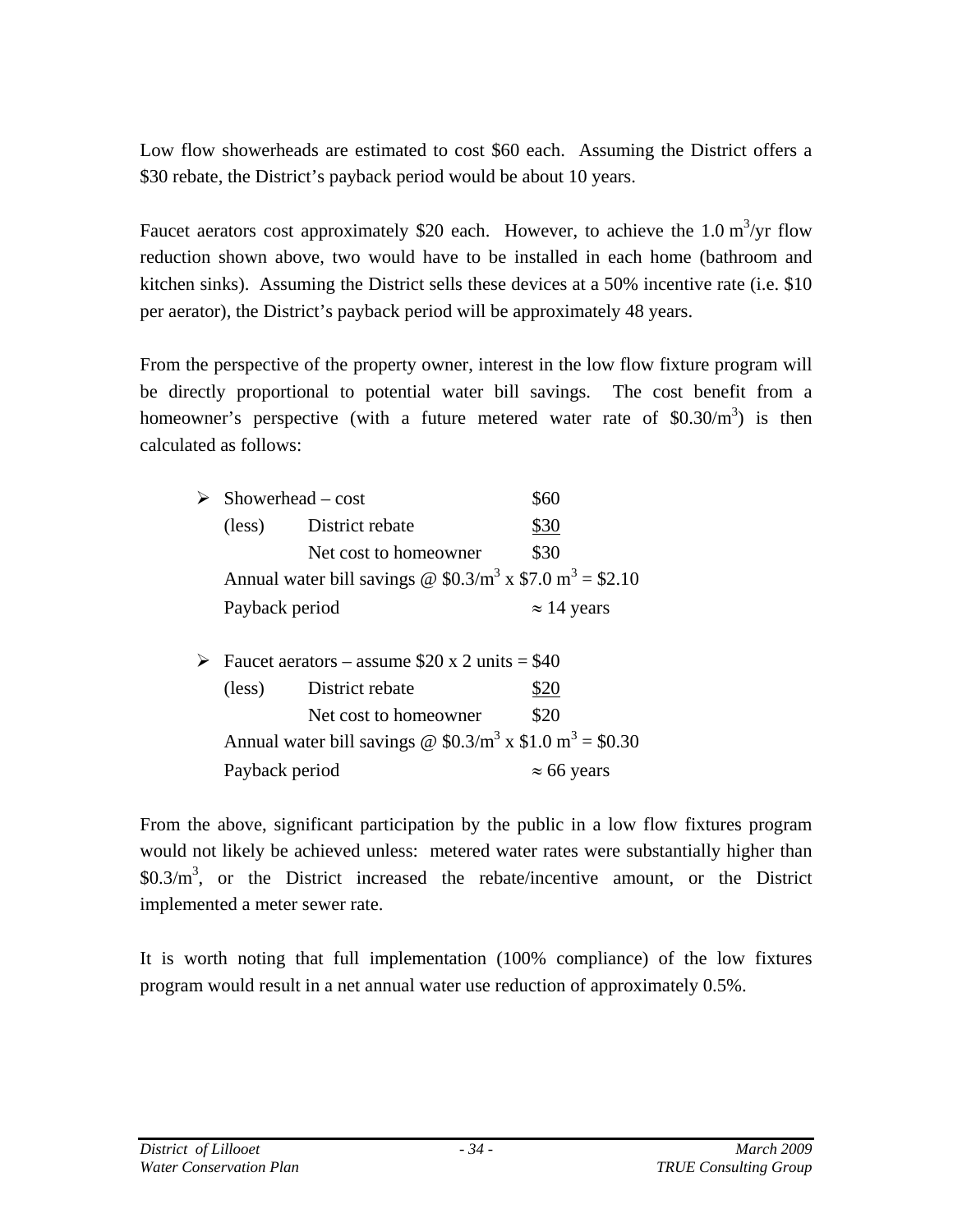## **5.7 Water Conserving Appliances**

## 5.7.1 Description

The majority of Canadian appliance rebate programs appear to be designed primarily to promote the use of energy-efficient appliances. Most of these programs offer rebates to those who purchase appliances with the ENERGY STAR designation. ENERGY STAR qualified clothes washers use 35 to 50 percent less water and 20 to 50 percent less energy per load than other washers. ENERGY STAR dishwashers use "smart" sensors that adjust the wash cycle and the amount of water to match the load. Water conservation therefore appears to be a positive byproduct of energy conservation programs.

#### 5.7.2 Experience

The following table provides examples of appliance rebate programs:

| <b>Jurisdiction</b>           | Program                                      |
|-------------------------------|----------------------------------------------|
| Capital Regional District, BC | • \$125 rebate to homeowners who             |
|                               | purchase a high-efficiency clothes           |
|                               | washer                                       |
|                               | • replaced clothes washers must be           |
|                               | recycled                                     |
| Alberta                       | • \$100 rebate for Edmonton and Calgary      |
|                               | residents who replace their old clothes      |
|                               | washer with an ENERGY STAR washer            |
|                               | • \$50 rebate to residents in other parts of |
|                               | the province who replace their old           |
|                               | clothes washer with an ENERGY STAR           |
|                               | washer                                       |
| Saskatchewan                  | • PST $(7%)$ exemption for ENERGY            |
|                               | STAR clothes washers and dishwashers         |
|                               | purchased or leased for minimum of one       |
|                               | year                                         |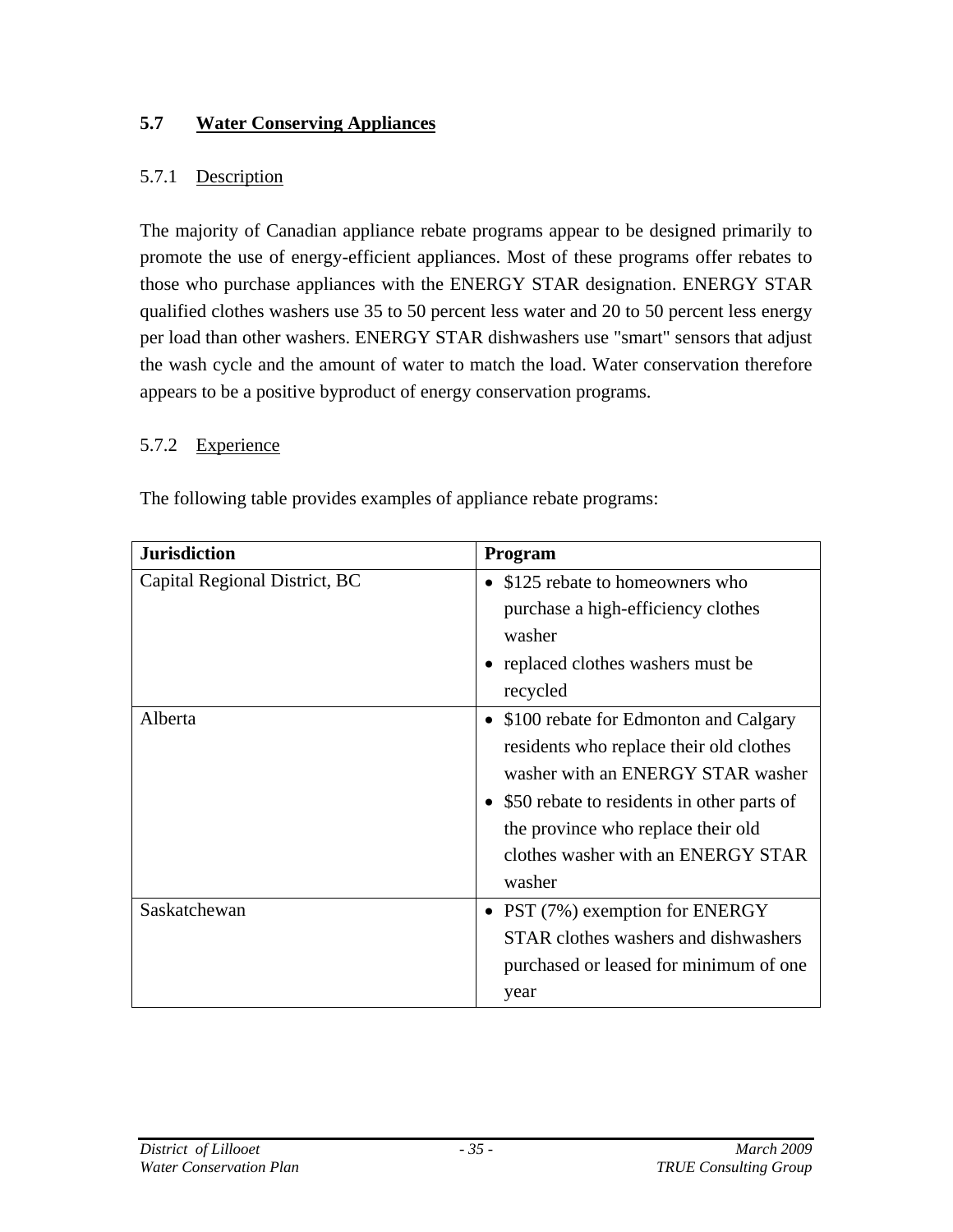| <b>Jurisdiction</b>                     | Program                                                 |
|-----------------------------------------|---------------------------------------------------------|
| Manitoba Hydro                          | • \$100 credit to customer account for                  |
|                                         | purchase of ENERGY STAR front                           |
|                                         | loading clothes washer                                  |
| Thunder Bay Hydro                       | • Up to \$85 credit to customer account for             |
|                                         | purchase of ENERGY STAR clothes                         |
|                                         | washers and dishwashers                                 |
| Yellowknife                             | • \$75 rebate to Northland Utilities                    |
|                                         | customers who replace their old clothes                 |
|                                         | washer with an ENERGY STAR washer                       |
|                                         | (800 rebates avail., first come, first                  |
|                                         | serve)                                                  |
|                                         | old washers must be recycled                            |
| Hawkesbury Hydro, ON                    | • 15% rebate for purchase of ENERGY                     |
|                                         | STAR clothes washers and dishwashers                    |
|                                         | (max. \$500 per appliance)                              |
| Newmarket Hydro, ON                     | \$100 credit to customer account for                    |
|                                         | purchase of ENERGY STAR clothes                         |
|                                         | washer                                                  |
| City of Toronto                         | \$60 rebate for purchase of high-<br>$\bullet$          |
|                                         | efficiency clothes washer                               |
|                                         | • rebate recipients also entered in draw to             |
|                                         | win amount paid for washer (max.                        |
|                                         | \$2500)                                                 |
| Soquel Creek Water District, California | \$100 rebate to customer for purchase<br>$\bullet$      |
|                                         | and installation of ENERGY STAR                         |
|                                         | clothes washer                                          |
| Monterey Peninsula Water Management     | \$100 rebate for purchase and installation<br>$\bullet$ |
| District, California                    | of ultra-low consumption clothes                        |
|                                         | washers and dishwashers                                 |

#### 5.7.3 Lillooet Assessment

The USEPA provides estimates of indoor domestic water use; clothes washers and dishwashers comprise approximately 25% of the total. Typical clothes washers use almost 14 times more water than dishwashers, and therefore have the potential to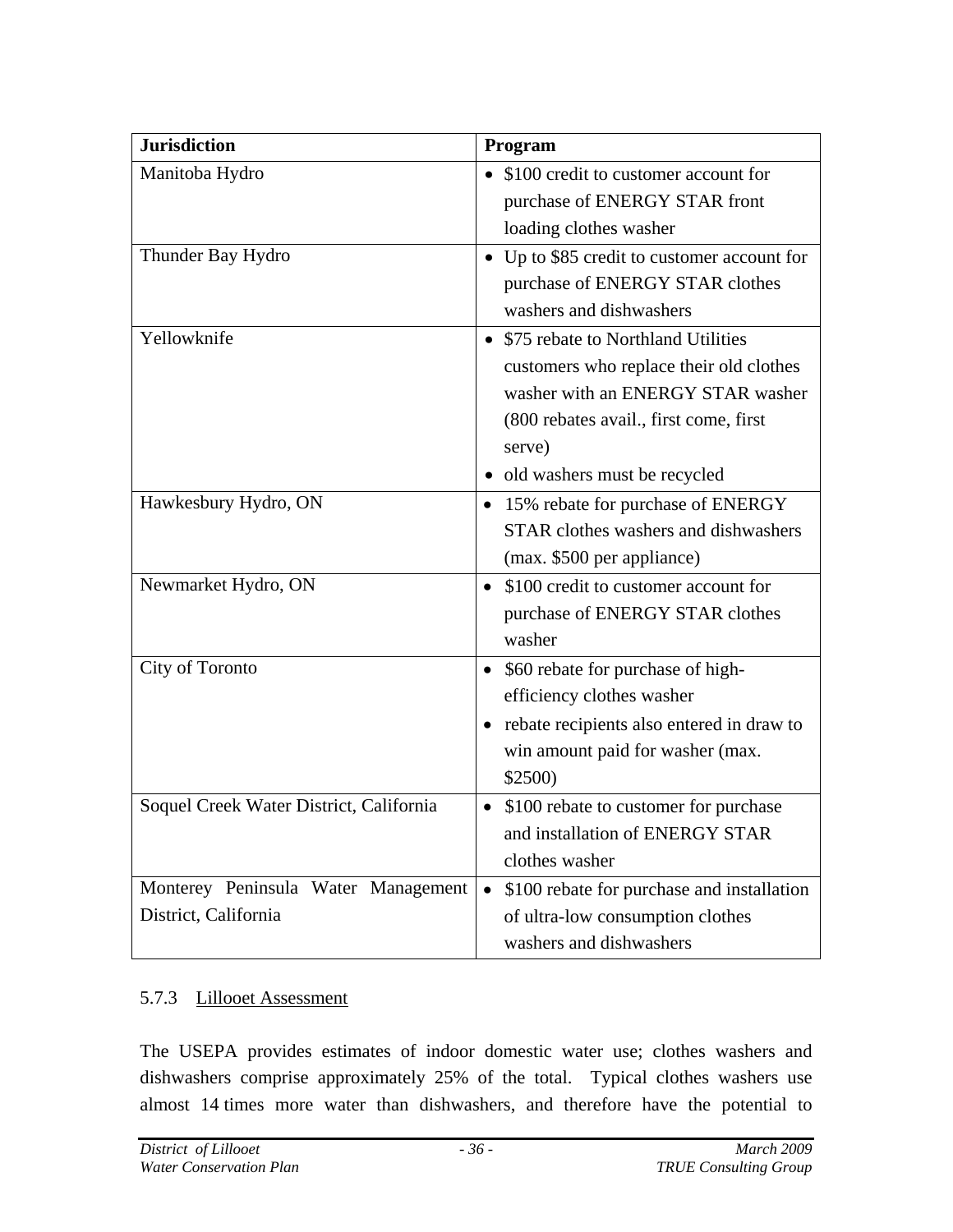represent a larger water demand reduction. On average, a high efficiency clothes washer uses 40% less water than typical models – this equates to a savings of approximately 25 L/capita/day. At 100% implementation throughout the District, which is unlikely, this represents a potential average day demand reduction of 1%.

Incentive and rebate programs for water conserving appliances appear to be more commonly offered by electrical utility companies. The District of Lillooet may consider participating or partnering in an energy-efficient applicant rebate program which may be developed by BC Hydro or departments of the Provincial or Federal government. As with toilet replacement incentives described in Section 5.5, the public will be in a better position to assess the benefits of high efficiency water conserving appliances once the District has completed the universal metering program and implemented metered rates consistent with other local governments in the BC Interior.

## **5.8 Landscaping**

# 5.8.1 Description

Xeriscaping is a landscaping technique that significantly reduces water consumption. It involves the selection of plants with minimal water requirements, the use of soil amendments such as compost and mulch, and efficient irrigation and maintenance practices.

# 5.8.2 Experience

Examples of Canadian communities and organizations that have developed programs to encourage water-efficient landscaping include the following:

## **British Columbia Buildings Corporation**

- $\blacktriangleright$  In 1997, adopted technical standards requiring improved irrigation and landscaping efficiency for all BCBC owned and operated buildings
- $\triangleright$  Standards include giving preference to native plant species and practices such as xeriscaping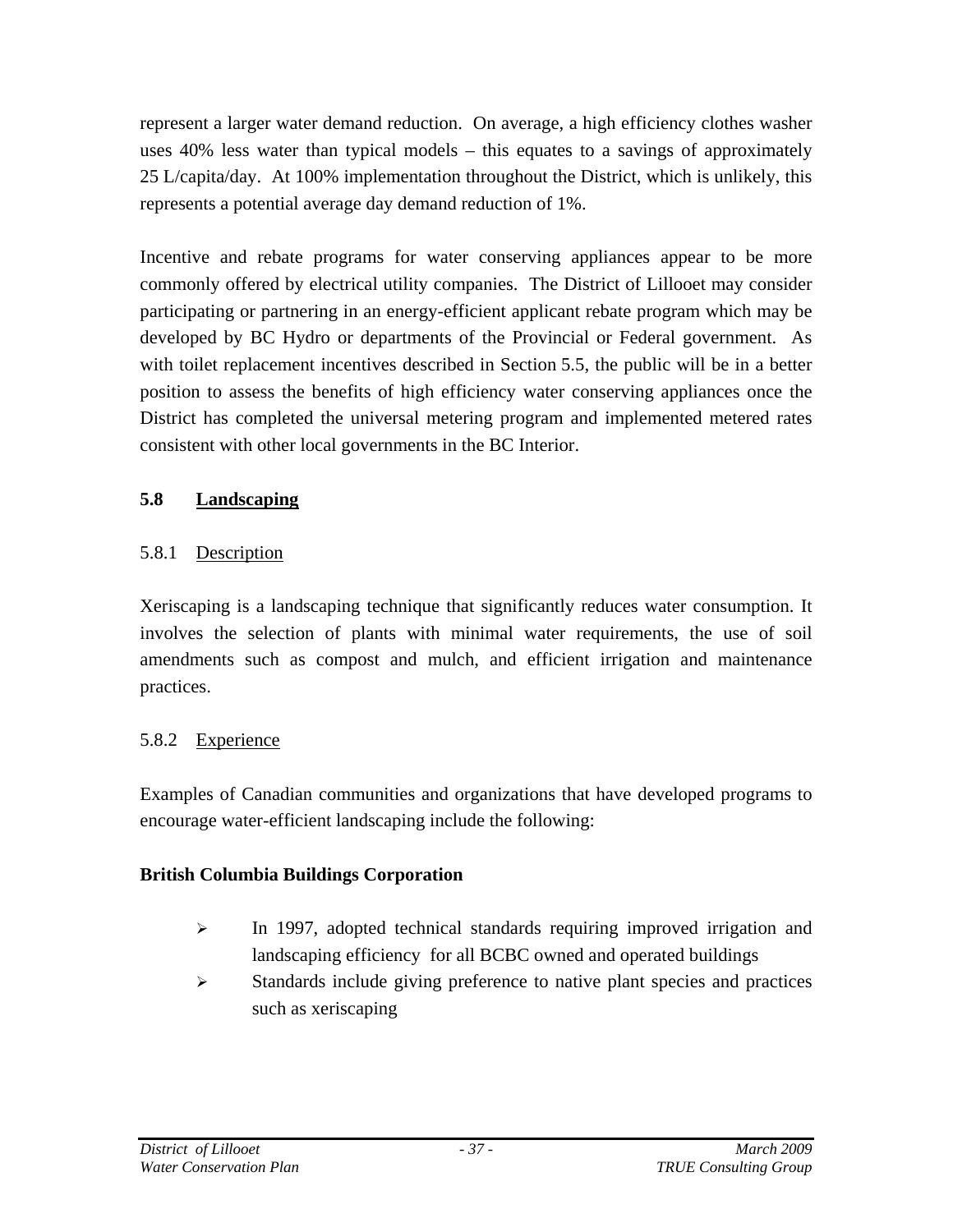# **City of Kelowna**

- ¾ *Water Smart* program has included a soil amendment program since 2001. In 2005, the lawns of 275 homes received a top-dressing; a compost product that helps soil retain moisture so lawns require less water. The soil amendment program is incentive-based, meaning the homeowner pays for the cost of the product and the *Water Smart* program pays for delivery and spreading.
- ¾ Ogogrow is organic matter made up of composted biosolids from Kelowna's wastewater treatment facility. Each participant's lawn received core aeration and a top dressing of Ogogrow, to help customers achieve a green lawn without the use of high-nitrogen fertilizers and excessive water consumption. Participants reduced their average water use in July 2001 by 35 per cent compared to July 2000.
- $\triangleright$  Offers on a limited basis, a \$100 rebate towards the purchase and installation of an irrigation timer with "water saving" features. All available rebates for 2006 were claimed.
- ¾ The *Water Smart* program conducted a drought-tolerant grass experiment in 2006. Ten to twelve volunteer participants were sought; interest was such that the program expanded to accommodate 40.
- ¾ Offers a professional assessment of participants' irrigation systems and the improvements they could make to increase system efficiencies. Participants were offered financial incentives toward upgrades, with the option of paying for further upgrades themselves. These participants reduced their average July 2001 water consumption by 15 per cent.

# **Capital Regional District, BC**

- $\geq$  \$25 rebate for rain sensors or automatic rain shutoff devices
- $\ge$  \$50 rebate for irrigation controllers with 365-day calendar

Several communities in the United States offer rebates to homeowners with Xeriscaped yards. The following table provides examples of American water conservation initiatives aimed at reducing irrigation requirements.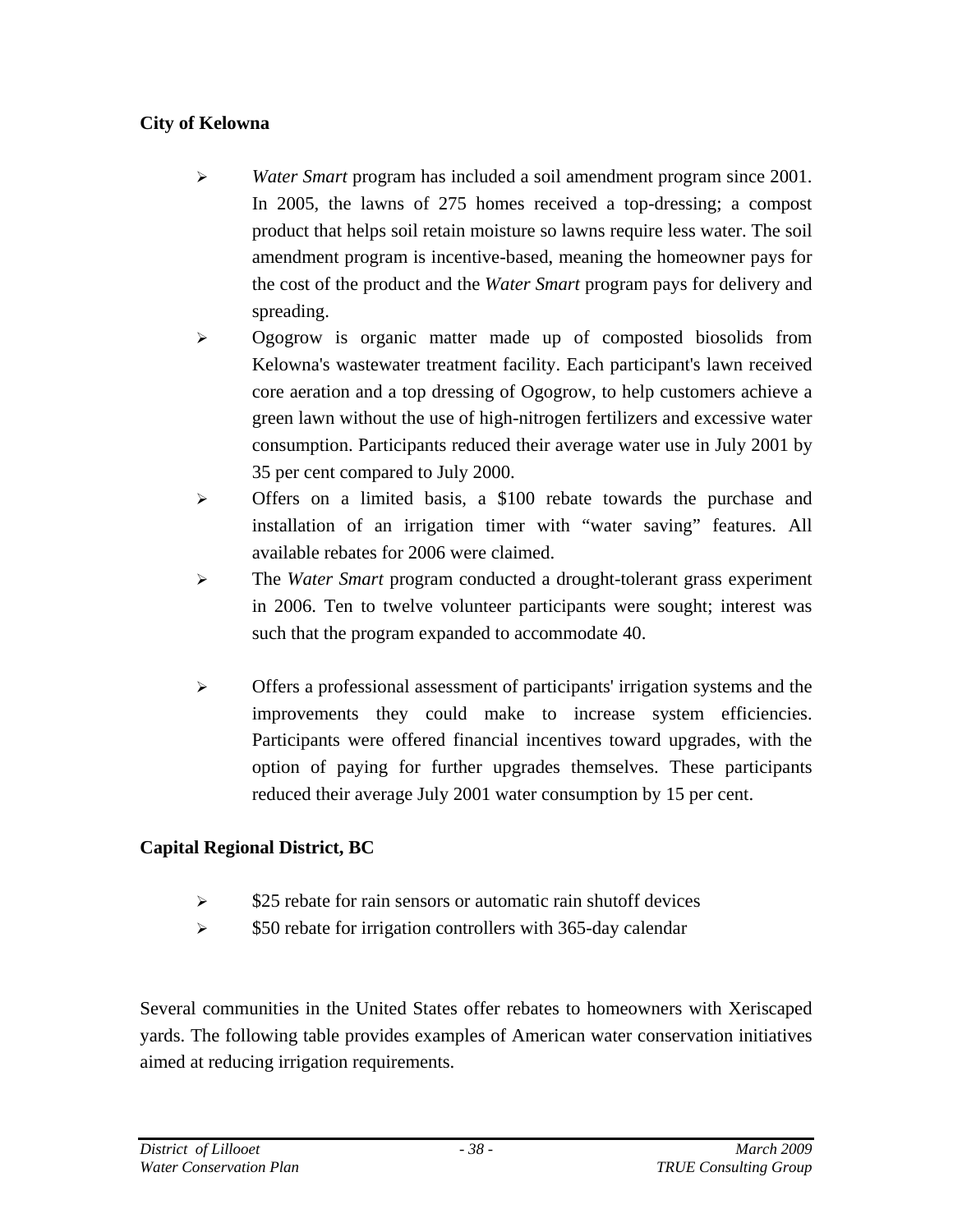| <b>Governing Body</b>               | Program                                                |
|-------------------------------------|--------------------------------------------------------|
| Southern Nevada Water Authority     | • Water Smart Landscapes Program brings in             |
|                                     | \$1.58 worth of freed-up local water for every         |
|                                     | dollar spent on rebates (37% positive return)          |
|                                     | • in modeled scenarios, $$1 / sq$ . ft. is sufficient  |
|                                     | incentive for homeowners to convert                    |
|                                     | landscapes                                             |
| City of Peoria, Arizona             | • Xeriscape rebate of up to \$550 (utility credit)     |
|                                     | for City water customers who convert a                 |
|                                     | minimum of 500 sq. ft. of high water use               |
|                                     | landscaping                                            |
|                                     | • rebate amounts depend on square footage              |
|                                     | converted and water use level of new plant             |
|                                     | material                                               |
| City of Gallup, New Mexico          | • water bill credit of 25 cents / sq. ft. of irrigated |
|                                     | turf grass removed and replaced with                   |
|                                     | Xeriscape                                              |
|                                     | spray irrigation not permitted in rebate area          |
| Albuquerque Bernalillo County       | • water bill credit of 60 cents $/$ sq. ft. of         |
| Water Utility Authority, New Mexico | Xeriscape, min. 500 sq. ft.                            |
|                                     | spray irrigation not permitted in rebate area<br>٠     |
| City of Scottsdale, Arizona         | • turf removal rebate of 25 cents / sq. ft., max.      |
|                                     | \$1500                                                 |
|                                     | • 50 cents sq.ft. rebate for turf removal as well      |
|                                     | as installation of low-water-use plant material,       |
|                                     | max. \$1500                                            |
|                                     | • rebate of up to \$250 for installation of            |
|                                     | landscape irrigation controller                        |
| Fargo, North Dakota                 | • \$1200 rebate to those willing to have               |
|                                     | landscapes converted for Xeriscape study               |
| Denver, Colorado                    | \$300 new start rebate and \$600 retrofit rebate       |
|                                     | for participants in Xeriscape study (2002)             |
|                                     |                                                        |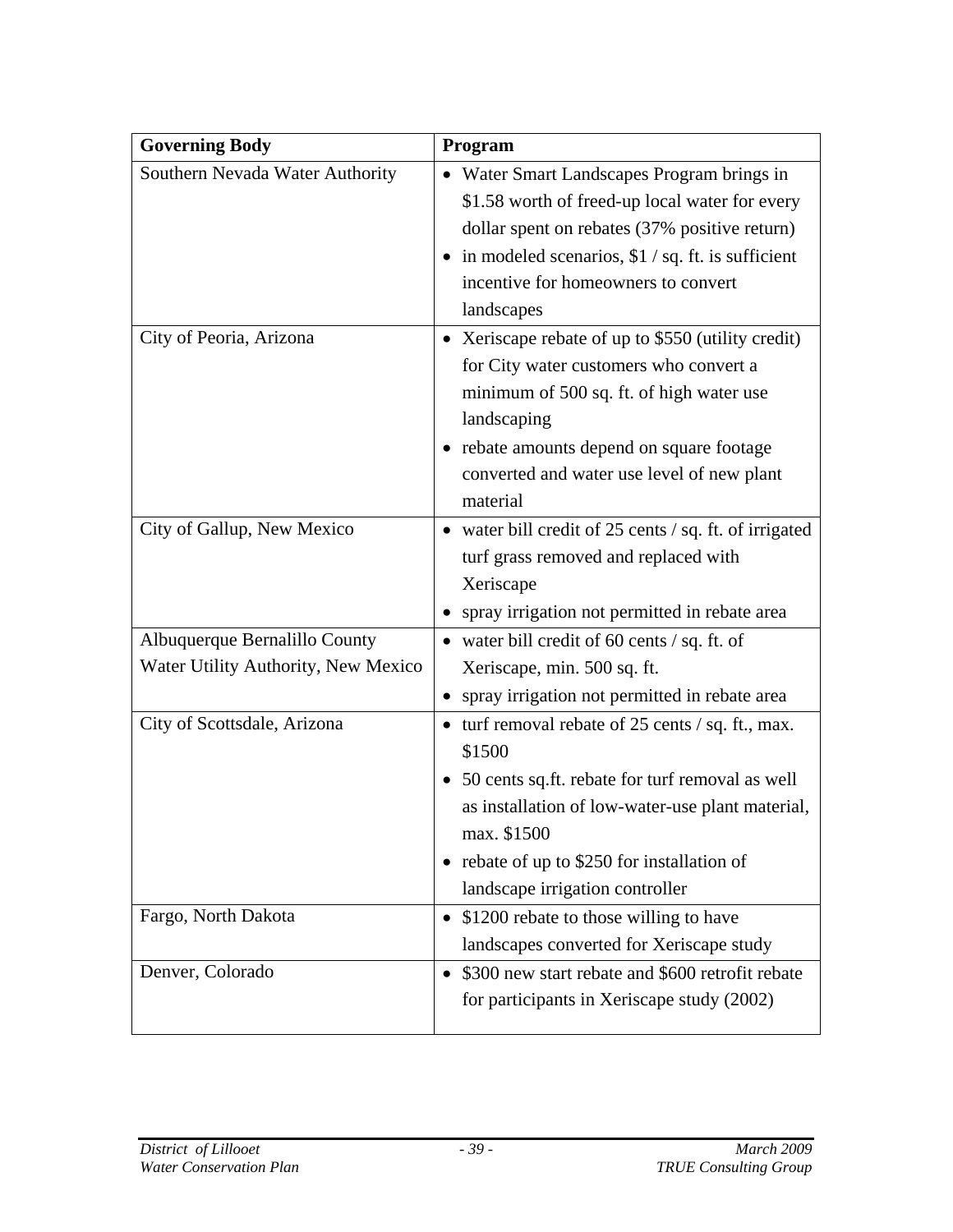The new start sign-up rates for both the Fargo and Denver studies were lower than expected, although the larger amount offered in the Fargo study contributed to increased interest. The main obstacles to recruiting participants for the Denver study were:

- $\triangleright$  cost of installing a landscape
- $\triangleright$  completing landscape by set date

It is also noteworthy that the Colorado Springs Utilities Board eliminated Xeriscape rebates in 2005, citing the following reasons:

- $\triangleright$  savings cannot be quantified
- ¾ does not pass total resources cost test
- $\geq$  40% denial rate
- $\triangleright$  very labour intensive for staff
- $\triangleright$  difficult for customers to comply with rebate rules and requirements
- ¾ landscape contractors indicated that costs associated with complying with rebate requirements exceed rebate amount
- ¾ research showed other utility companies cut Xeriscape funding and planned on spending funding on educational water saving programs

# 5.8.3 Lillooet Assessment

Landscaping related incentive programs to encourage water conservation may be considered by the District of Lillooet at some point in the future. As with other incentive type water conservation strategies, full implementation of the municipal system universal metering program should precede any landscaping related incentive program to enable the public to assess costs and benefits.

As part of the education and information program described in Section 5.4, the District may consider the construction of xeriscape demonstration gardens around public buildings and within public open spaces and parks. Xeriscaping will be an important component of the water conservation education and information activities of the District.

From a regulation perspective, the District should consider implementing a bylaw requiring topsoil removed or stripped for construction of a subdivision or development to be replaced following building or house construction. A bylaw regulating removal of topsoil is relatively straightforward for multi-family type developments where the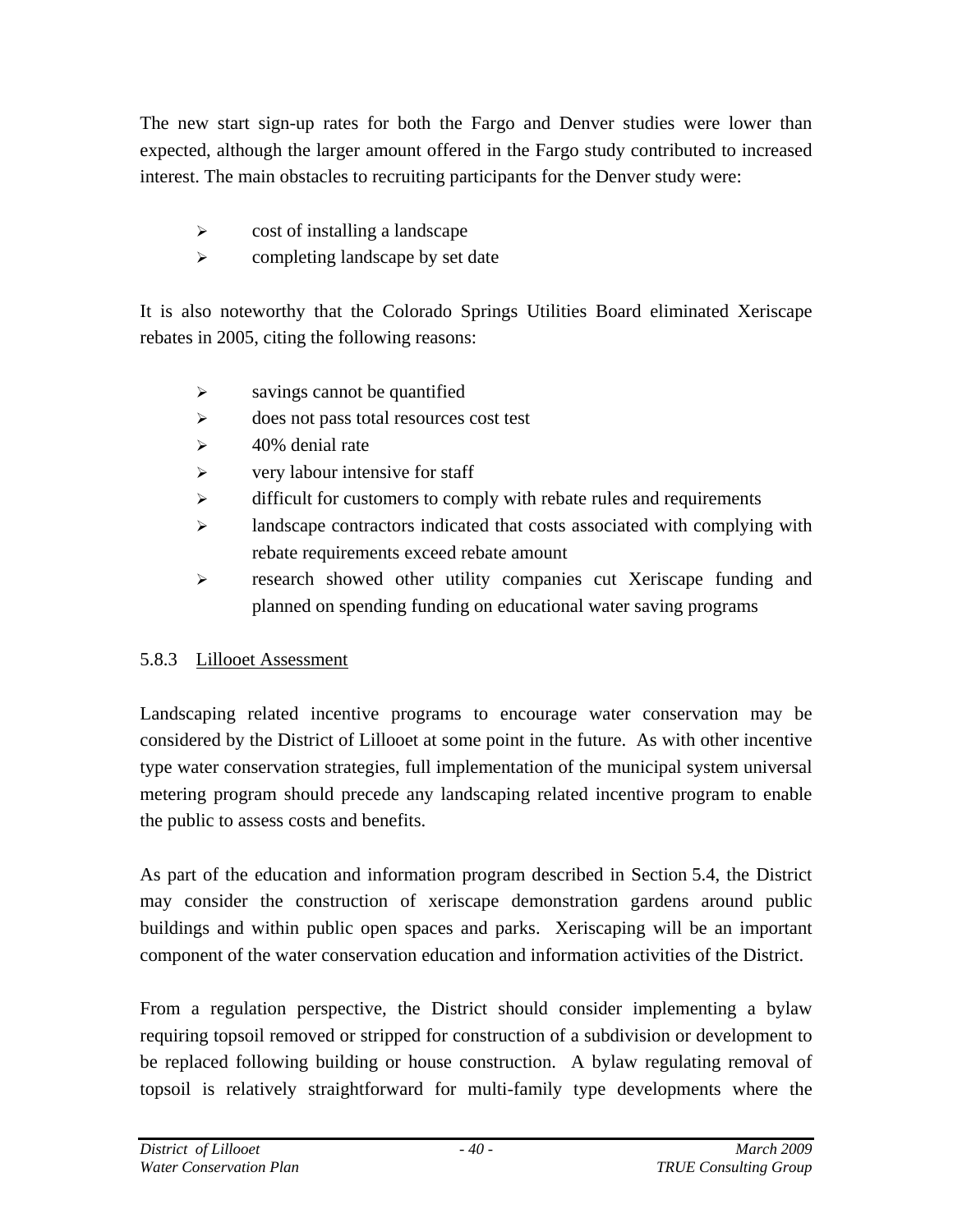developer is also constructing the actual dwelling units. The bylaw would be difficult to apply to a single family subdivision where the developer and house building are typically separate parties.

# **5.9 Rain Barrels**

#### 5.9.1 Description

This measure involves the installation of rainwater collection barrels for non potable water outside water use, the most common use being landscape irrigation. Rain barrels are available from several manufacturers and are intended to be permanently installed on drop pipes from household roof rainfall collection gutter systems. Typically the rain barrels are supplied with a cover and outlet tap near the bottom of the barrel to enable easy withdrawal of collected rainwater by the homeowner. In addition to saving water for landscape irrigation, rain barrels reduce stormwater quantities that may be collected by storm drainage infrastructure and discharged to receiving watercourses.

## 5.9.2 Experience

The two main forms of incentive that local authorities provide to encourage the purchase of rain barrels are rebates and subsidized rates. The latter are more common in Canada, and the former in the United States and Australia. The average retail price for a standard 200L rain barrel is \$120 – \$150.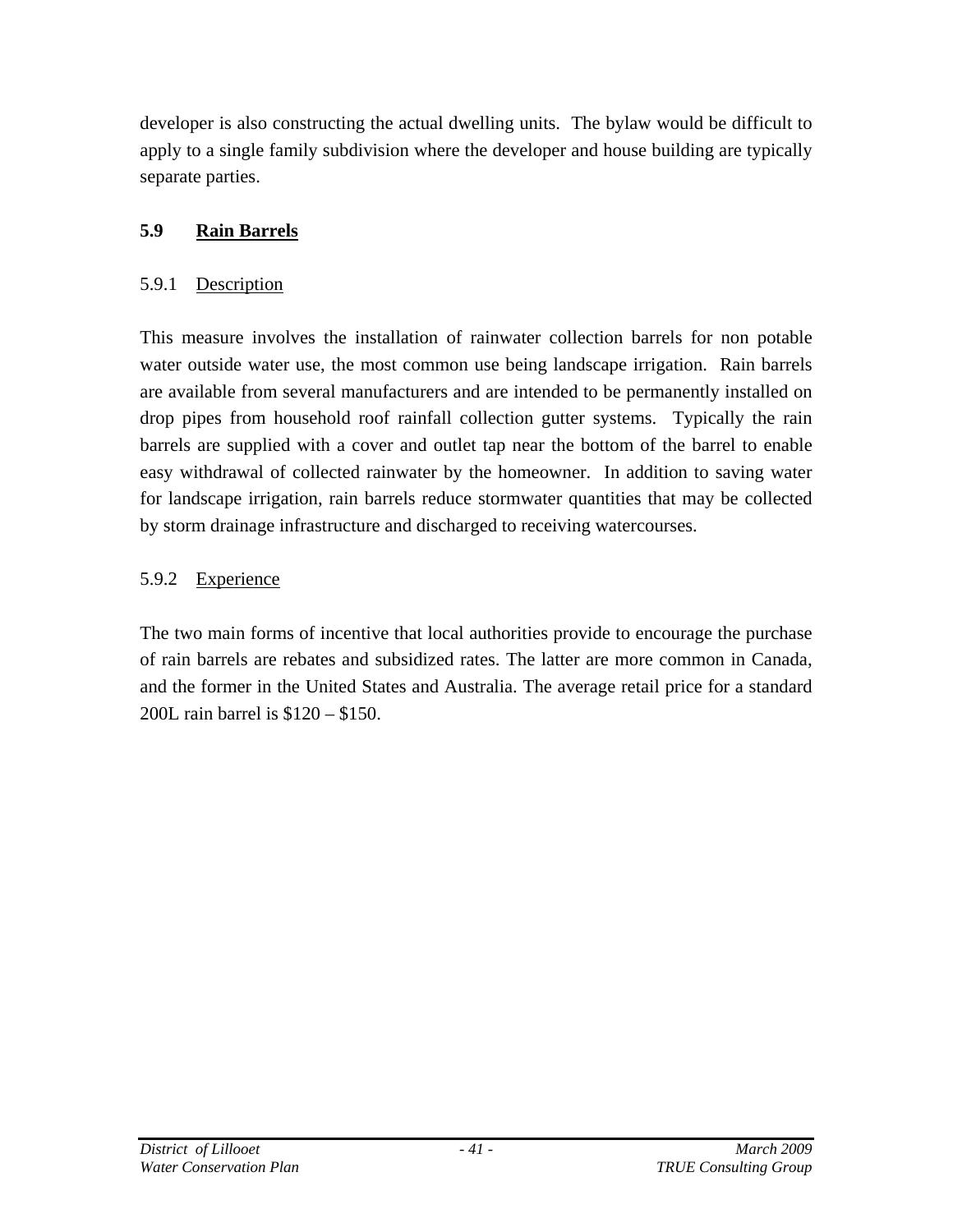| <b>Governing Body</b>                   | <b>Incentive Program</b>                     |
|-----------------------------------------|----------------------------------------------|
| City of Vancouver                       | Provides rain barrels to residents for \$75  |
|                                         | $(50\%$ subsidy)                             |
| City of Calgary                         | Barrels available for \$60 each at annual    |
|                                         | sale                                         |
| Township of Langley                     | Provides rain barrels to residents for \$35  |
| Region of Peel, ON                      | Provides rain barrels to residents for \$50  |
| Town of Perth, ON                       | Provides rain barrels to residents for \$74  |
| Monterey Peninsula Water Management     | Provides rebates of \$25 for every 100       |
| District, California                    | gallons of rainwater storage capacity in a   |
|                                         | cistern system (max. 3000 gallons)           |
| Soquel Creek Water District, California | Provides customers with a credit of \$25 for |
|                                         | every 100 gallons of storage capacity (min.  |
|                                         | 200 gallon tank, max. 3000 gallons for       |
|                                         | rebate)                                      |
| City of Albuquerque, New Mexico         | Provides \$25 water bill credit to those who |
|                                         | purchase rain barrels                        |
| Wambo Shire Council, Australia          | Provides a rebate of up to \$750 for the     |
|                                         | installation of rain barrels (min. combined  |
|                                         | capacity 20 000L) to those who have          |
|                                         | already installed low-flush toilet and low-  |
|                                         | flow shower head                             |
| Mackay Water, Australia                 | Provides a rebate of up to \$500 for the     |
|                                         | installation of rain barrels (min. 5000L)    |

The City of Armstrong, on a trial period basis in the summer of 2006, offered \$50 rebates on rain barrels purchased by City residents from local retailers. Less than 10 residents took advantage of the program. Armstrong, like Lillooet, has a non metered flat rate water billing structure and accordingly there was no ongoing financial benefit to residents to consider the purchase and installation of rain barrels.

## 5.9.3 Lillooet Assessment

Rainwater harvesting is referenced in a Foundation Research Bulletin prepared by Smart Growth on the Ground as representing the opportunity to reduce water use for lawn and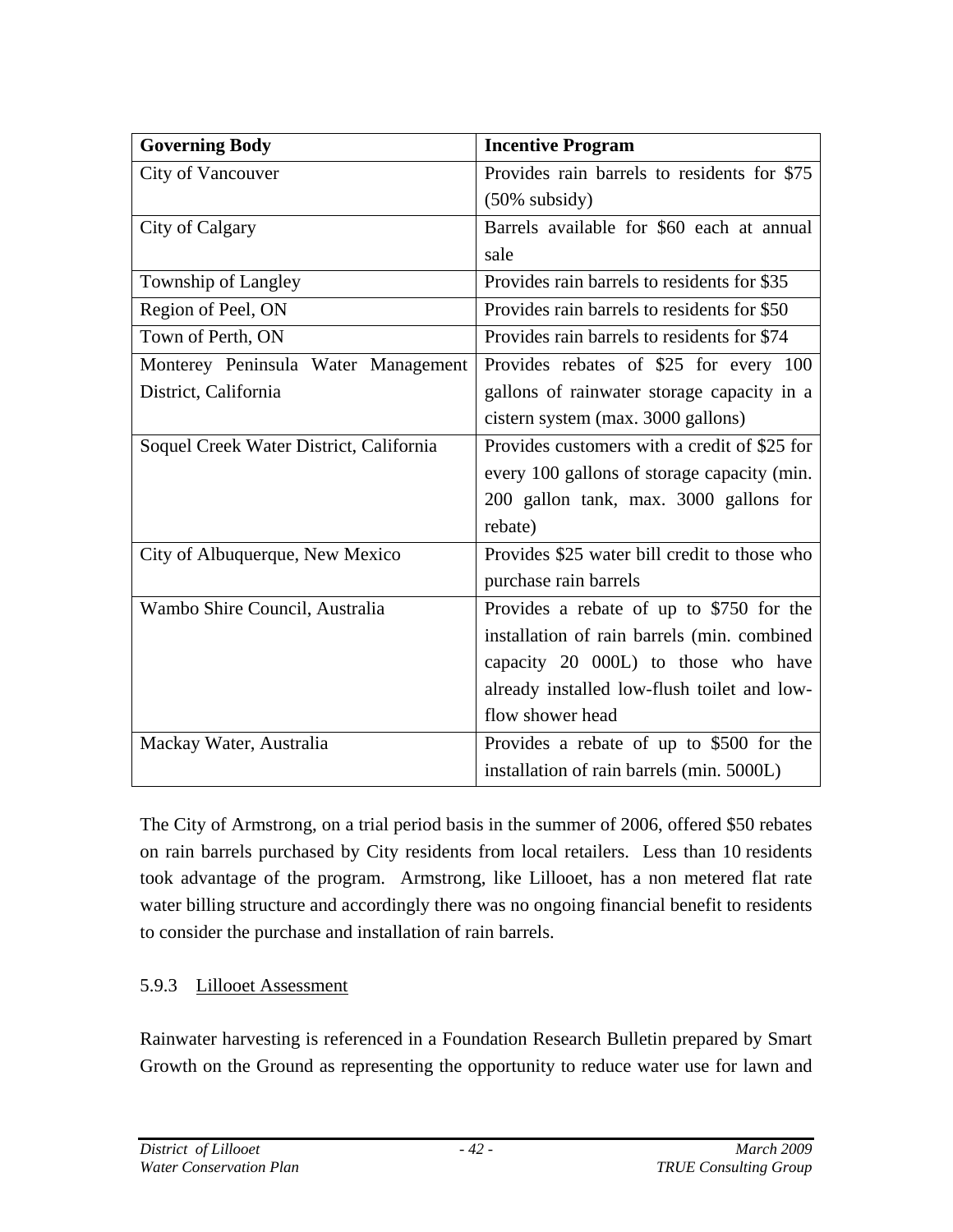garden irrigation and possibly for toilet flushing. Lawn and garden irrigation is however considered to be the principal use for water collected by rain barrels.

Climate records from Environment Canada for Lillooet for the period 1971 to 2000 indicated an average annual rainfall of 297.1mm. Assuming the catchment area for a rain barrel is one half of the roof area of a typical  $120m^2$  single family home, the potential water savings associated with rain barrel is estimated as:

- $\geq$  water collected 60m<sup>2</sup> x 0.2971m = 17.83m<sup>3</sup> per household per year
- $\geq$  average water savings per capita = 7,750L/capita per year

 $= 21.2$ L/capita per day

From Section 3.2, the average annual water consumption is currently 1920 L/capita per day. With 100% acceptance, as well as collecting and using 100% of annual rainfall (which is not likely achievable), rain barrels represent the potential of reducing average annual water consumption by about 1%.

Rainwater harvesting through rain barrels appear to represent the potential for modest water consumption savings. A rain barrel rebate program may be considered at some future date by the District as a component of an overall education and information program. Water metering and a metered rate billing structure will provide a method to describe the potential costs and benefits of rainwater harvesting and create public interest in the concept.

# **5.10 Major User Audits**

# 5.10.1 Description and Experience

There do not appear to be any potential "major users" on the District water system – no major manufacturing or processing businesses are serviced. The public parks such as Conway, which are owned and operated by the District, may be the largest water "users" through the irrigation season.

As a component of the future water conservation program, the District should meter its public and institutional irrigation uses, and assess opportunities to utilize alternative sources. Once universal water metering is in place, major water users can be identified and audits conducted.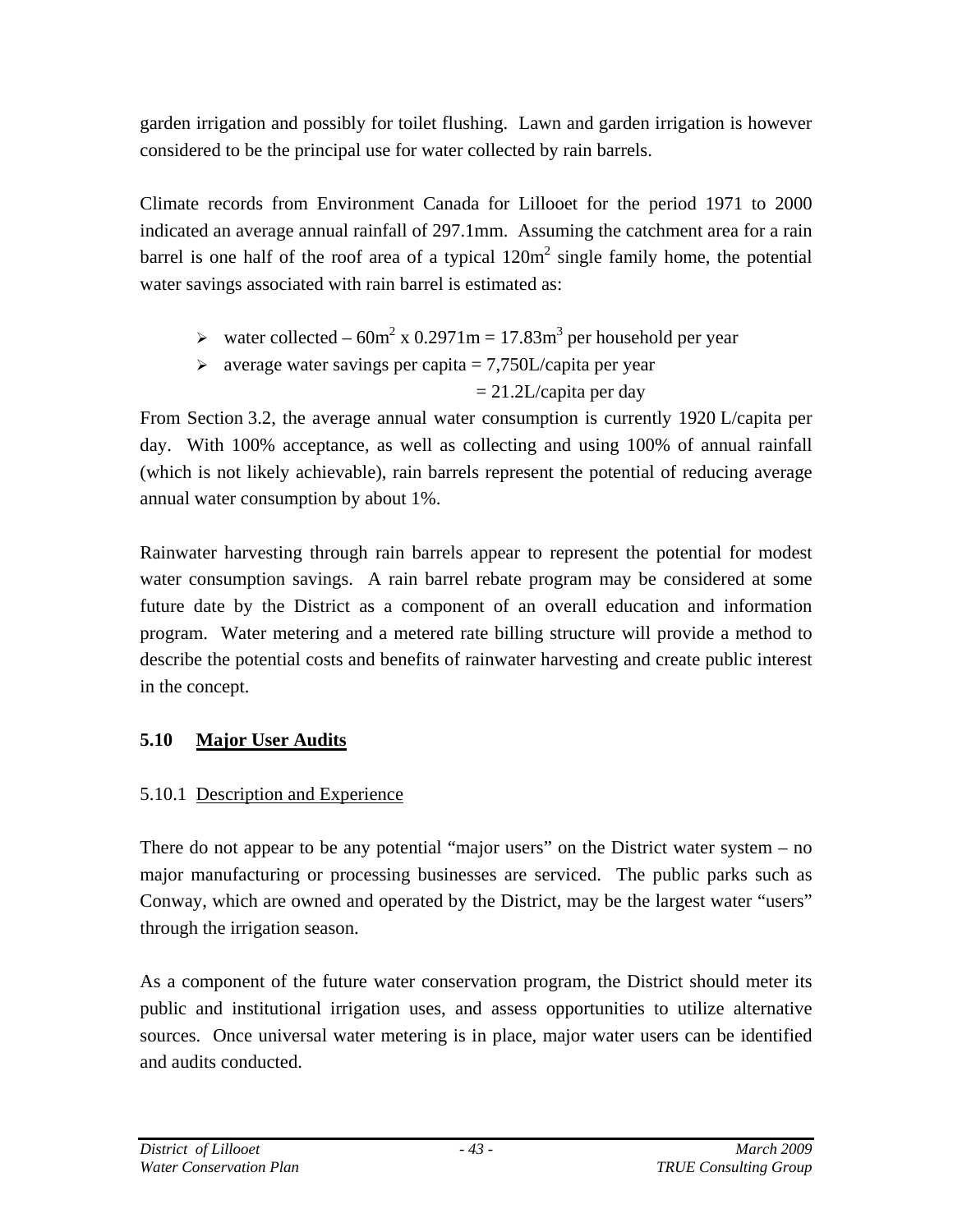The goal of such audits would be to:

- $\triangleright$  review existing water demands
- $\triangleright$  assess opportunities for demand reductions
- $\triangleright$  suggest implementation strategies to reduce consumption

Since there do not appear to be any significant "major users" identified to date, we are uncertain of the potential water reductions which could result from major user audits.

# **5.11 Watering Restrictions**

# 5.11.1 Description and Experience

The majority of municipalities in the interior of BC implement some form of watering restrictions through the irrigation season. Watering restrictions are relied upon heavily in arid areas as a means of drought management. Such restrictions are based on the science behind watering requirements for plant growth, and are dependent upon local factors including:

- $\triangleright$  soil type (affecting runoff/retention)
- $\triangleright$  plant/grass variety
- $\triangleright$  air temperature and humidity
- $\triangleright$  moisture loss due to evapotranspiration (movement of water from soil and plants to the surrounding air)

The basic premise behind watering restrictions is that less water will be "lost" through evapotranspiration if irrigation occurs during times of non-peak temperatures.

Many municipalities implement watering restrictions including:

- $\triangleright$  irrigation restricted to odd or even days of the month, usually corresponding to odd/even home addresses.
- $\triangleright$  irrigation restricted to certain times of the day; typically through off-peak temperatures such as 6 PM through to 9 AM.
- $\triangleright$  guidelines or restrictions on when and where watering types (hose, sprinkler, drip irrigation) can be utilized.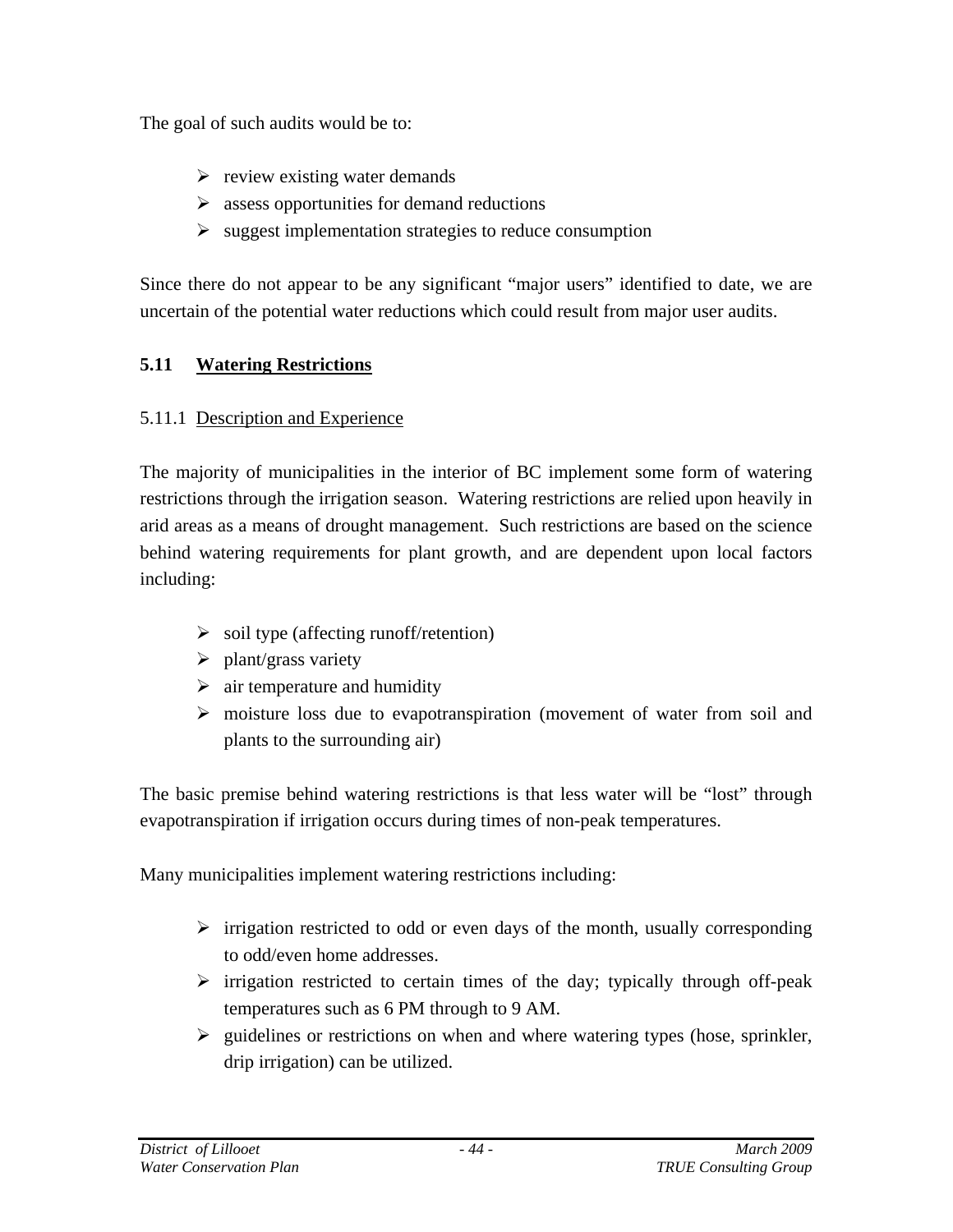$\triangleright$  staged watering restrictions, which can be enacted by the Public Works Department, and become increasingly stringent as conditions dictate.

A great example of staged watering restrictions is that of Summerland BC, where restrictions are summarized as follows:

#### *Stage 1*

- $\triangleright$  three times a week watering
- $\triangleright$  only sprinklers can be used for watering lawns, trees and shrubs

#### *Stage 2*

- $\triangleright$  twice a week watering, utilizing sprinklers for lawns trees and shrubs, 6 PM to 9 AM only
- $\triangleright$  micro irrigation and drip irrigation permitted on all days

## *Stage 3*

- $\triangleright$  once a week watering, utilizing sprinklers for lawns, trees and shrubs, 6 PM to 9 AM only
- $\triangleright$  micro irrigation and drip irrigation permitted on all days
- $\triangleright$  no washing driveways or sidewalks with a hose
- $\triangleright$  no washing vehicles or boats with a hose unless the hose is equipped with a shut-off device
- $\triangleright$  no operation of decorative fountains unless they utilize recirculating water

## *Stage 4*

- $\triangleright$  complete lawn watering ban
- $\triangleright$  no hose washing of exterior building surfaces, windows, parking lots, driveways, and sidewalks
- $\triangleright$  no vehicle washing except commercial washes
- $\triangleright$  no filling of swimming pools, hot tubs, garden ponds, or decorative fountains
- $\triangleright$  trees, shrubs and flowers can only be watered by micro irrigation, drip irrigation, or with a hose equipped with a shut-off device

Finally, most municipal watering restrictions bylaws contain an enforcement section with penalties including fines for non-compliance. Enforcement is a fundamental requirement of an effective watering restriction bylaw.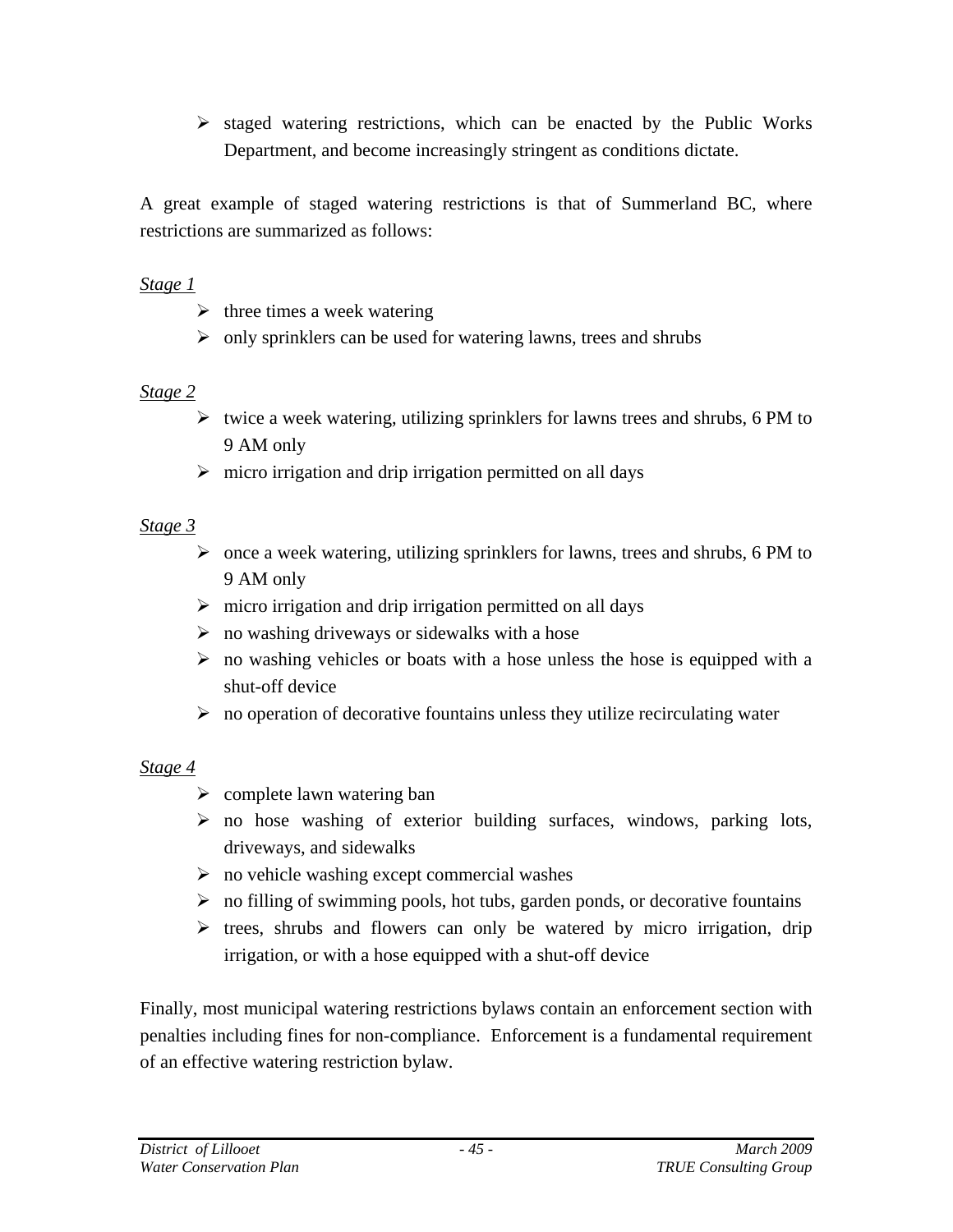The results of watering restrictions vary, and are not easily quantified since such restrictions are usually implemented concurrent with other water demand management strategies. Studies in arid areas of the southern United States (Colorado, Arizona) have shown that reductions in water consumption during irrigation season have exceeded 20% as a result of watering restrictions. Due to Lillooet's climate, we feel that the District would see noticeable water demand reductions if watering restrictions were effectively implemented and enforced.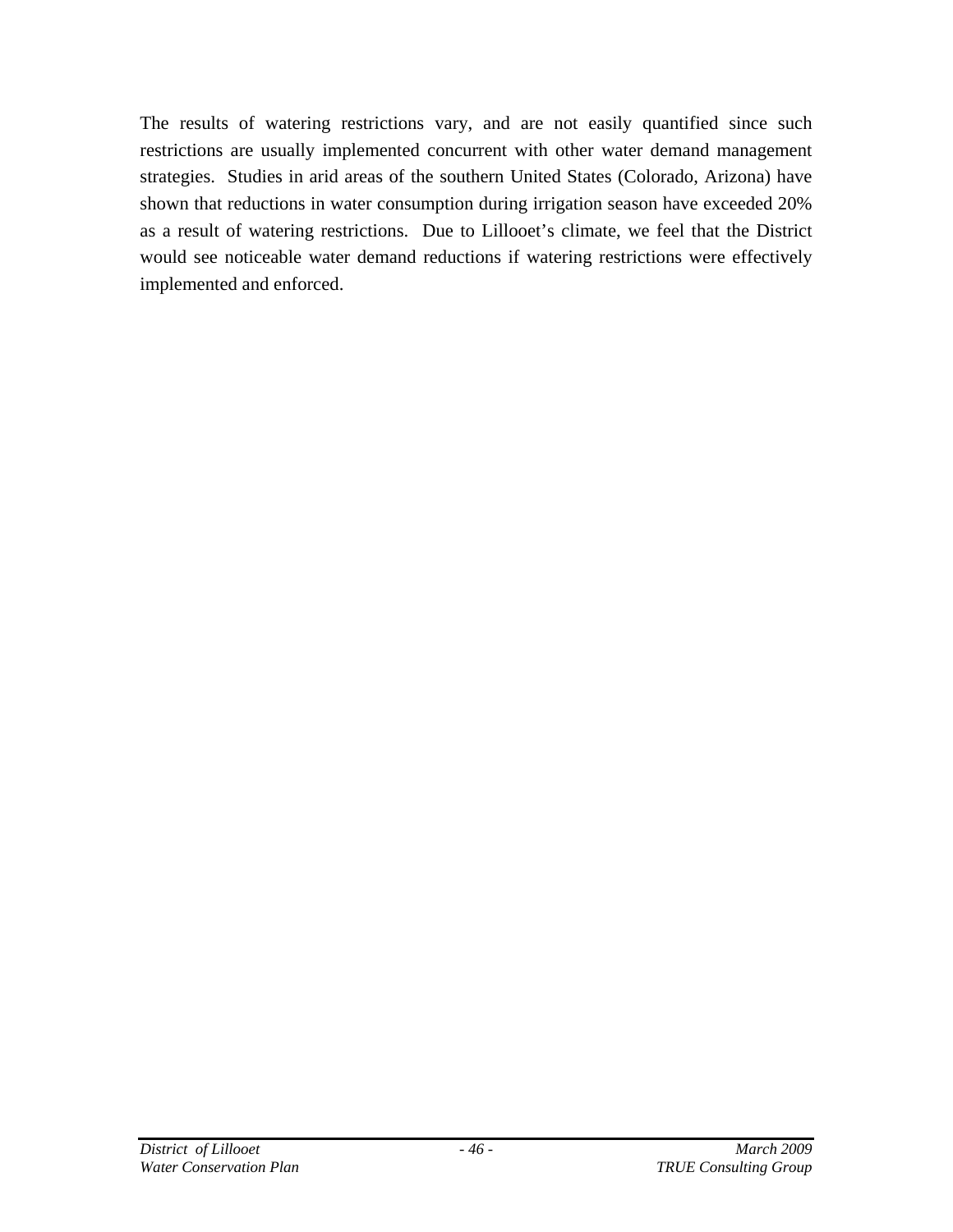#### **6.1 Summary**

The District of Lillooet owns and operates water systems that provide water to approximately 2350 citizens in three separate service areas, including North Lillooet, Central Lillooet, and East Lillooet. The East Lillooet system supply a small industrial park (10 lots) and the airport; water conservation planning would have a minimal impact on supply cost and water demand for that area.

The focus of this plan is the Central and North Lillooet service areas. The District provides water through approximately 1100 services in these areas.

Water consumption data has been reviewed from flow records for the 2002 to 2008 period. Determination of current demands is complicated by system leakage – total leakage volumes are unknown. Volume estimates have been established for leakage from the existing wood stave tank (Town Creek reservoir). Deducting that known leakage, the District water demands are:

| average day demand | = | 1920 litres/capita/day |
|--------------------|---|------------------------|
| maximum day demand | = | 4225 litres/capita/day |

These demand volumes are double or triple comparable volumes for other BC interior municipalities. The only municipalities that use a similar amount of water (per capita) are Oliver and Osoyoos, which see heavy commercial irrigation rates.

The municipal water system has a current supply capacity of approximately 11.0 ML/day. Existing maximum day demands are 10.0 ML/day. Future growth projects are conservatively estimated between 0.9% and 1.4% per year. As such, if no alterations are made to current per capita water consumption, current supply capacity will be reached by the year 2015; in 20 years the municipal water demand will be 12.5 ML/day. Therefore, to ensure sustainability of the water supply system, the District must either:

- $\triangleright$  increase supply (and treatment) capacity, or
- $\triangleright$  decrease per capita water demand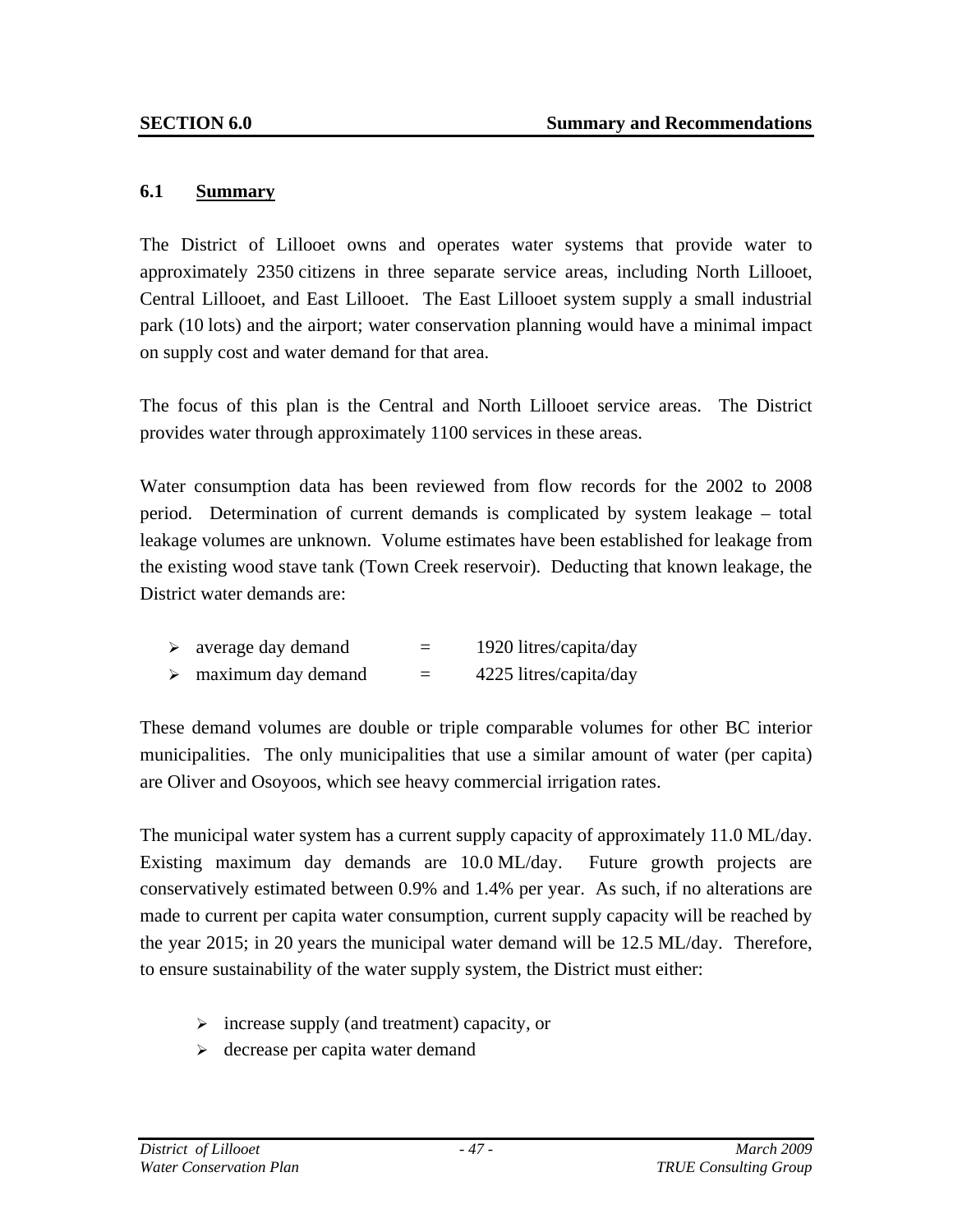The Master Water Plan showed that the costs to achieve targeted demand reductions will be substantially less than the cost to increase supply and treatment capacity.

The District's actual costs to supply water and treat wastewater were also reviewed. These unit costs form the basis for assessing water conservation strategies on a cost/benefit basis. The variable or volume dependent portion of the District's unit costs are summarized as follows:

| $\triangleright$ cost to supply, treat, and distribute water:                          |                  |
|----------------------------------------------------------------------------------------|------------------|
| existing (current costs)<br>$\mathbf{R}^{\text{max}}$                                  | \$0.07 per $m^3$ |
| potential future (estimate based on<br>$\blacksquare$<br>treatment for IHA compliance) | \$0.13 per $m3$  |
| $\triangleright$ cost to treat and dispose was tewater                                 | \$0.35 per $m3$  |

A range of demand management strategies were then reviewed and assessed in relation to the cost/benefit to the District of Lillooet. These strategies are summarized below.

#### (1) Leak Detection and Repair

- $\triangleright$  system leakage appears to be a large factor (20%) of existing water usage.
- $\triangleright$  implementation of a detection and repair program must be undertaken.
- $\triangleright$  approximate capitals costs:
	- leak detection program will cost between \$15,000 and \$25,000
	- leak repair costs are unknown, and will be dependent on size, type, and quantity.
- $\geq$  operating cost savings = \$23,000 per year (existing)
	- $= $42,700$  per year (potential future)
- $\triangleright$  water conservation projections:
	- potential for 20% reduction in existing average day demand
- (2) Universal Water Metering and Metered Rate Structure
	- $\triangleright$  implementation of a universal metering program will be a key objective for the water conservation plan.
	- $\triangleright$  the District's current rate structure (currently a flat rate of \$204 per parcel per year, which equates to approximately \$0.12 per cubic meter) must be revised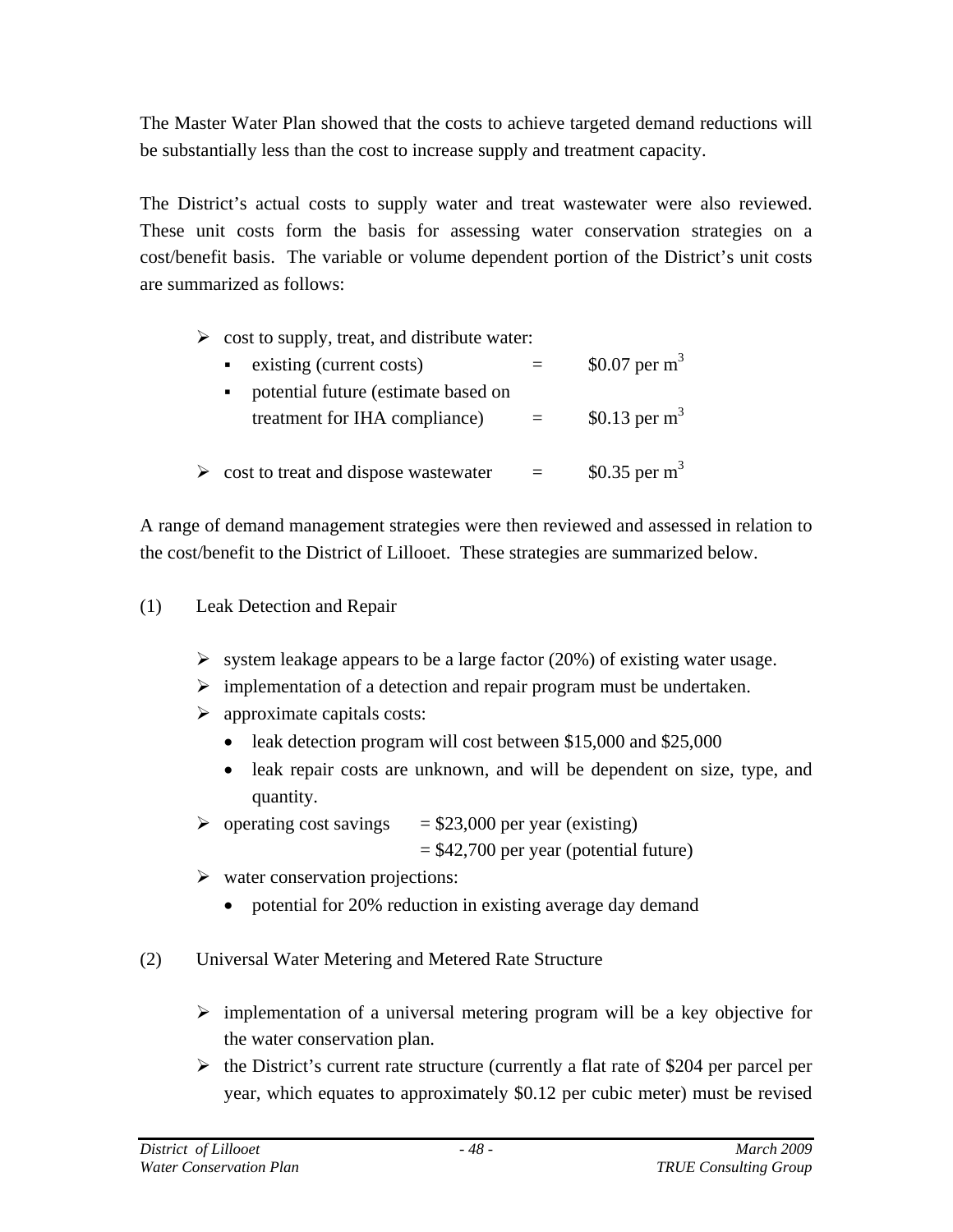to be consistent with other BC municipalities (metered usage rate of \$0.30 to \$0.40 per cubic meter). In addition, consideration should be given to implementing an increasing block unit rate structure to further promote conservation as a part of a universal water metering program.

- $\geq$  approximate capital cost = \$1,000,000
- $\geq$  operating cost savings  $=$  \$22,000 per year (existing)

= \$41,000 per year (potential future)

- $\triangleright$  water conservation projections:
	- 20% reduction in average day demand
	- 10% reduction in maximum day demand
- (3) Public Education and Information
	- $\triangleright$  essential element of a universal water metering program.
	- $\triangleright$  City of Kamloops has demonstrated that, over a long period of time (15 plus years), significant water demand reductions can be achieved through a public education and conservation program that does not include metering.
	- $\triangleright$  enforcement of irrigation restriction regulations is required.
	- $\triangleright$  USEPA guidelines for public information programs are applicable.
	- $\triangleright$  a portion of a staff member's time (and wage) should be dedicated to water conservation public education and information. Alternatively, the District could hire staff on a part time or seasonal basis to ensure this function is carried out.
	- $\geq$  approximate annual cost = \$10,000 to \$15,000
	- $\geq$  operating cost savings  $=$  \$2,000 to \$5,000 per year
	- $\triangleright$  water conservation projections:
		- uncertain, potentially in the range of 2% reduction in average day demand.

# (4) Low Flush Toilets

- $\triangleright$  no financial incentive for homeowner to consider retrofit until universal metering program and metered rate structure is in place.
- $\geq$  District should consider providing incentives of \$50 to \$100 for every low flush toilet replacement.
- $\triangleright$  District payback period would be about 6.5 years on a \$50 incentive based on existing costs.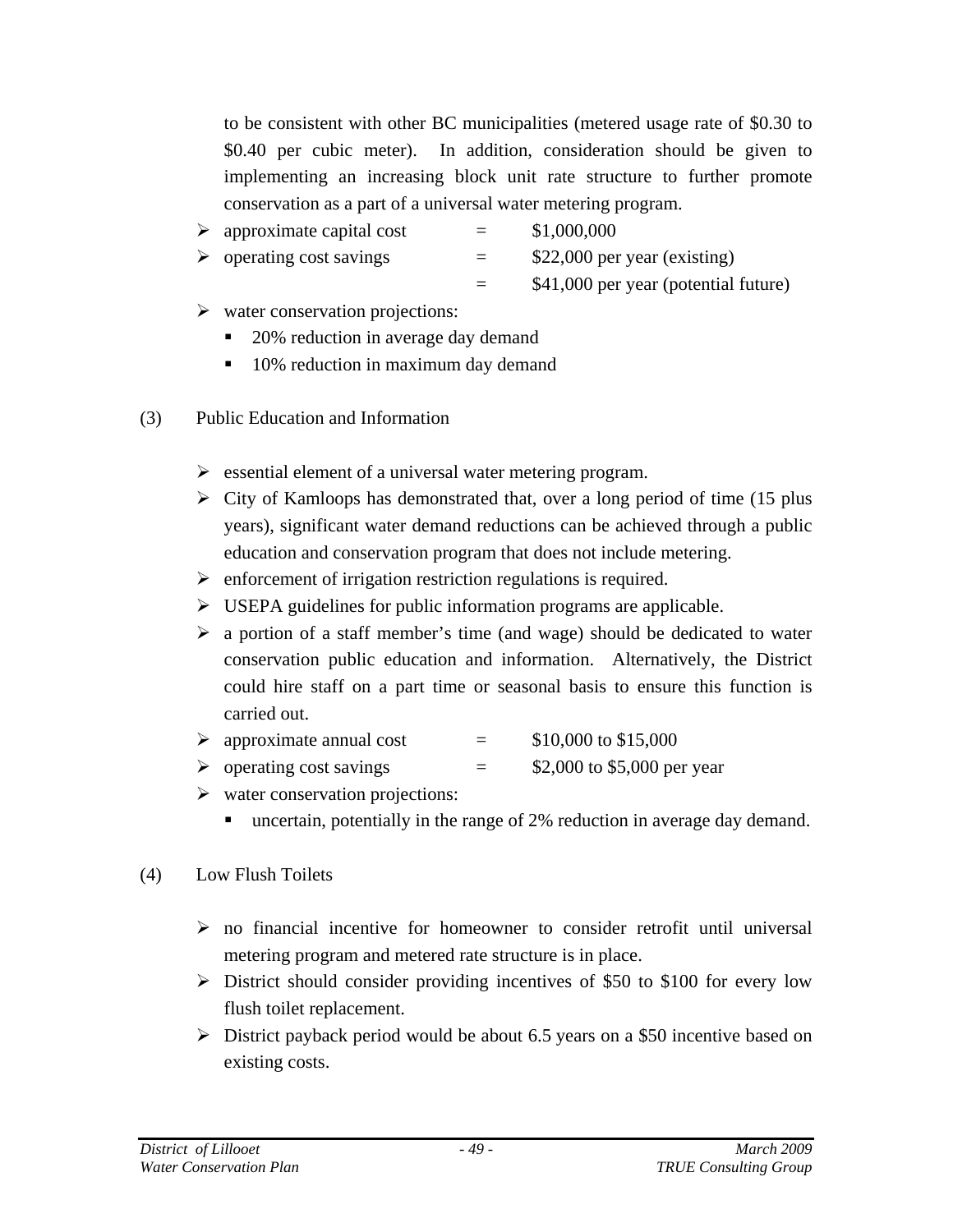- ¾ homeowner payback period is about 18 years on a \$50 incentive, based on a future metered water rate of \$0.30 per cubic meter.
- ¾ District should assess participation in Water Conservation Plumbing Regulation to require flow flush (6 litres) toilets on all new construction and renovations.
- $\triangleright$  water conservation projections:
	- maximum 2% reduction in average day demand, at 100% participation rate.
- (5) Low Flow Fixtures
	- $\triangleright$  no financial incentive for homeowner to participate until universal metering program and metered rate structure in place.
	- $\triangleright$  District should consider rebate of at least 50% for every low flow showerhead, and faucet aerator.
	- $\triangleright$  District and homeowner payback periods are lengthy in the range of 10 to 65 years.
	- $\triangleright$  water conservation projections:
		- maximum 0.5% reduction in average day demand at 100% participation rate.
- (6) Water Conserving Appliances
	- $\triangleright$  no financial incentive for homeowner to consider purchasing appliances with ENERGY STAR designation until universal metering and metered rate structure is in place.
	- $\triangleright$  District could consider providing financial incentives; typically, it is the energy provider (i.e. BC Hydro) that provides the primary incentive for these appliances.
	- $\triangleright$  water conservation projections:
		- uncertain; dependent on participation rates
- (7) Landscaping
	- $\triangleright$  no financial incentive for homeowner to consider landscaping alterations until a universal metering an metered rate structure is in place.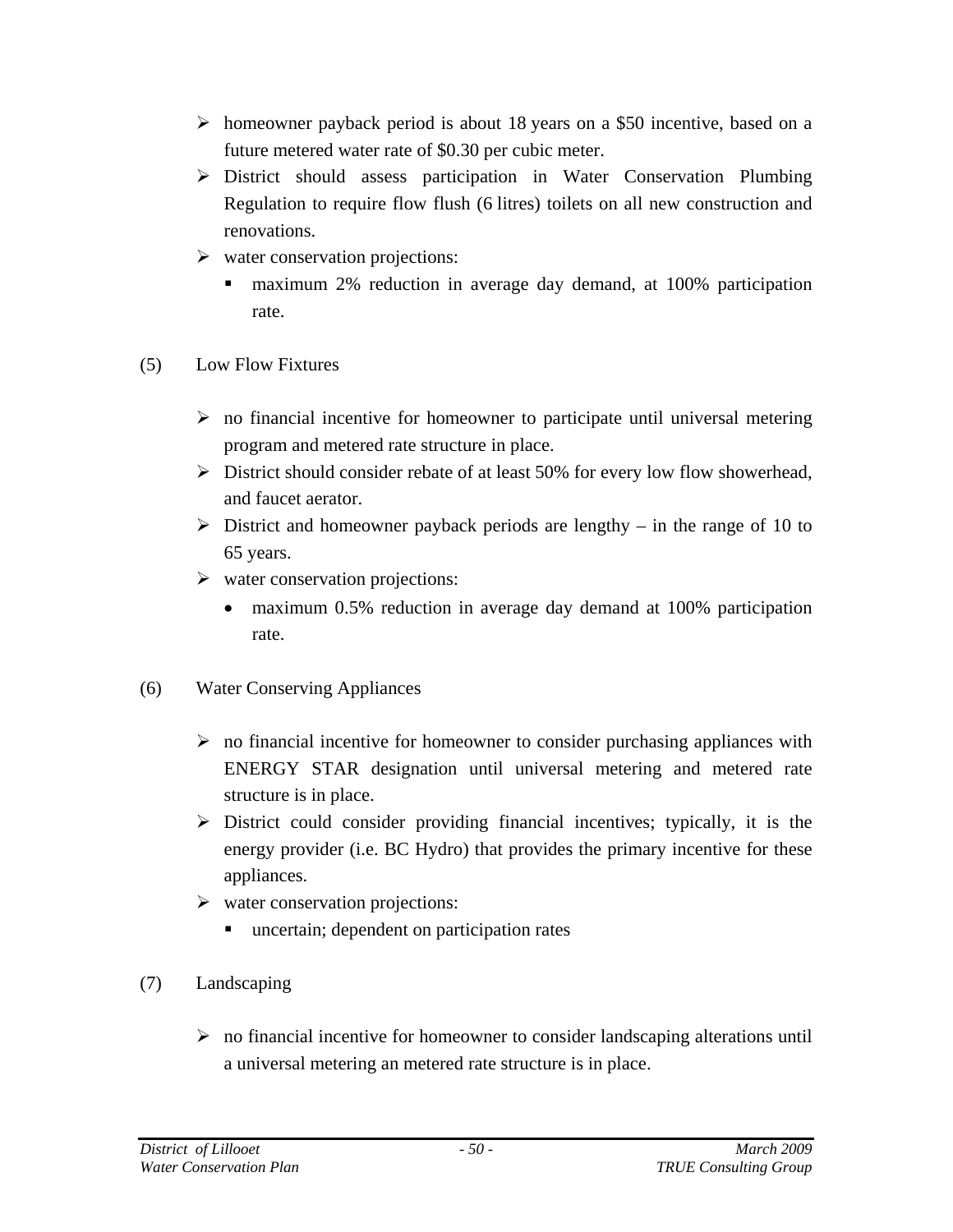- $\triangleright$  wide variety of programs implemented in other jurisdictions including irrigation controller rebates, xeriscaping incentives, and turf removal incentives.
- $\triangleright$  water conservation projections:
	- uncertain; dependent on participation rates. Reduction percentages have the potential to be significant, but at what cost?
- ¾ District should assess bylaw requiring topsoil replacement on landscaped areas of new development.
- $\triangleright$  District should assess merits of xeriscaping "demonstration gardens" around public buildings and in parks.
- (8) Rain Barrels
	- $\triangleright$  no financial incentive for homeowner to consider installing a rain barrel until universal metering and a metered rate structure is in place.
	- $\triangleright$  District should consider providing rain barrels at a subsidized cost (say 50%) subsidy, or \$75 per rain barrel).
	- $\triangleright$  water conservation projections:
		- maximum 1% reduction in average day demand, at 100% participation rate and 100% rainfall recovery – which is not likely to be achieved.
- (9) Major User Audits
	- $\triangleright$  District should assess alternative irrigation water sources for institutional and public lands including parks and school playing fields.
	- $\triangleright$  it is unlikely that any major water users will be identified in the municipal core, as there are no major commercial or industrial processing businesses in this area.
	- $\triangleright$  water conservation projections:
		- uncertain; variable based on results of audits and subsequent demand management implementation strategies.
- (10) Watering Restrictions
	- $\triangleright$  common practice throughout BC municipalities.
	- $\triangleright$  water conservation projections: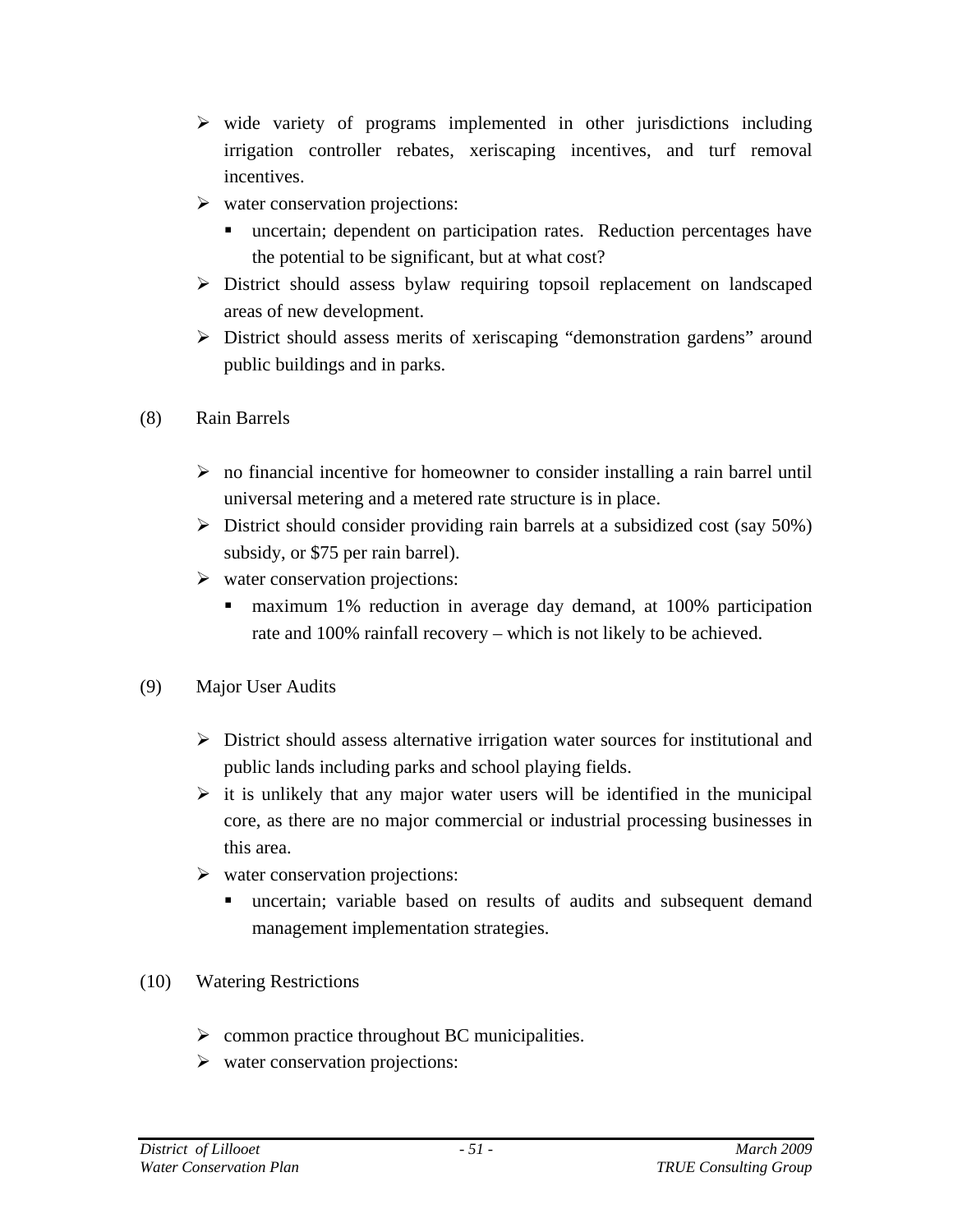- uncertain; dependent on effectiveness of implementation and enforcement. Potential exists to reduce irrigation demands by over 20%.
- $\triangleright$  District should implement a watering restriction bylaw with enforcement (penalty) clauses.
- $\triangleright$  consideration should be given to a bylaw containing "staged" restrictions that can be enacted by the Public Works Department.

## **6.2 Recommendations**

Potential water consumption reductions resulting from the demand management strategies described herein are depicted visually on Figure 6.1.



As noted in Section 5.1, the District of Lillooet should aim to reduce its maximum day demand to below 3000 L/capita/day, and average day demand to below 1000 L/capita/day.

In order to achieve these goals, measures which warrant implementation in the short term (Years  $1 - 3$ ) are described as follows: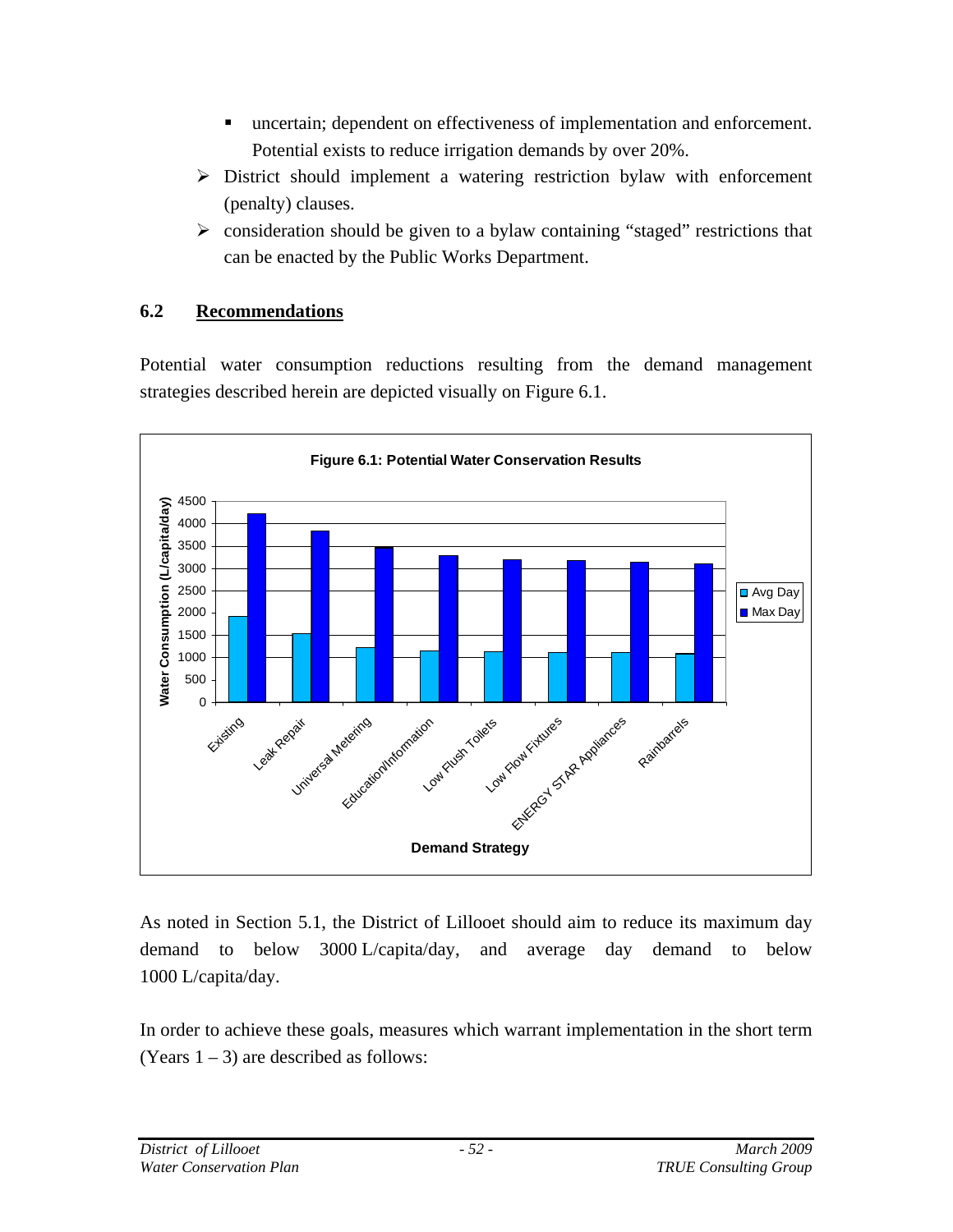$\triangleright$  Universal Water Metering and Metered Rate Structure

Due to the costs involved with implementation of this demand management strategy (\$1,000,000), the District should consider splitting the metering component into manageable pieces, to be implemented over the course of several years. In addition, application for funding assistance should be made through government infrastructure programs such as Towns for Tomorrow.

In terms of metering prioritization, if the District pursues universal metering on a phased basis, emphasis should be placed on metering the highest water demand areas first; i.e. the large rural residential lots contained in the North Lillooet area.

 $\triangleright$  Public Education and Information

Concurrent with universal water metering, the District should implement an education and information program. This task must be assigned to an individual to ensure it is completed – the District may want to consider hiring a new staff member on a part time or seasonal basis to oversee these works. In addition, public education must be a consistent, ongoing program over a number of years.

 $\triangleright$  Leak Detection and Repair

Due to the large estimated volume of water being lost to leakage (20%), the District must implement a leak detection program. The District could approach this program in one of two ways:

- following universal metering. The benefit of this timing is that the amount of leakage could potentially be quantified (difference between volume supplied by source and total volume consumed by customers), and results of the detection and repair assessed.
- concurrent with universal metering. If detection/repair occurs concurrent with universal metering, it will be more difficult for the District to ascertain the specific benefit of either demand management strategy. However, due to timelines, this option will result in larger demand reductions at a sooner date.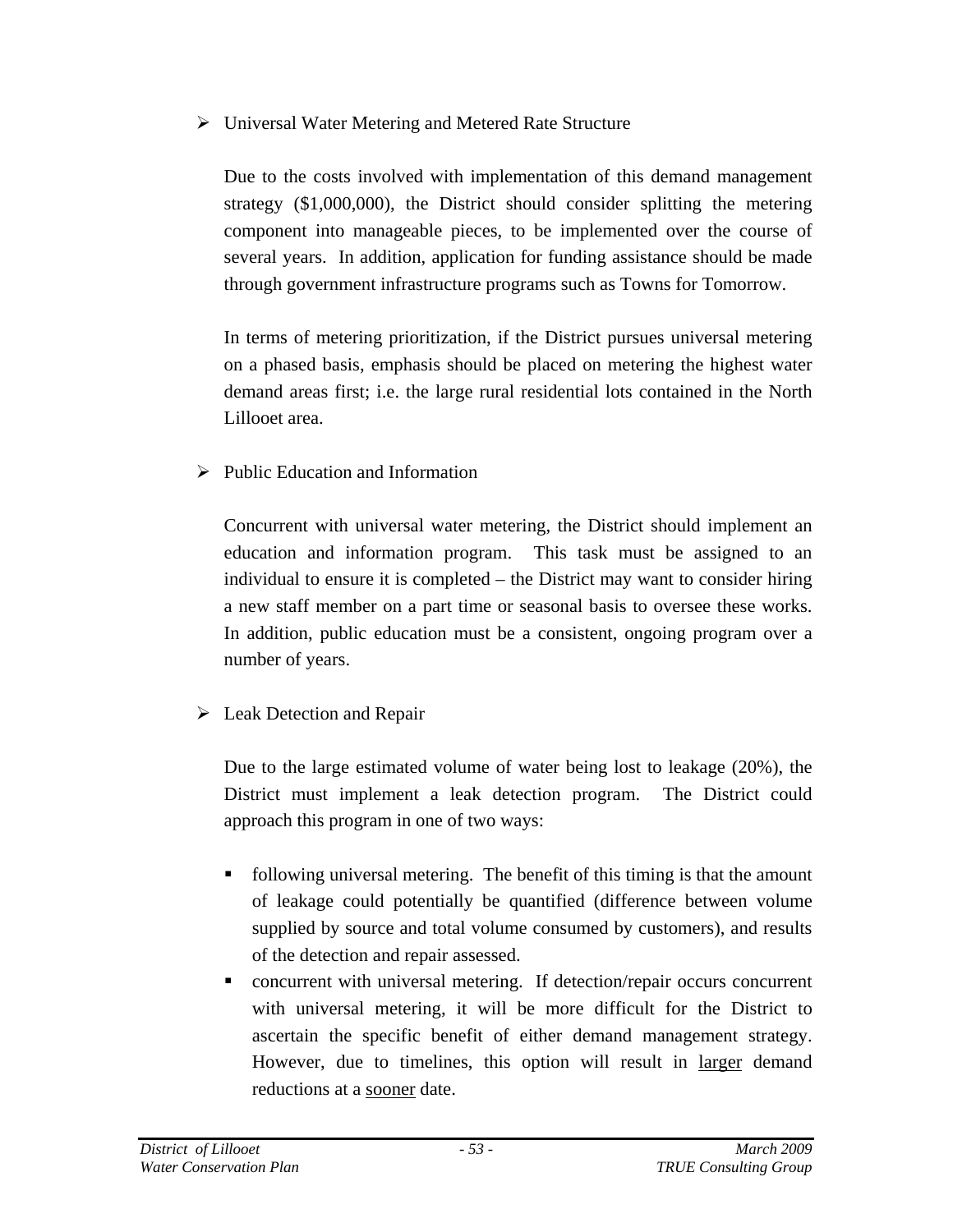To accurately assess the results of these water conservation initiatives, the District should consider replacement of the older water meters located on the Town Creek and Conway Park sources. In addition, the magmeters located on the Dickey Creek and Rec Well sources should be tested/calibrated to ensure accuracy.

Over a longer timeframe (greater than 3 years), the District should consider implementation of additional demand management strategies to provide a more comprehensive conservation program. Many of these other strategies will have varying results, and as depicted on Figure 6.1, corresponding water demand reductions will be significantly less than the three primary strategies listed above. However, depending on local factors and council direction, it may make sense to give priority to any of the following:

- $\triangleright$  low flush toilets
- $\triangleright$  low flow fixtures
- $\triangleright$  water conserving appliances
- $\triangleright$  landscaping incentives
- $\triangleright$  rain barrels
- $\triangleright$  watering restrictions

## **6.3 Water Conservation Program**

Consistent with the summary and recommendations presented in Sections 6.1 and 6.2, a suggested implementation program is presented in the following Table 6.1. The implementation schedule is flexible and will likely be governed by a number of factors including funding availability and political will. Table 6.1 is presented to illustrate how the various conservation measures assessed herein could be implemented over a period of years.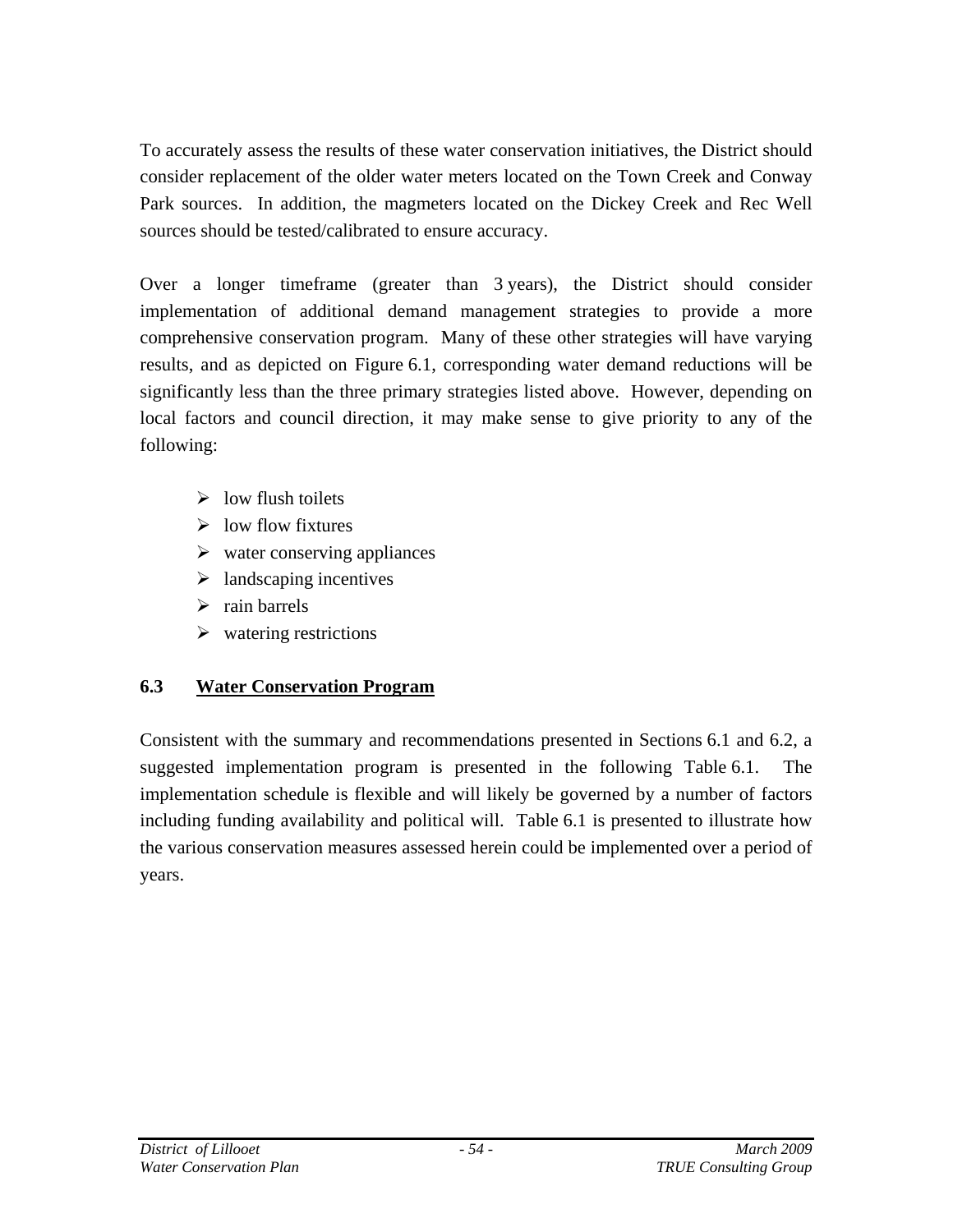# **Table 6.1: District of Lillooet Water Conservation and Demand Management Program**

Year One – 2009:

- ¾ replace water meters at Town Creek and Conway Park sources; test/calibrate meters at Dickey Creek and Rec Well to ensure accuracy.
- $\triangleright$  install water meters on all North Lillooet water services (approximately 250 total).
- $\triangleright$  update service charge bylaw and introduce a metered water rate consistent with other interior BC municipalities, to be applied to metered connections.
- $\triangleright$  budget and hire a water conservation public education and information program coordinator.
- $\triangleright$  complete leak detection assessment of water system.
- $\triangleright$  prepare and implement water restriction bylaw.

Year  $Two - 2010$ :

- $\triangleright$  install water meters on all central upper zones and the T'it'q'et Indian Band services (approximately 400 services total).
- $\triangleright$  extend metered rate structure to newly metered area.
- $\triangleright$  implement watermain repairs based on 2009 leak detection program and budgeting allowances.
- $\triangleright$  assess in detail low flow toilet incentive program and implement corresponding program.
- $\triangleright$  continue to implement a public education and information program.
- $\triangleright$  continued use and enforcement of watering restriction bylaw.

Year Three – 2011:

- $\triangleright$  install water meters on all municipal core and central lower zones (approximately 450 services total).
- $\triangleright$  extend metered rate structure to newly metered area; end of flat rate metering.
- $\triangleright$  implement watermain repairs based on 2009 leak detection program and budgeting allowances.
- $\triangleright$  continue to implement a public education and information program.
- $\triangleright$  assess in detail all potential landscaping initiatives and rain barrel incentives; implement corresponding program.
- $\triangleright$  continued use and enforcement of watering restriction bylaw.